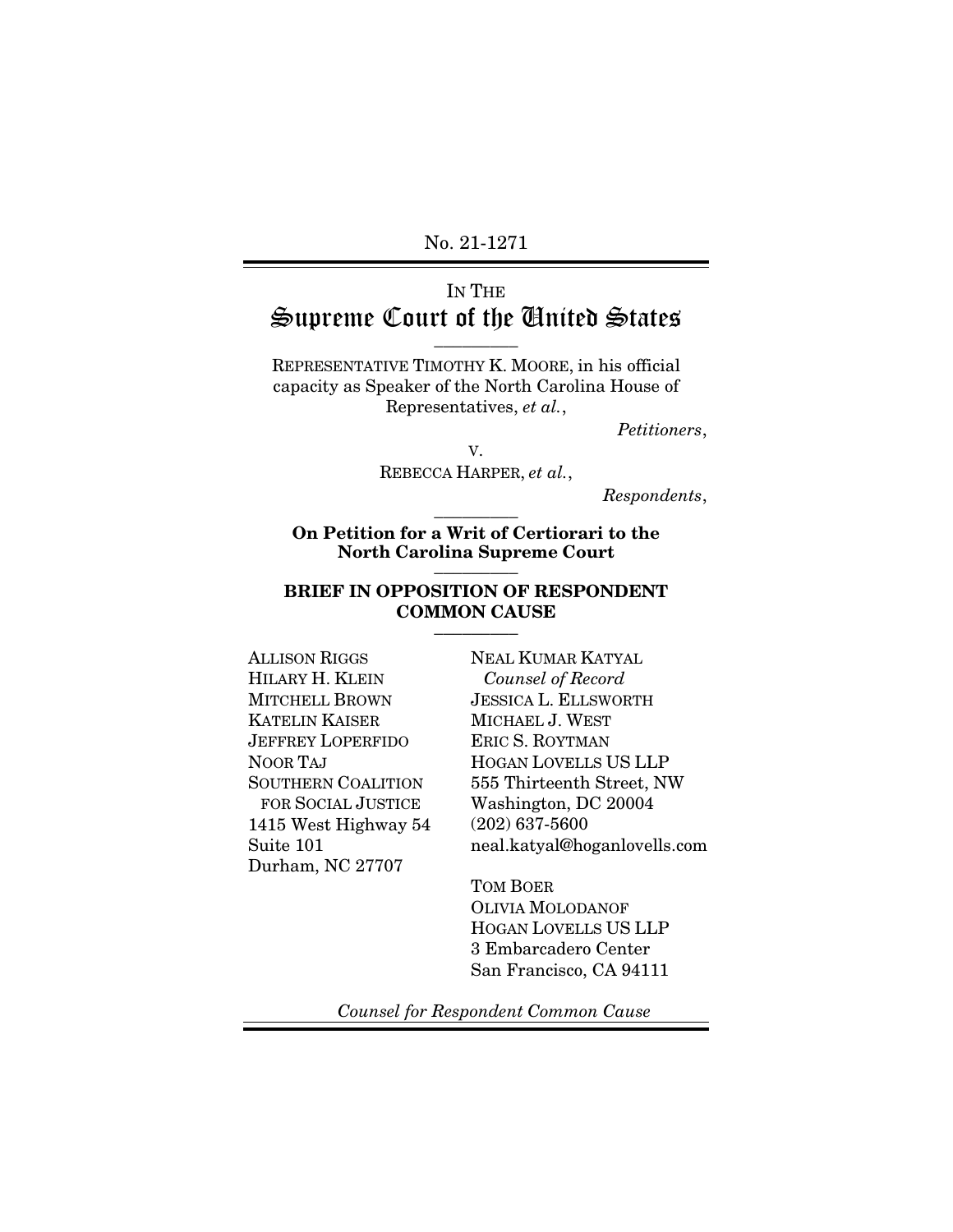#### QUESTION PRESENTED

Under the Elections Clause of the U.S. Constitution, "[t]he Times, Places and Manner of holding Elections for Senators and Representatives shall be prescribed in each State by the Legislature thereof; but the Congress may at any time by Law make or alter such Regulations, except as to the Places of chusing Senators." U.S. Const. art. I, § 4, cl. 1. The question presented is:

Does the Elections Clause forbid a state court from fulfilling its constitutional duty to ensure state laws do not violate individuals' state constitutional rights when the state law relates to "[t]he Times, Places and Manner" of federal elections?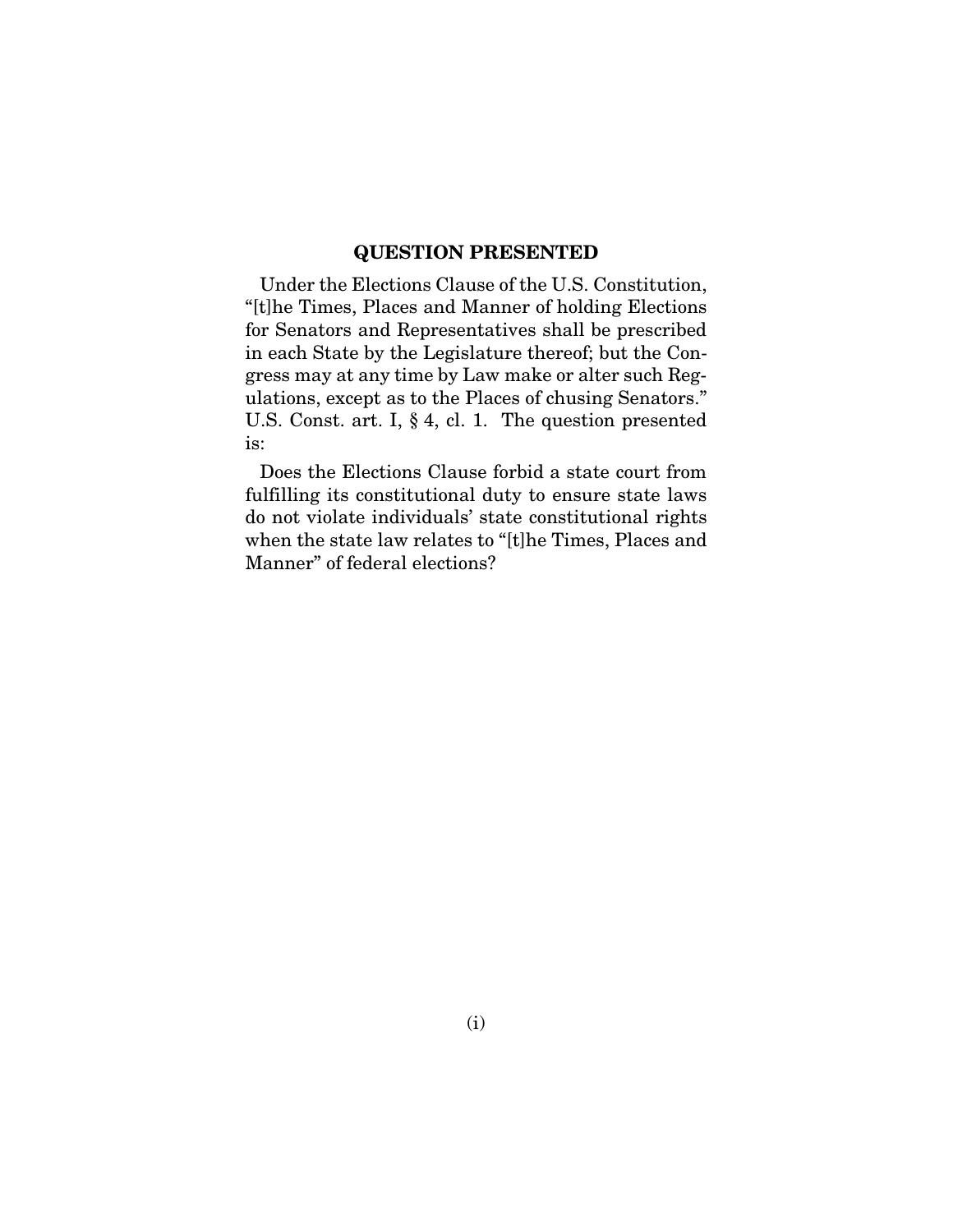### RULE 29.6 DISCLOSURE STATEMENT

Respondent Common Cause has no parent company nor does any public company have a 10 percent or greater ownership in it.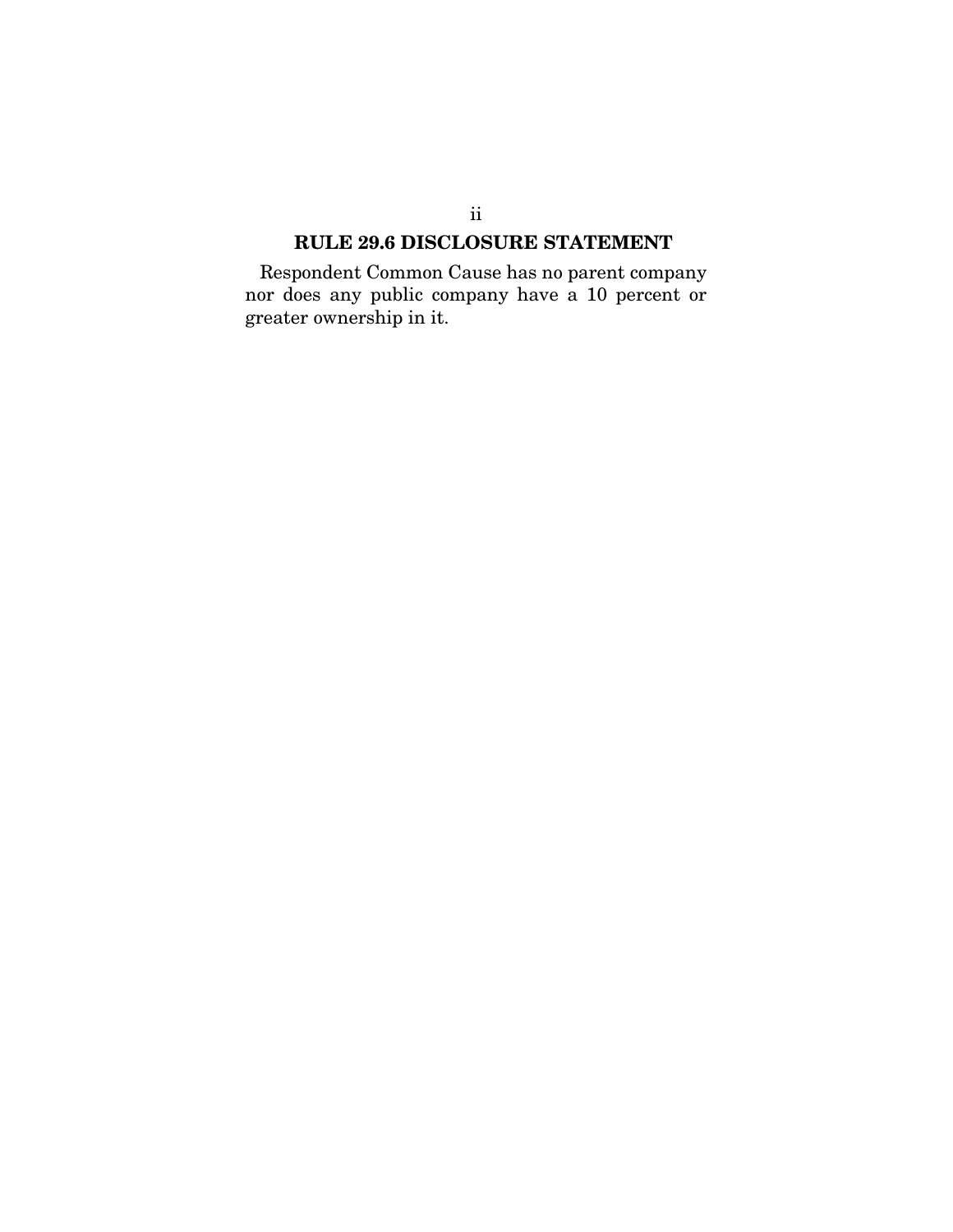# TABLE OF CONTENTS

| RULE 29.6 DISCLOSURE STATEMENT  ii     |
|----------------------------------------|
|                                        |
|                                        |
|                                        |
| Statutory Background 4<br>A.           |
| B.                                     |
| REASONS FOR DENYING THE PETITION9      |
| PETITIONERS' SPLIT IS ILLUSORY 9<br>Ι. |
| PETITIONERS' ATEXTUAL,<br>H.           |
| AHISTORICAL, AND INCONSISTENT          |
| <b>ATTACK ON THE DECISIONS</b>         |
| BELOW IS MERITLESS 16                  |
| II. THIS IS A POOR VEHICLE TO          |
|                                        |
|                                        |

iii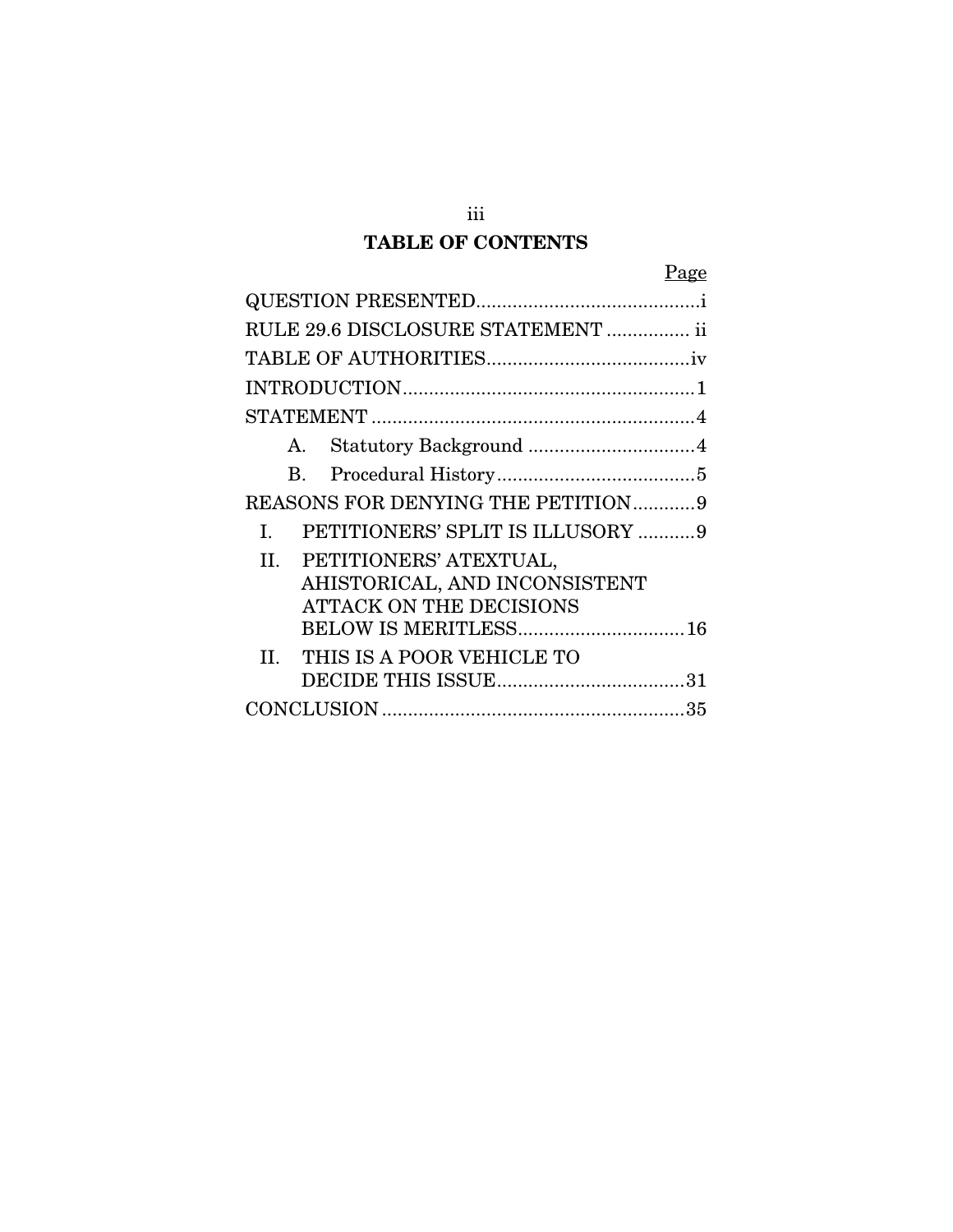# TABLE OF AUTHORITIES

 $Page(s)$ 

## CASES:

| Application of Forsythe,<br>450 A.2d 499 (N.J. 1982) (per curiam)11                                                |
|--------------------------------------------------------------------------------------------------------------------|
| Arizona State Legislature v. Arizona<br>Indep. Redistricting Comm'n,<br>576 U.S. 787 (2015) 13, 21, 24, 26, 27, 28 |
| Bayard v. Singleton,                                                                                               |
| Brady v. New Jersey Redistricting Com'n,                                                                           |
| Carson v. Simon,<br>978 F.3d 1051 (8th Cir. 2020)                                                                  |
| Chase v. Lujan,                                                                                                    |
| Commonwealth ex rel. Dummit<br>v. O'Connell,<br>181 S.W.2d 691 (Ky. App. 1944) 15                                  |
| Corum v. Univ. of N.C. ex rel. Bd. of<br>Governors,                                                                |
| DeWalt v. Bartley,                                                                                                 |
| Durley v. Mayo,                                                                                                    |
| Gamache v. California,                                                                                             |
| Genesis Healthcare Corp. v. Symczyk,                                                                               |

iv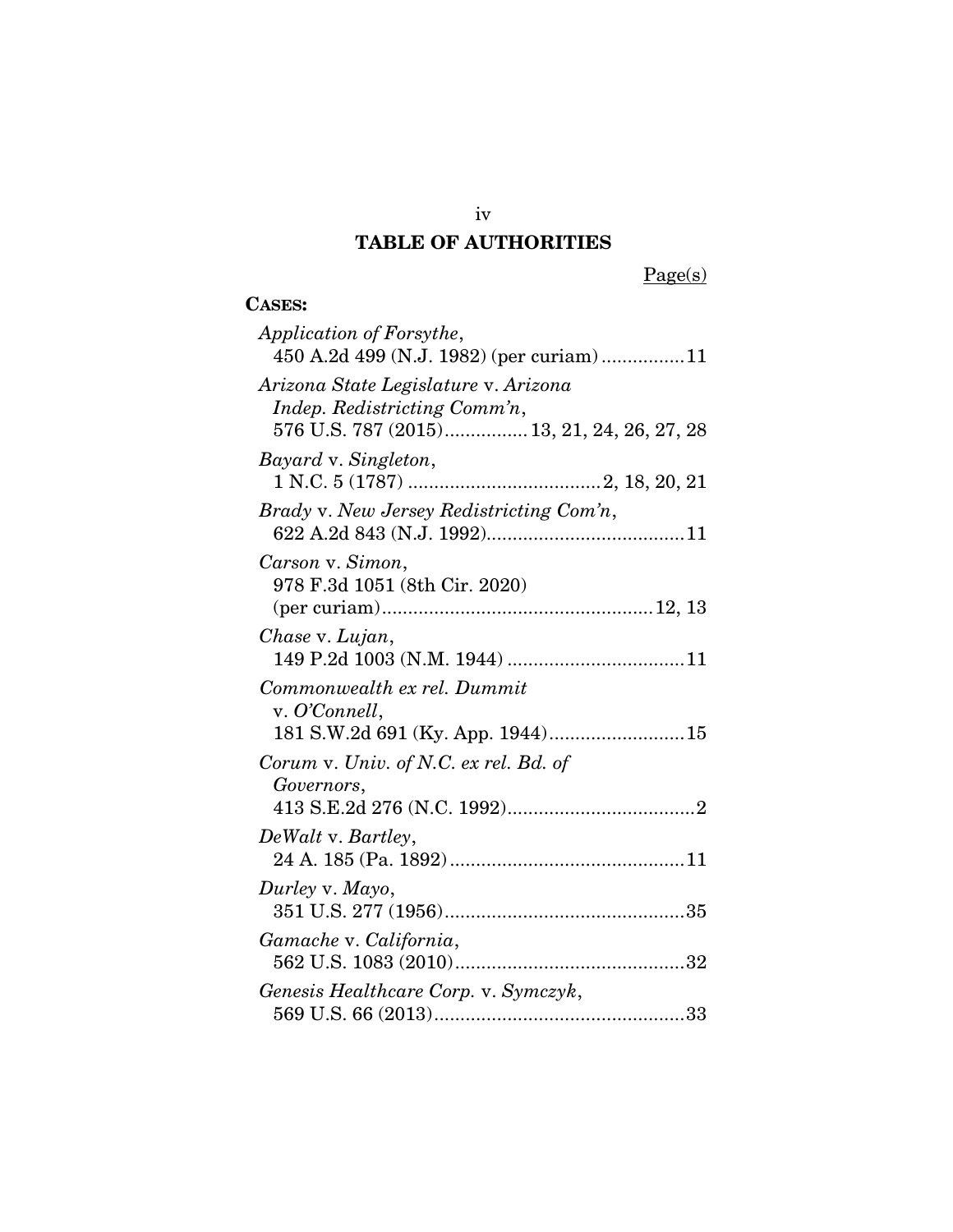|--|

| Green v. Neal's Lessee,                                        |
|----------------------------------------------------------------|
| Growe v. Emison,                                               |
| Guare v. State,<br>117 A.3d 731 (N.H. 2015) (per curiam)11, 12 |
| Harper v. Hall,                                                |
| Harper v. Hall,                                                |
| Hotze v. Hudspeth,<br>16 F.4th 1121 (5th Cir. 2021)  16        |
| Houston Cmty. Coll. Sys. v. Wilson,                            |
| In re Harkenrider v. Hochul,<br>No. 60, 2022 WL 1236822        |
| In re Opinions of Justices,                                    |
| In re Opinion of the Justices,                                 |
| In re Opinion of the Justices,                                 |
| In re Opinion to the Governor,                                 |
| In re Plurality Elections,                                     |
| Johnson v. Missouri,                                           |

v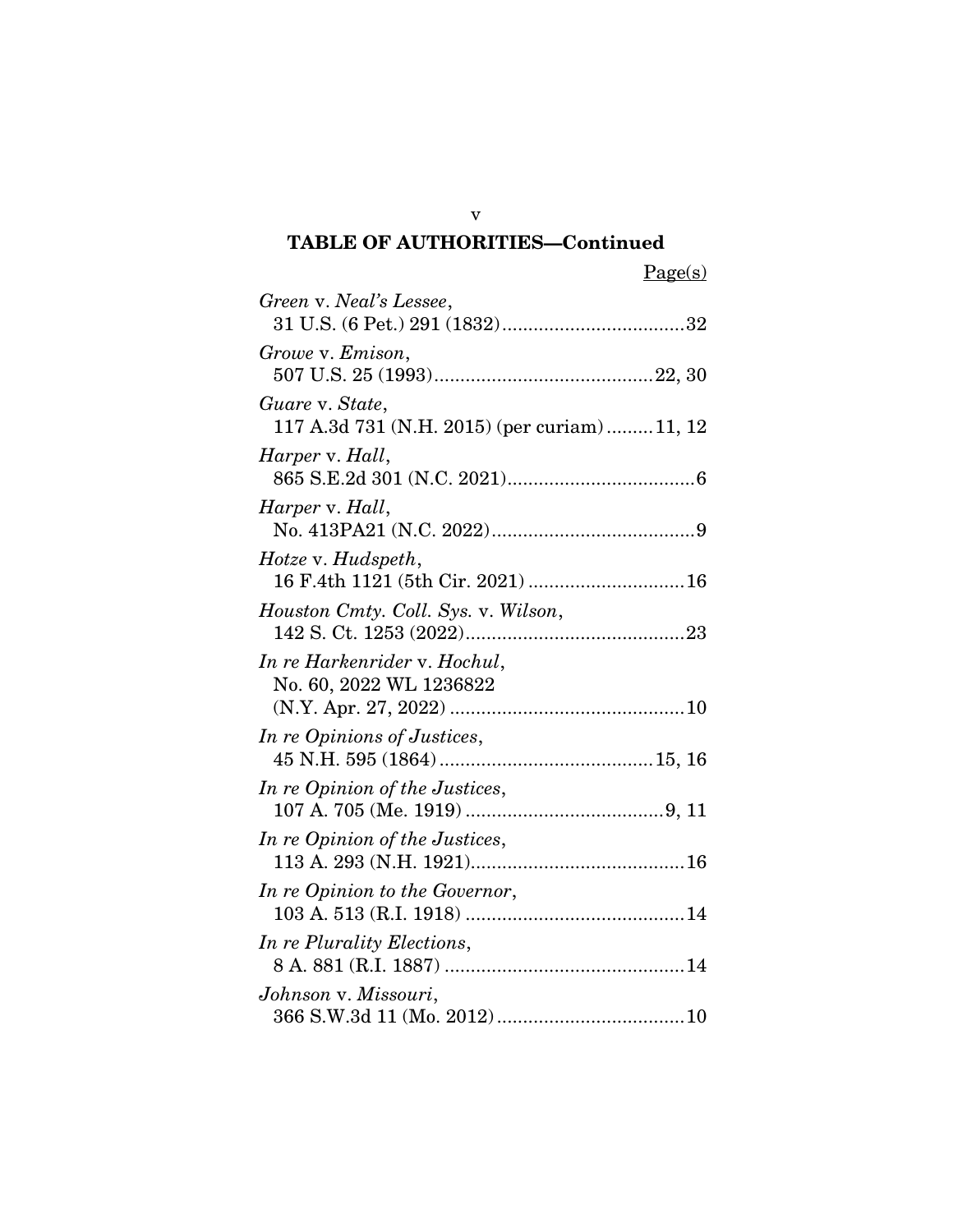| Joseph v. United States,                                              |
|-----------------------------------------------------------------------|
|                                                                       |
| Klehr v. A.O. Smith Corp.,                                            |
|                                                                       |
| League of Women Voters v. Detzner,                                    |
|                                                                       |
| League of Women Voters v. Ohio                                        |
| Redistricting Comm'n,                                                 |
| Nos. 2021-1193, -1198, -1210,<br>2022 WL 1113988 (Ohio Apr. 14, 2022) |
|                                                                       |
| League of Women Voters v. Pennsylvania,                               |
|                                                                       |
| LeRoux v. Sec'y of State,                                             |
| 640 N.W. 2d 849 (Mich. 2002)                                          |
|                                                                       |
| Lewis v. Continental Bank Corp.,                                      |
|                                                                       |
| Marbury v. Madison,                                                   |
|                                                                       |
| Martin v. Kohls,                                                      |
|                                                                       |
| McCulloch v. Maryland,                                                |
| McPherson v. Blacker,                                                 |
|                                                                       |
| Moore v. Harper,                                                      |
|                                                                       |
|                                                                       |

vi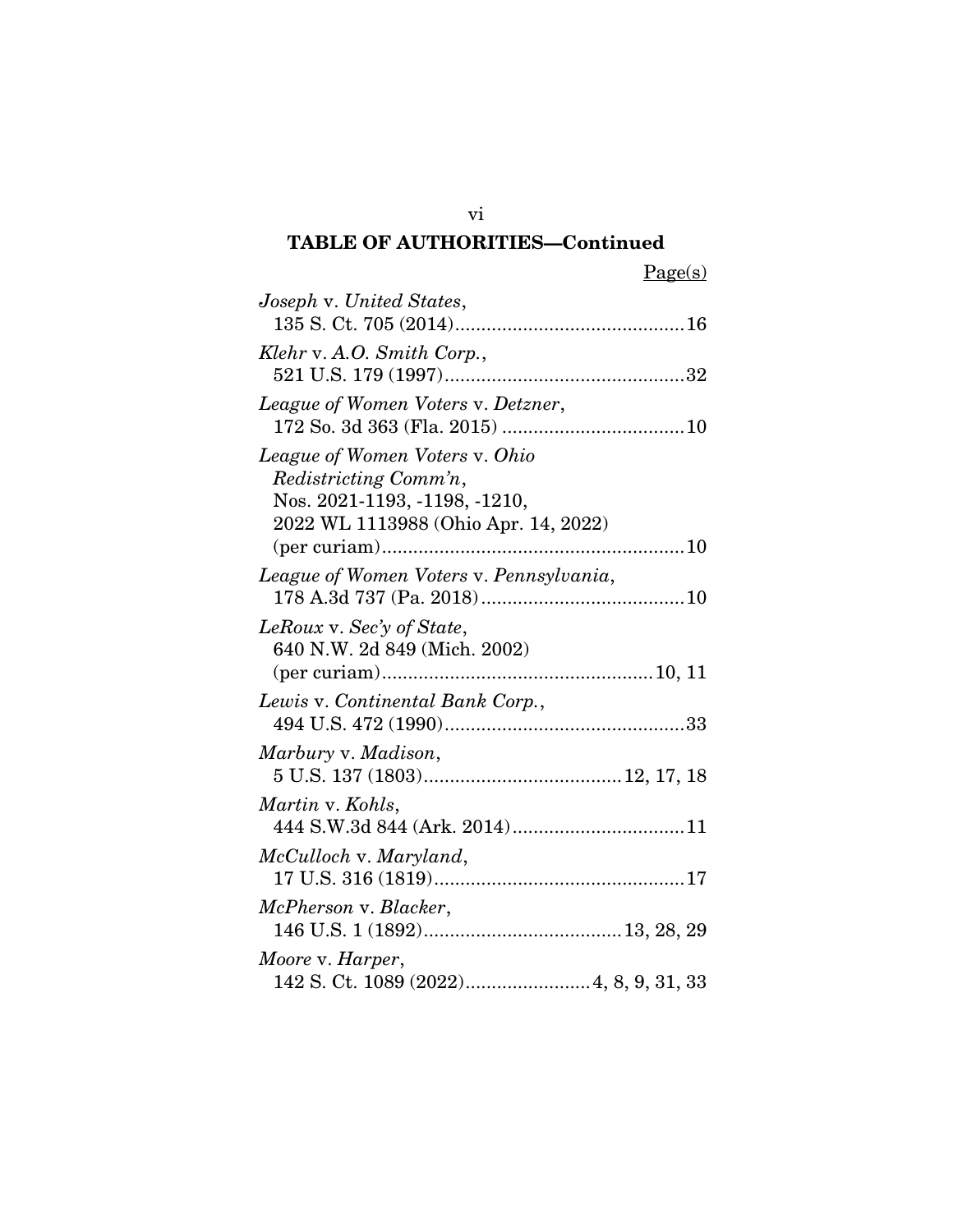Page(s)

| Moran v. Bowley,                                                |
|-----------------------------------------------------------------|
|                                                                 |
| Nixon v. United States,                                         |
|                                                                 |
|                                                                 |
| Ohio ex rel. Davis v. Hildebrant,                               |
|                                                                 |
| Parella v. Montalbano,                                          |
|                                                                 |
| Parsons v. Ryan,                                                |
|                                                                 |
| People ex rel. Breckton v. Bd. of Election                      |
| Com'rs of Chicago,                                              |
|                                                                 |
| People ex rel. Lindstrand v. Emmerson,                          |
|                                                                 |
| People ex rel. Salazar v. Davidson,                             |
|                                                                 |
| Rison v. Farr,                                                  |
|                                                                 |
|                                                                 |
| Rivera v. Schwab,                                               |
| No. 2022-CV-000089, slip op.<br>(Kan. Dist. Ct. Apr. 25, 2022), |
| available at https://bit.ly/3wqVnnK10                           |
|                                                                 |
| Rucho v. Common Cause,                                          |
|                                                                 |
| Smiley v. Holm,                                                 |
|                                                                 |
| Spencer v. Kemna,                                               |
|                                                                 |

vii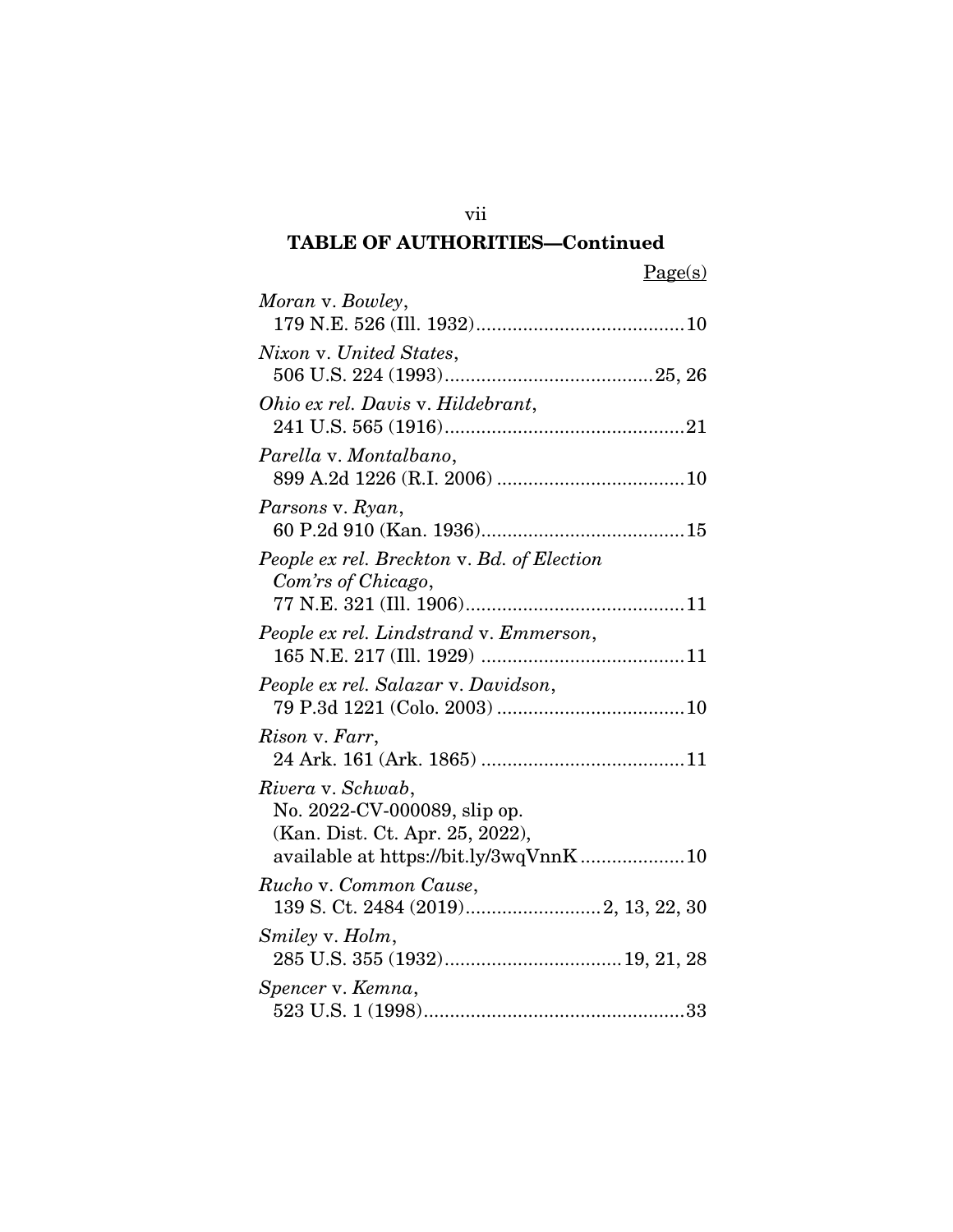| Spier v. Baker,                                                                                                                 |
|---------------------------------------------------------------------------------------------------------------------------------|
| State v. Bell,                                                                                                                  |
| State v. Grooms,                                                                                                                |
| State v. Luttrell,                                                                                                              |
| State v. Polley,                                                                                                                |
| State ex rel. Beeson v. Marsh,<br>34 N.W.2d 279 (Neb. 1948)13, 14                                                               |
| State ex rel. Zent v. Nichols,                                                                                                  |
| Szeliga v. Lamone,<br>No. C-02-CV-21-001816, slip op.<br>(Md. Cir. Ct. Mar. 25, 2022),<br>available at https://bit.ly/3NmRuae10 |
| Univ. of Texas v. Camenisch,                                                                                                    |
| VanHorne's Lessee v. Dorrance,<br>2 Dall. 304 (C.C.D. Pa. 1795) 18                                                              |
| Webb v. Webb,                                                                                                                   |
| Weinschenk v. State,<br>203 S.W. 3d 201 (Mo. 2006)                                                                              |
| Wilkins v. Davis,                                                                                                               |

viii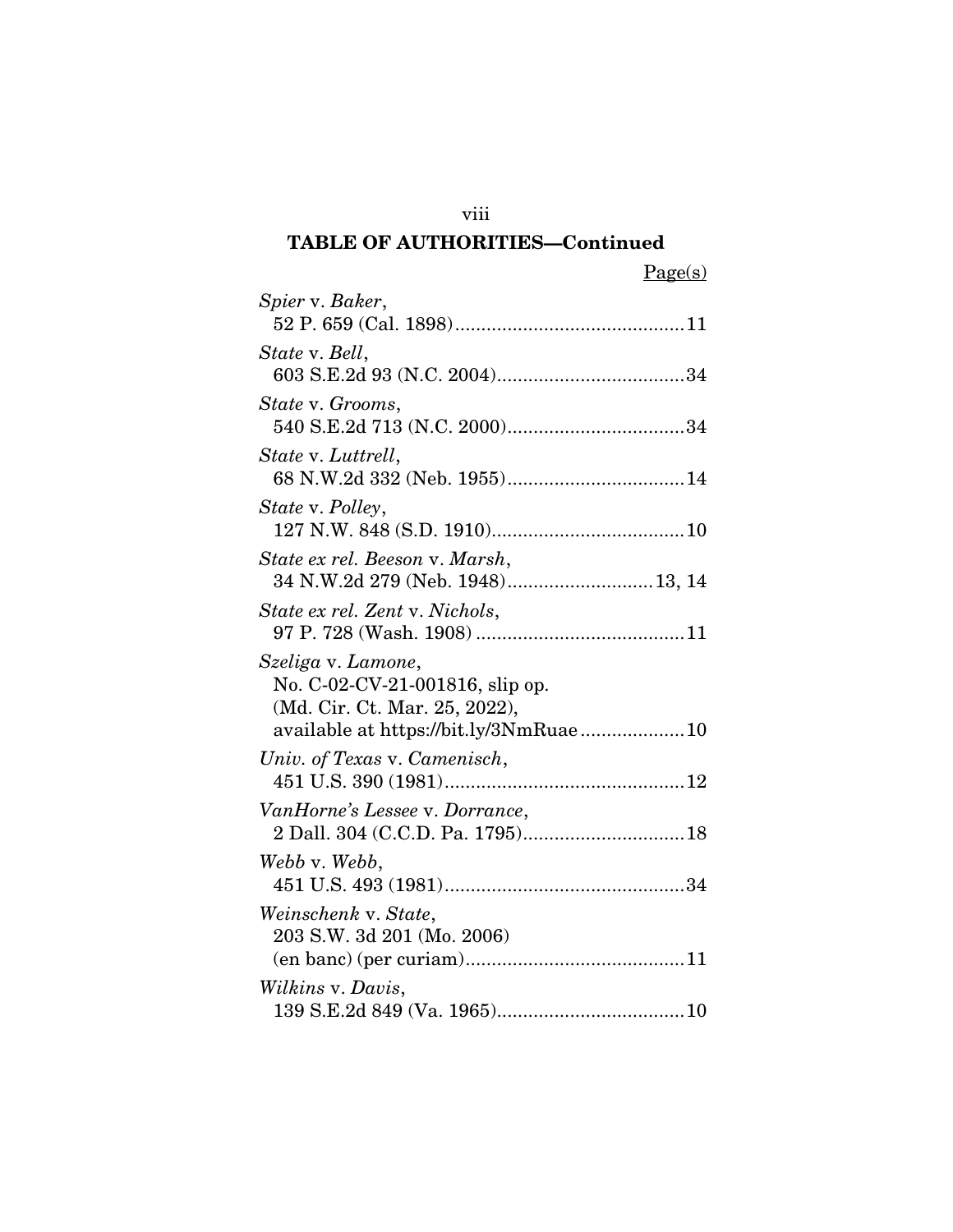Page(s)

| Wise v. Circosta,                          |  |
|--------------------------------------------|--|
|                                            |  |
| <b>CONSTITUTIONAL PROVISIONS:</b>          |  |
|                                            |  |
|                                            |  |
|                                            |  |
|                                            |  |
|                                            |  |
|                                            |  |
| Articles of Confederation, art. V  18      |  |
| N.C. Const. of 1776, Decl. of Rights,      |  |
|                                            |  |
| N.C. Const. of 1776, Decl. of Rights,      |  |
|                                            |  |
|                                            |  |
| Del. Const. of 1792, art. VIII, § 2 19     |  |
|                                            |  |
|                                            |  |
|                                            |  |
|                                            |  |
|                                            |  |
|                                            |  |
| <b>STATUTES:</b>                           |  |
|                                            |  |
|                                            |  |
| Me. Rev. Stat. Ann. tit. 21-A, § 1206(2)23 |  |

ix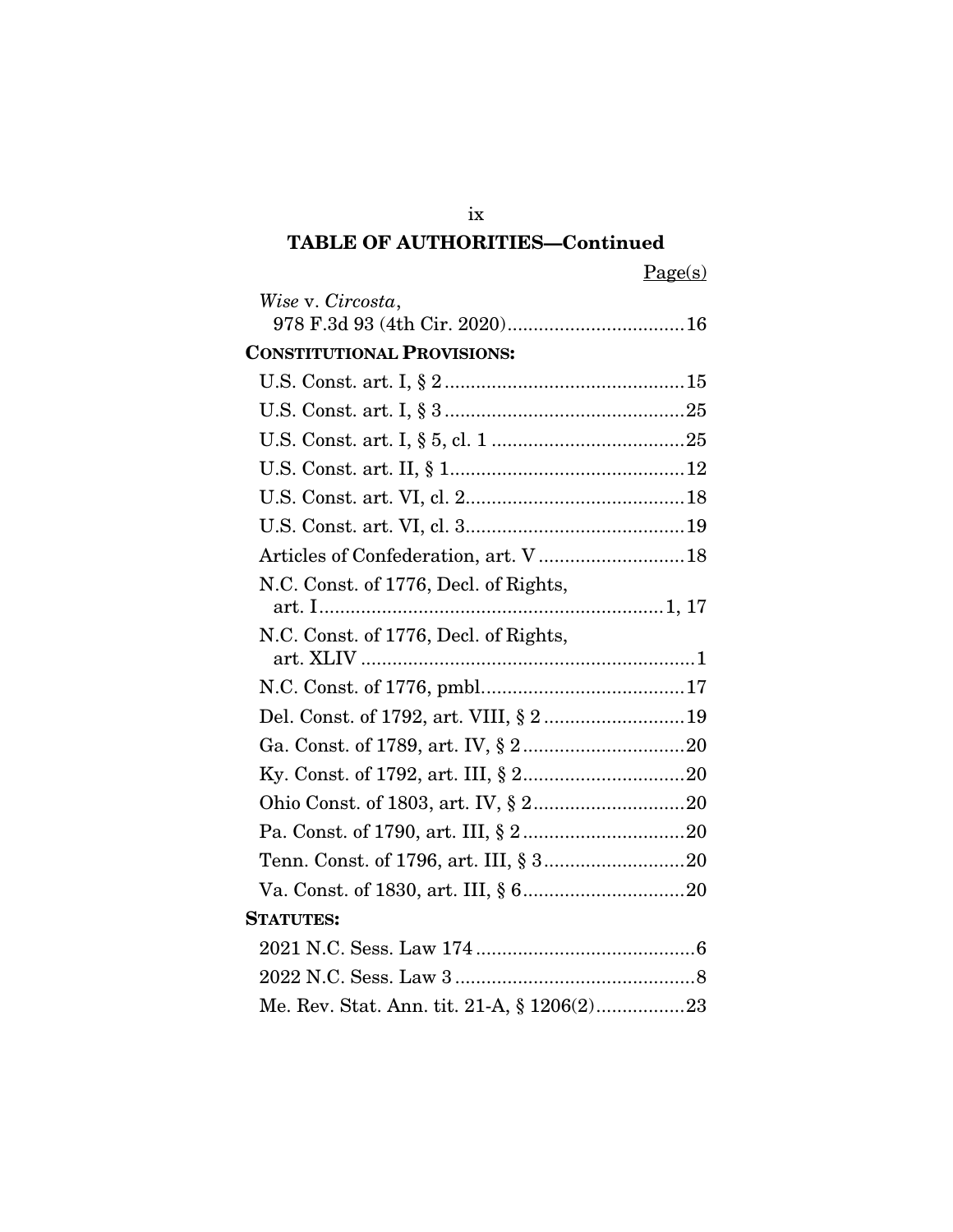| N.C. Gen. Stat. Ann. § 120-2.4(a1)5, 8, 30, 33 |
|------------------------------------------------|
|                                                |
|                                                |
|                                                |
| <b>CODES:</b>                                  |
|                                                |
|                                                |
|                                                |
|                                                |
| <b>RULE:</b>                                   |
| $\Omega$                                       |

|--|--|--|--|--|--|

x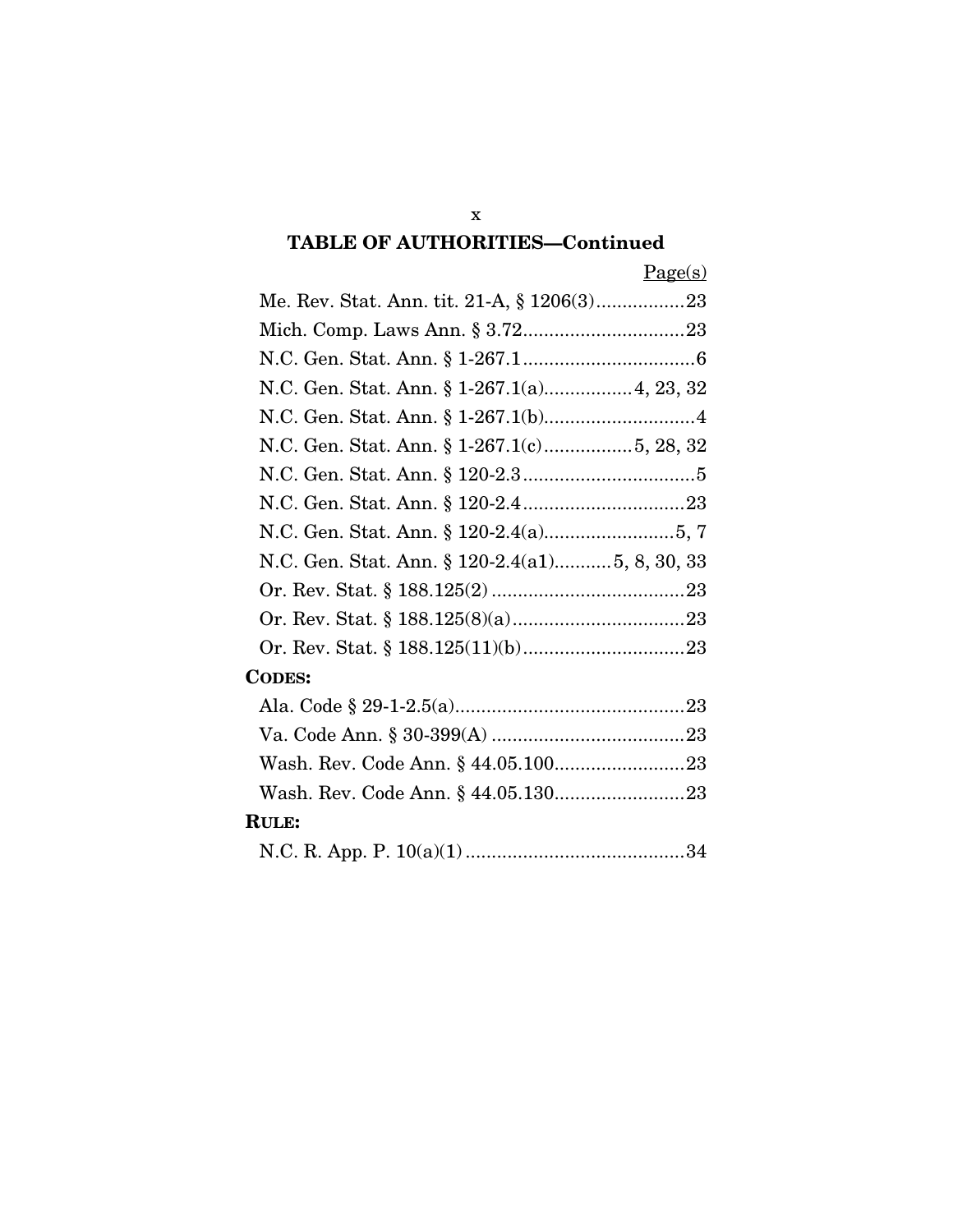Page(s)

### OTHER AUTHORITIES:

| Vikram David Amar & Akhil Reed Amar,            |  |  |  |  |
|-------------------------------------------------|--|--|--|--|
| <b>Eradicating Bush-League Arguments</b>        |  |  |  |  |
| Root and Branch: The Article II                 |  |  |  |  |
| Independent-State-Legislature Notion            |  |  |  |  |
| and Related Rubbish,                            |  |  |  |  |
| U. Ill. Coll. L. Research Paper No. 21-02       |  |  |  |  |
| $(Apr. 6, 2022)$ (forthcoming),                 |  |  |  |  |
| draft available at https://bit.ly/3JZTsM917, 18 |  |  |  |  |
| Saikrishna B. Prakash & John C. Yoo,            |  |  |  |  |
| The Origins of Judicial Review,                 |  |  |  |  |
|                                                 |  |  |  |  |
| Carolyn Shapiro, The Independent State          |  |  |  |  |
| Legislature Claim, Textualism, and              |  |  |  |  |
| <i>State Law</i> , 90 U. Chi. L. Rev. __ (Mar.  |  |  |  |  |
| 24, 2022) (forthcoming 2023), draft             |  |  |  |  |
| available at https://bit.ly/3OMpuOP31           |  |  |  |  |
| Hayward H. Smith, Revisiting the History        |  |  |  |  |
| of the Independent State Legislature            |  |  |  |  |
| Doctrine, 53 St. Mary's L. J. 101               |  |  |  |  |
| $(Apr. 29, 2022)$ (forthcoming), draft          |  |  |  |  |
| available at https://bit.ly/3slBc9K18, 20       |  |  |  |  |
| Eliza Sweren-Becker & Michael                   |  |  |  |  |
| Waldman, The Meaning, History, and              |  |  |  |  |
| Importance of the Elections Clause,             |  |  |  |  |
|                                                 |  |  |  |  |
| Michael Weingartner, <i>Liquidating the</i>     |  |  |  |  |
| Independent State Legislature Theory,           |  |  |  |  |
| Harv. J.L. & Pub. Pol'y (Apr. 18, 2022)         |  |  |  |  |
| (forthcoming 2023), draft available at          |  |  |  |  |
| https://bit.ly/3LyWSqq 12, 23, 26               |  |  |  |  |
|                                                 |  |  |  |  |

xi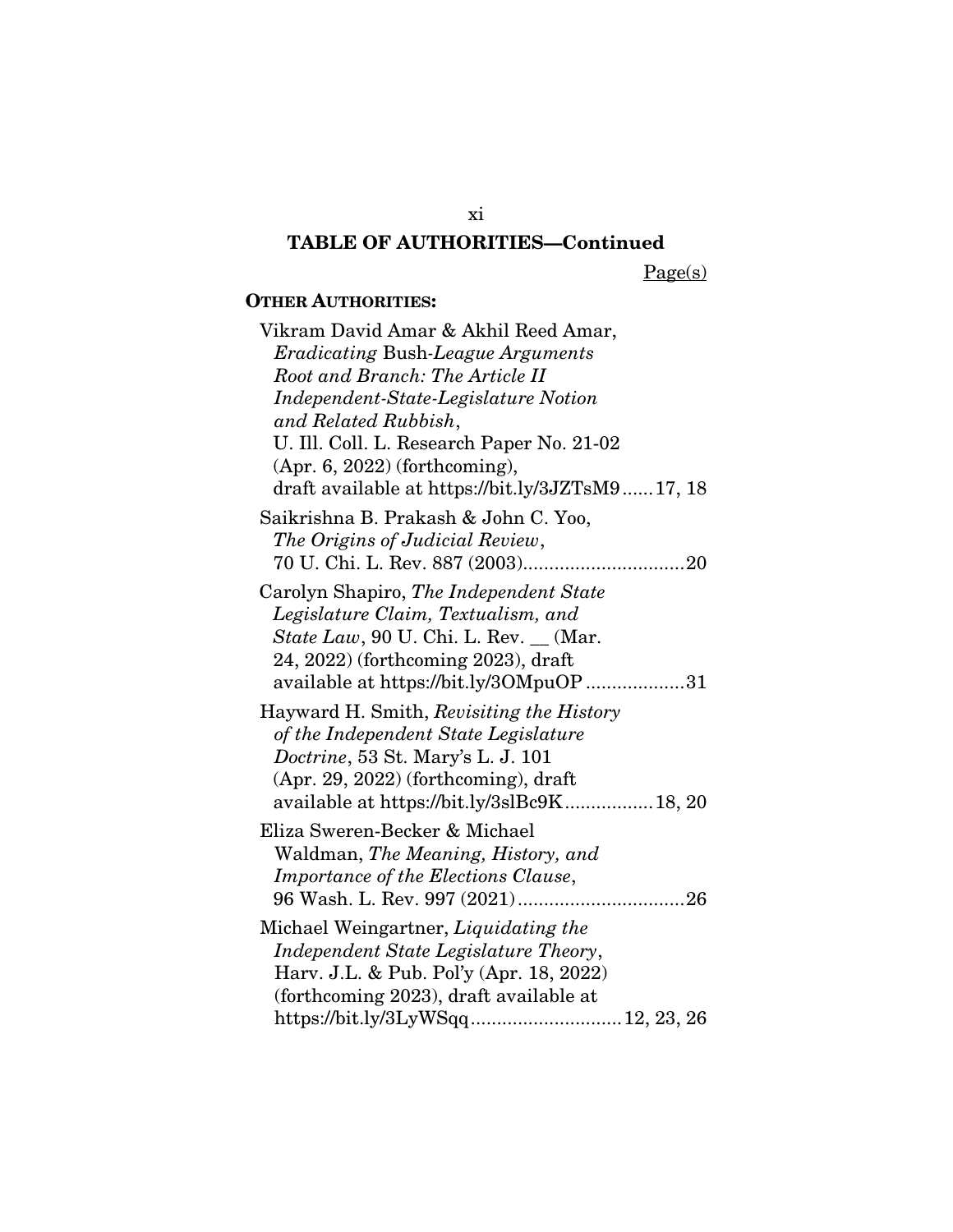Page(s)

Yale L. Sch., The Avalon Project, *Ratification of the Constitution by the State of North Carolina; November 21, 1789* (last visited May 20, 2022), available at https://bit.ly/3kplciF .......................[. 21](#page-33-4)

xii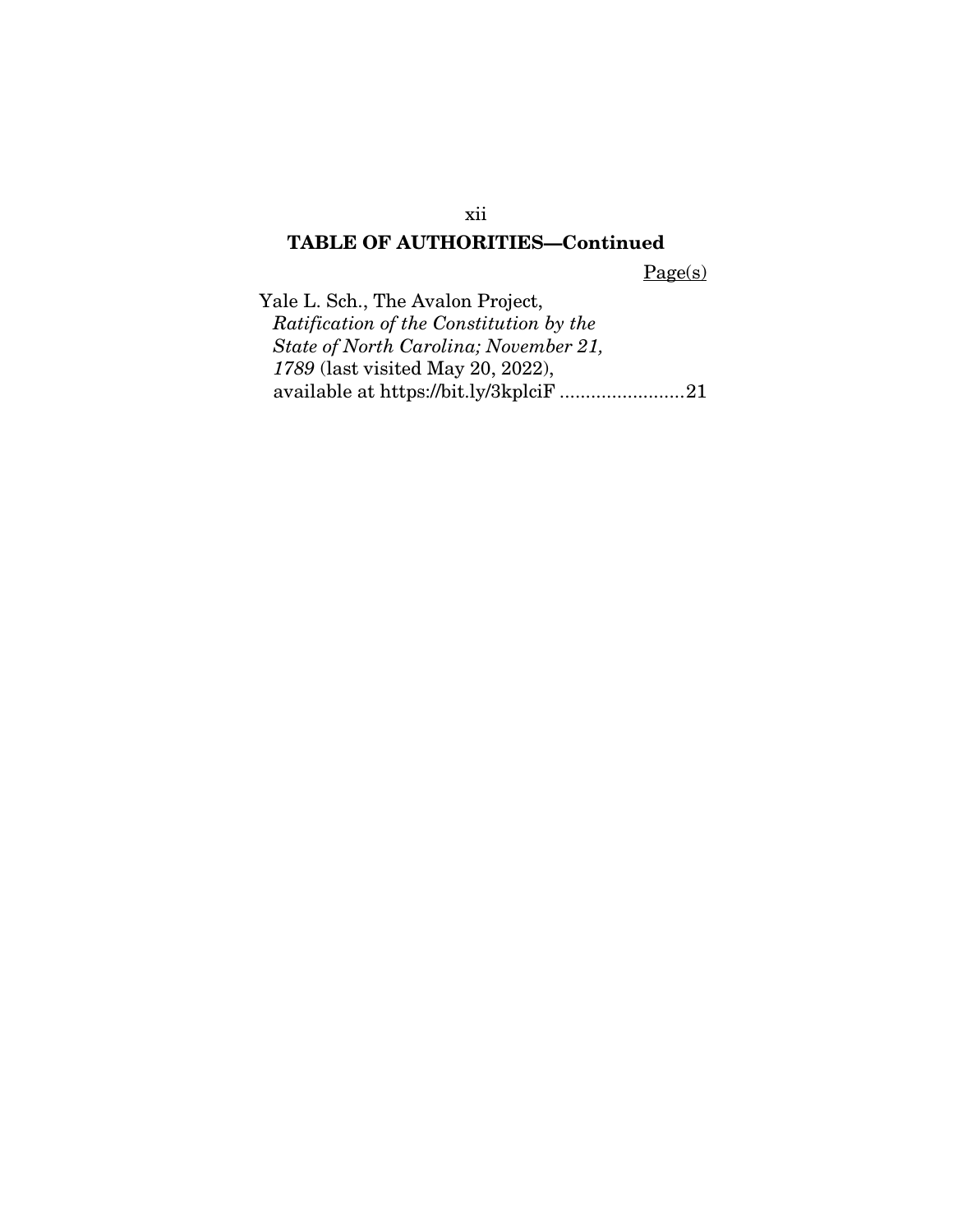# IN THE Supreme Court of the United States

## $\overline{\phantom{a}}$  . The set of  $\overline{\phantom{a}}$ No. 21-1271  $\overline{\phantom{a}}$  . The set of  $\overline{\phantom{a}}$

REPRESENTATIVE TIMOTHY K. MOORE, in his official capacity as Speaker of the North Carolina House of Representatives, *et al.*,

*Petitioners*,

V. REBECCA HARPER, *et al.*,

*Respondents*,

#### On Petition for a Writ of Certiorari to the North Carolina Supreme Court  $\overline{\phantom{a}}$

 $\overline{\phantom{a}}$  . The set of  $\overline{\phantom{a}}$ 

#### BRIEF IN OPPOSITION FOR RESPONDENT COMMON CAUSE  $\overline{\phantom{a}}$  . The set of  $\overline{\phantom{a}}$

#### <span id="page-13-1"></span><span id="page-13-0"></span>INTRODUCTION

On December 17, 1776, the North Carolina constitutional convention enacted a Declaration of Rights. Its first words are, "That all political power is vested in and derived from the people only." N.C. Const. of 1776, Decl. of Rights, art. I. The next day, the convention exercised this political power and passed North Carolina's first constitution. That constitution created the General Assembly and bound it to the Declaration of Rights, which "ought never to be violated, on any presence whatsoever." *Id.* art. XLIV.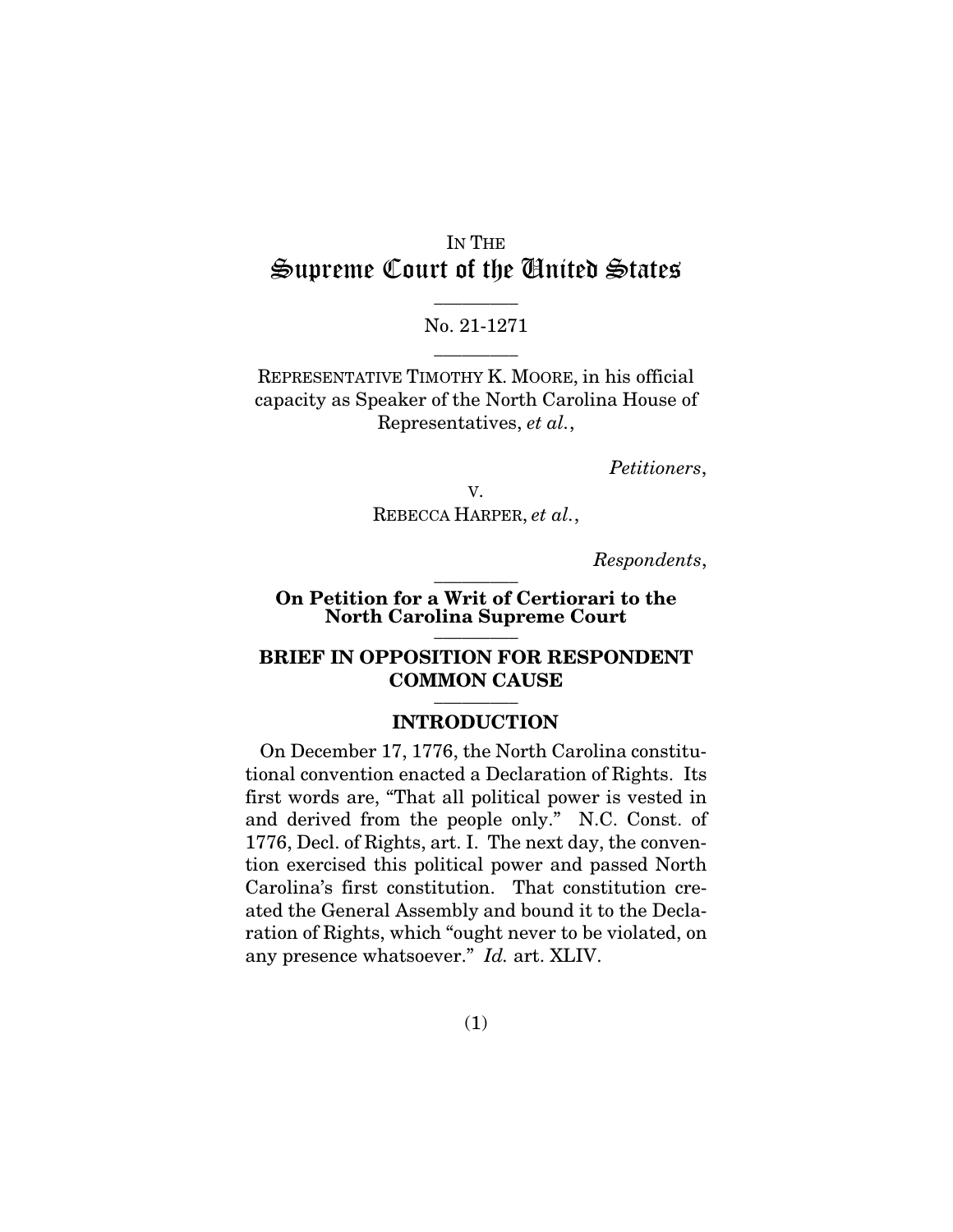<span id="page-14-0"></span>Eleven years later, and before North Carolina had ratified the U.S. Constitution, the North Carolina Supreme Court concluded that it had the power and obligation to review state laws for compliance with the North Carolina Constitution, including the Declaration of Rights. *See Bayard* v. *Singleton*, 1 N.C. 5 (1787). Over the centuries, North Carolina's Supreme Court has re-confirmed that state courts' "obligation to protect the fundamental rights of individuals is as old as the State." *Corum* v. *Univ. of N.C. ex rel. Bd. of Governors*, 413 S.E.2d 276, 290 (N.C. 1992). And this Court has confirmed that a state court's power of judicial review extends to state laws that relate to congressional redistricting. *See Rucho* v. *Common Cause*, 139 S. Ct. 2484, 2507 (2019).

<span id="page-14-2"></span><span id="page-14-1"></span>So when the North Carolina General Assembly enacted a congressional redistricting map in 2021 that Respondents challenged in state court as a partisan gerrymander in violation of the State's constitution, Common Cause did exactly what the *Rucho* Court told it—a party in that case—to do and challenged the map in state court. The North Carolina courts then undertook the same judicial review they have for centuries: They evaluated the constitutionality of the legislature's enactment.

The North Carolina Supreme Court concluded that 2021 N.C. Session Law 174 violated North Carolina's constitution. The trial court—on remand and pursuant to specific direction in a state statute addressing redistricting—returned the matter to the General Assembly for enactment of congressional districts that complied with the North Carolina Constitution. The legislature failed to remedy the defects that had rendered its earlier map unconstitutional. And so, the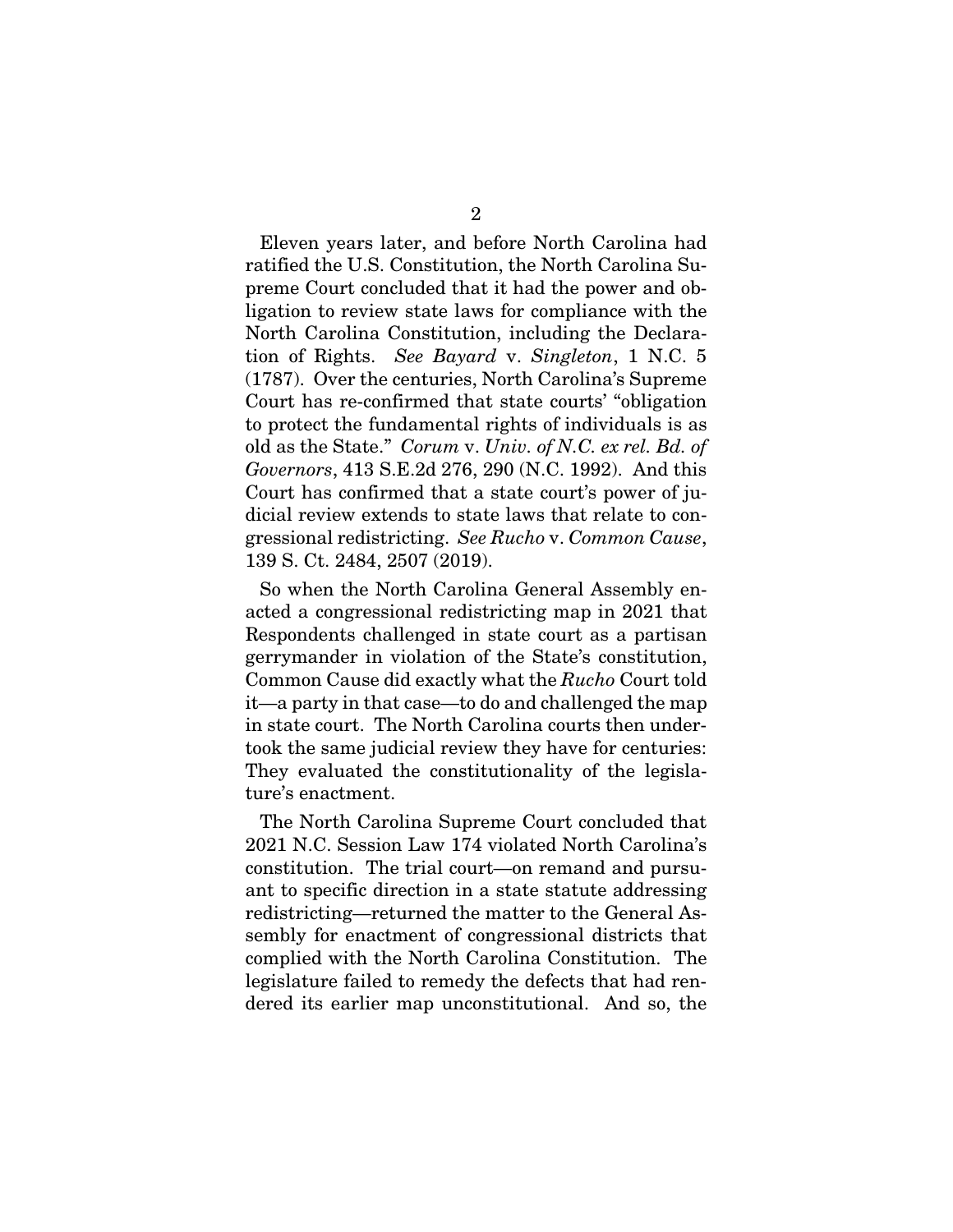trial court followed the directions the legislature set out in yet another state statute specifying what action to take in these circumstances; the trial court adopted an interim map for use solely in the 2022 congressional elections.

Petitioners now ask this Court to exercise its certiorari review to invalidate the map the trial court adopted for the 2022 elections on the ground that state courts are forbidden from protecting individuals' state constitutional rights by reviewing state laws that touch on federal elections, including the enactment of congressional districts. The way they see it, because the Constitution refers to "the Legislature" of a State setting the time, place, and manner of congressional elections, it precludes state courts from reviewing whether such election-related legislation complies with the State's own constitution. Instead, Petitioners would have this Court say that a state legislature has carte blanche in this context—unrestrained by state constitutional limitations and unable to incorporate state courts into the process, even if it passes a statute attempting to do so.

As a matter of text, structure, history, precedent, and long-established practice in this country, that is flatly wrong. The U.S. Constitution does not grant impunity to a state legislature for violations of its state constitution simply because the legislation relates to congressional elections. Furthermore, the question presented is beside the point here, as the North Carolina courts' review occurred pursuant to an intricate *statutory* scheme enacted by North Carolina's legislature precisely to govern how the State's courts would review the General Assembly's redistricting enactments.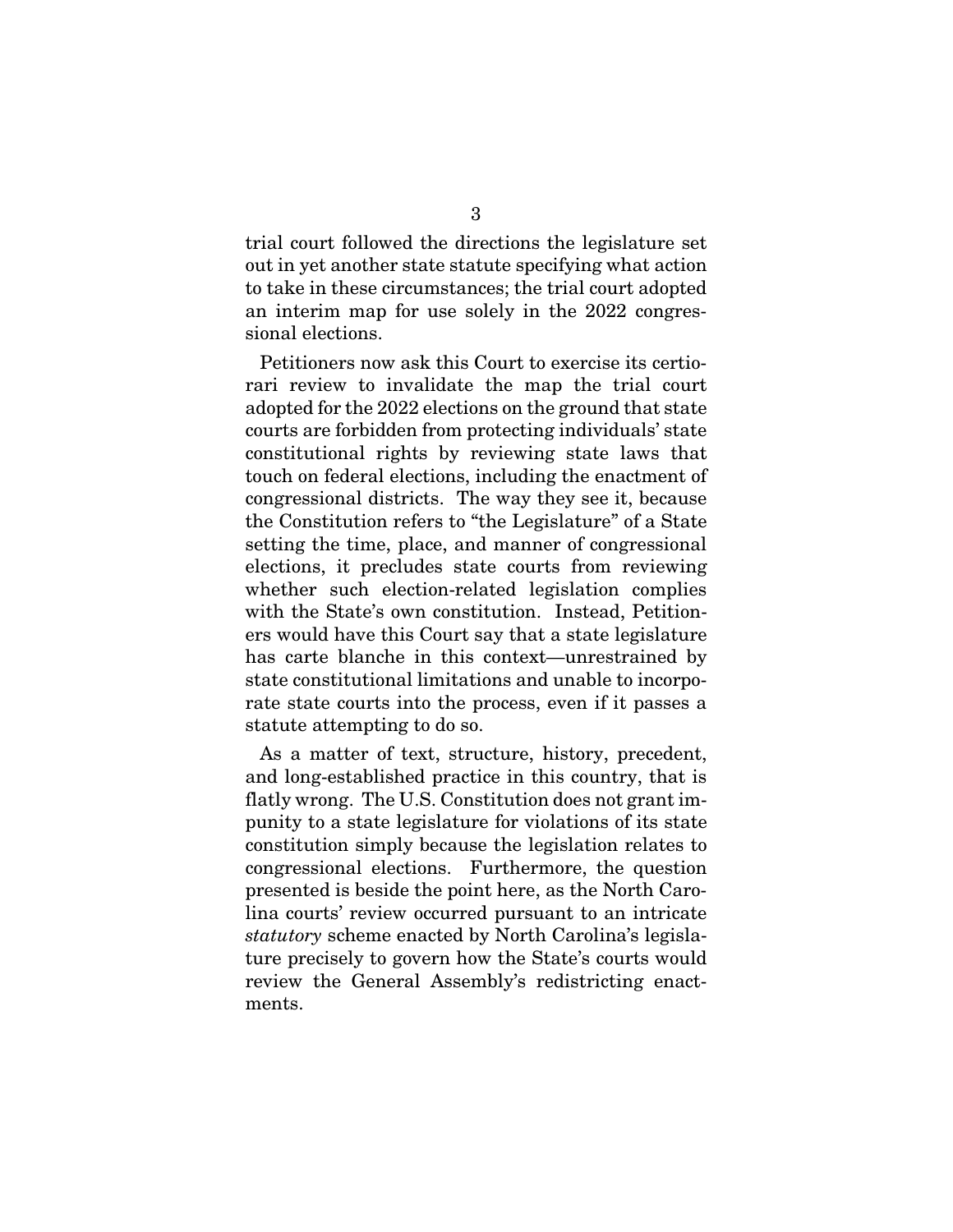As a result, certiorari should be denied. First, there is no disagreement in the courts about how to resolve the question presented. Petitioners cite non-binding, irrelevant, or since-doubted decisions, as well as two dissenting opinions, that, at best, fly in the face of a mountain of case law on the other side. Second, Petitioners' arguments hang on a hyper-literal reading of the word "Legislature" that ignores that word's context, constitutional structure, and precedent. Third, consistent with the statutory process previously put in place by the legislature, the congressional map adopted by the state court will only be in place for the November 2022 election, meaning that this case will be moot by the time this Court issues an opinion. And finally, Petitioners waived their Elections Clause argument by failing to timely raise it below.

Any of these reasons alone—let alone all of them together—render this matter not "an appropriate case" in which to resolve any purported issue with the Elections Clause. *Moore* v. *Harper*, 142 S. Ct. 1089 (2022) (mem.) (Kavanaugh, J., concurring in denial of application for stay). The petition should be denied.

#### <span id="page-16-2"></span><span id="page-16-0"></span>STATEMENT

#### A. Statutory Background

<span id="page-16-1"></span>In 2003, the North Carolina General Assembly created a reticulated system of judicial review for "act[s] of the General Assembly that apportion[ ] or redistrict[ ] State legislative or congressional districts." N.C. Gen. Stat. Ann. § 1-267.1(a). "Any action challenging the validity of" such a law "shall be filed in the Superior Court of Wake County and shall be heard and determined by a three-judge panel of the Superior Court of Wake County," *id.*, the composition of which is determined by state law, *id.* § 1-267.1(b). Such a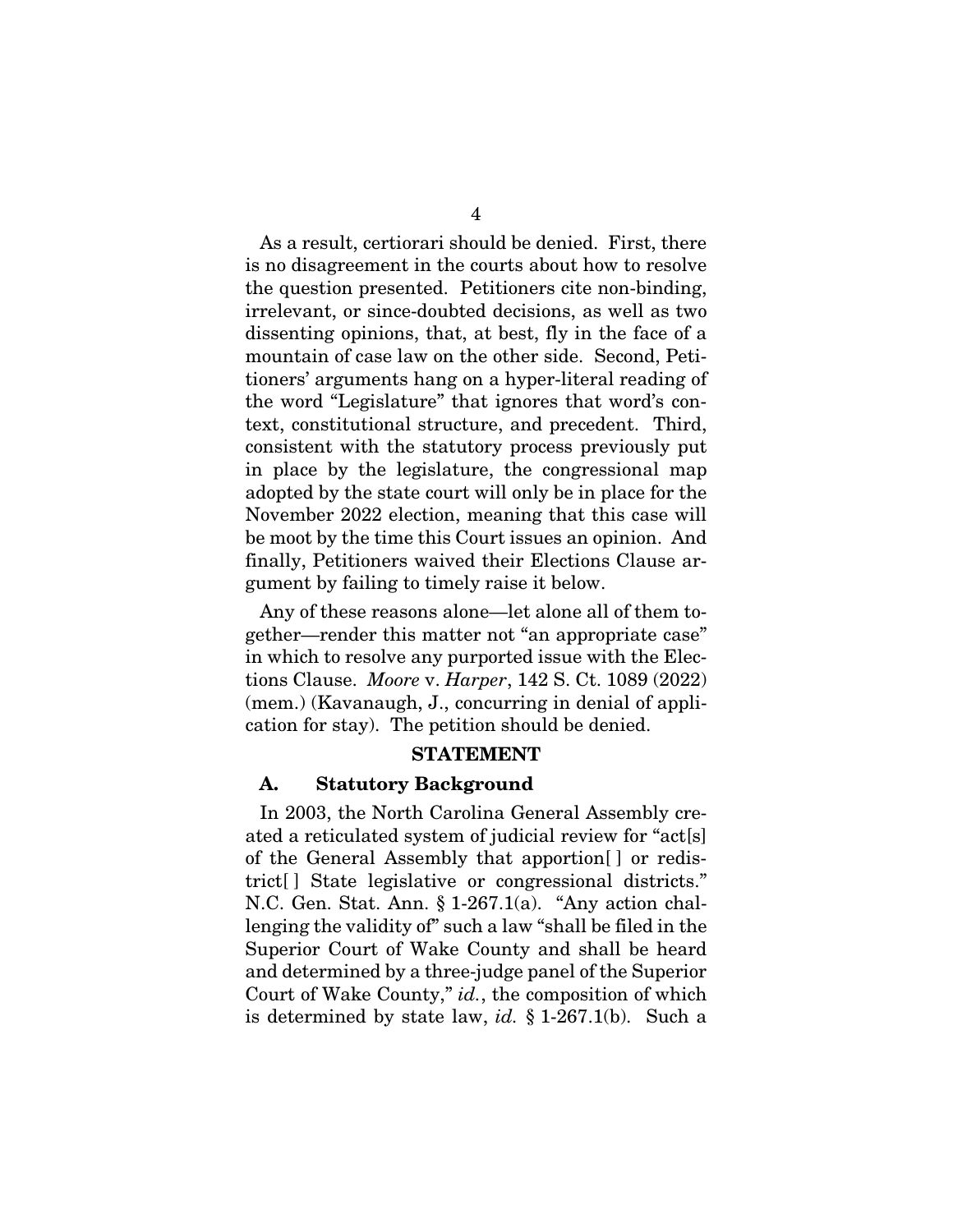<span id="page-17-0"></span>three-judge panel is the only state body that can enter an "order or judgment \* \* \* affecting the validity" of a redistricting law or finding "that an act of the General Assembly is facially invalid \* \* \* [under] the North Carolina Constitution or federal law." *Id.* § 1-267.1(c). An "order or judgment declaring" a redistricting act "unconstitutional or otherwise invalid" shall: "find with specificity all facts supporting that declaration," "state separately and with specificity the court's conclusions of law," and "identify every defect found by the court." *Id.* § 120-2.3.

<span id="page-17-2"></span><span id="page-17-1"></span>The General Assembly further specified that if a court declares a redistricting law invalid, the court must give "the General Assembly a [specified] period of time to remedy any defects identified by the court in its findings of fact and conclusions of law." *Id.* § 120-2.4(a). The General Assembly did not stop there: "In the event the General Assembly does not act to remedy any identified defects to its plan within that period of time, the court may impose an interim districting plan for use in the next general election only[.]" *Id.* § 120-2.4(a1); *see also id.* § 120-2.4(a) (referring to "a court['s]  $***$  own substitute plan"). Indeed, the General Assembly imposed guardrails on the scope of the court's authority to do so, specifying that the "interim districting plan may differ from the districting plan enacted by the General Assembly only to the extent necessary to remedy any defects identified by the court." *Id.* § 120-2.4(a1).

#### <span id="page-17-3"></span>B. Procedural History

1. The North Carolina General Assembly began the redistricting process in August 2021. Pet. App. 14a. Committee chairs gestured at transparency by requir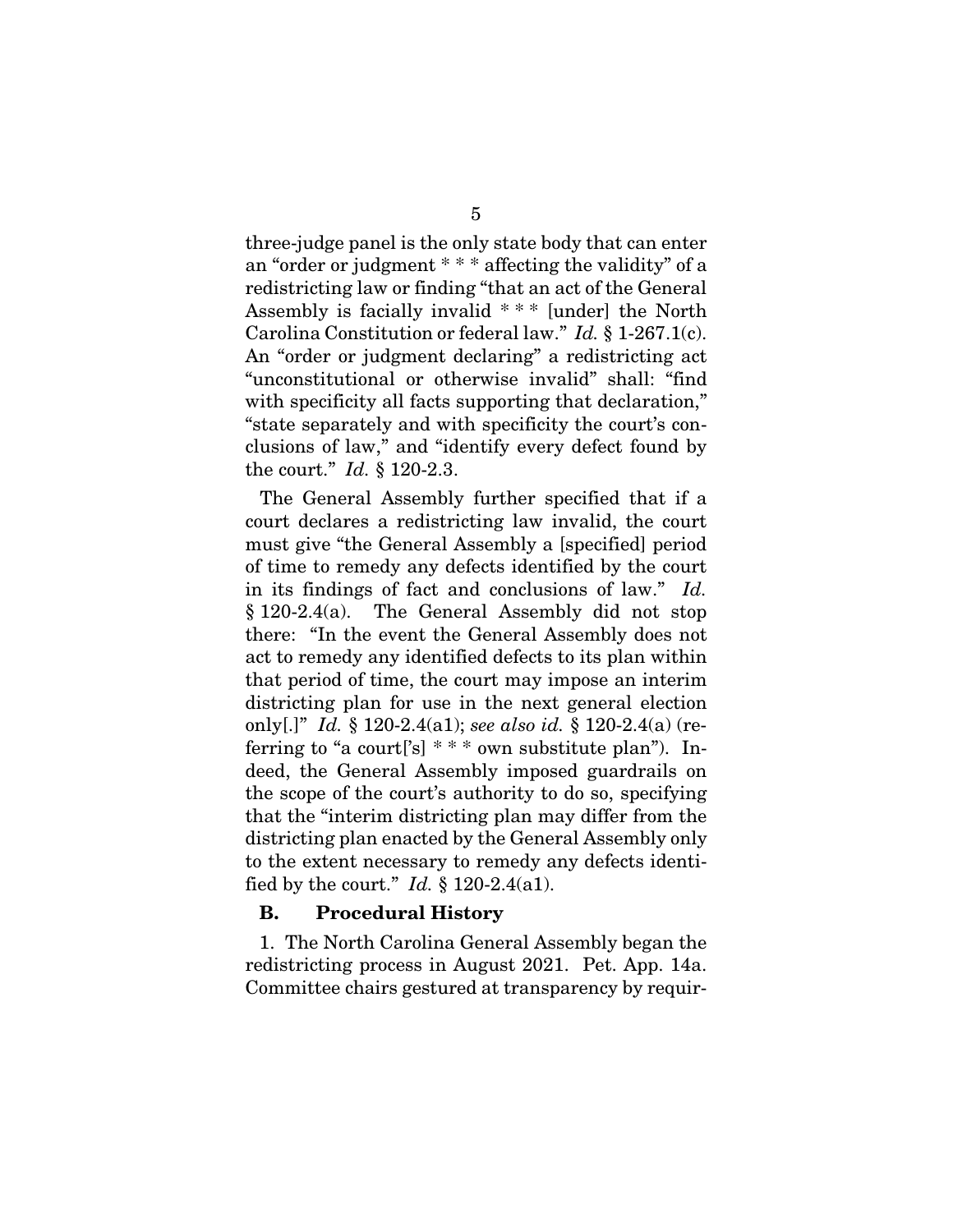ing legislators "to draw potential maps" on public computers with special software. *Id.* at 17a. But the promised "transparency" was a façade; with the help of partisan assistants using "unknown software and data" on private computers, legislators crafted secret "concept maps" for use at the public computers. *Id.* at 17a-18a. These secret maps were subsequently destroyed and unavailable in response to discovery requests. *Id.* at 18a n.5. The General Assembly enacted a new map for congressional elections in November 2021. *See* Pet. App. 18a; 2021 N.C. Sess. Law 174.

<span id="page-18-2"></span><span id="page-18-1"></span>Respondents North Carolina League of Conservation Voters, Inc., joined by several North Carolinians, challenged the congressional map in state court, contending that it violated the North Carolina Constitution and seeking a preliminary injunction to delay the candidate-filing period. Pet. App. 19a. Other North Carolinians filed a similar suit. *Id.* at 19a-20a. The cases were assigned to a three-judge panel under N.C. Gen. Stat. Ann. § 1-267.1, Pet. App. 20a, which consolidated the cases and denied the motions for preliminary injunction, *id.* at 253a-268a. The North Carolina Supreme Court reversed that denial, stayed the candidate-filing period, and ordered expedited proceedings. *Harper* v. *Hall*, 865 S.E.2d 301, 302-303 (N.C. 2021). Respondent Common Cause, which had previously filed a lawsuit in state court challenging Petitioners' delay in approving the congressional map, intervened in December. *See* N.C. Super. Ct., 21.12.15 Order on Common Cause Mot. to Intervene.<sup>1</sup>

<span id="page-18-0"></span><sup>&</sup>lt;sup>1</sup> The trial court's docket is available at https://bit.ly/3ICqi5p.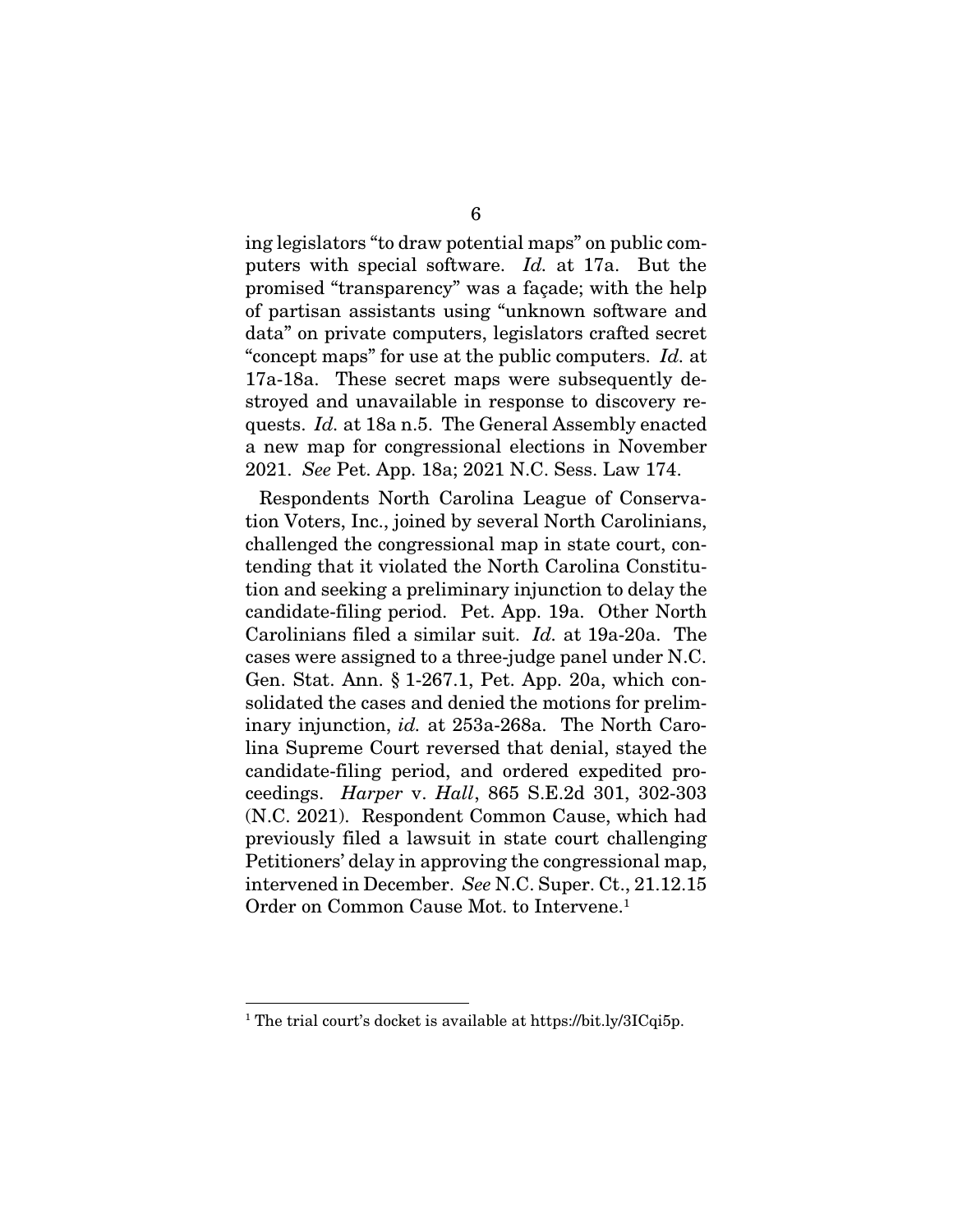In January 2022, following a trial, the three-judge panel found that the congressional map was "a partisan outlier intentionally and carefully designed to maximize Republican advantage in North Carolina's Congressional delegation." Pet. App. 44a (quotation marks omitted). But the panel left the map in place, concluding that partisan-gerrymandering claims are nonjusticiable under the state constitution. *Id.* at 53a.

2. The North Carolina Supreme Court reversed. *Id.* at 224a-233a. In a February 4 order, the court held that "claims asserting that" a congressional map is an "unlawful partisan gerrymander[ ] that violate[s] the free elections clause, the equal protection clause, the free speech clause, and the freedom of assembly clause \* \* \* of the North Carolina Constitution are \* \* \* justiciable in North Carolina courts." *Id.* at 227a-228a. The court then held that the map was "unconstitutional beyond a reasonable doubt" under these clauses and "enjoin[ed] the use of these maps in any future elections." *Id.* at 228a. "In accordance with [N.C. Gen. Stat. Ann.]  $§ 120-2.4(a)$ ," the court gave the General Assembly "the opportunity to submit a new congressional" map "that satisf[ies] all provisions of the North Carolina Constitution." *Id.* at 232a. Adhering to the enacted legislative framework for this situation, the court explained that should the General Assembly not do so, "the trial court will select a plan which comports with constitutional requirements." *Id.*

The North Carolina Supreme Court later supplemented its order with a written opinion. *See id.* at 1a-143a. After expanding upon its earlier analysis, *id.* at 62a-130a, the court rejected Petitioners' argument that the Elections Clause "forbids state courts from reviewing [whether] a congressional districting plan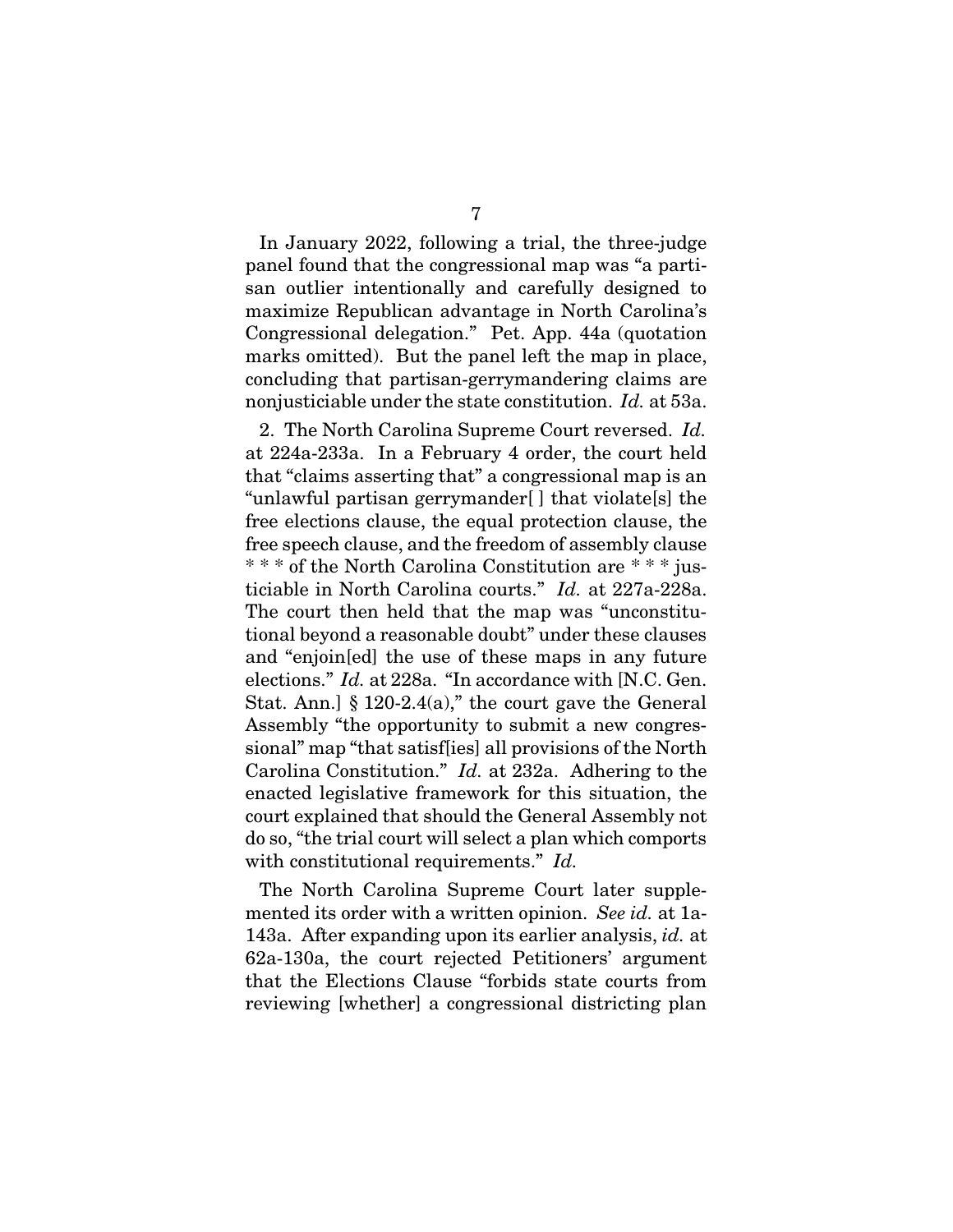violates the state's own constitution." *Id.* at 121a. The court recognized that "[t]his argument  $\lceil$  \* \* \* was not presented at the trial court," and then observed that it "is inconsistent with nearly a century of precedent of the Supreme Court of the United States." *Id.* Beyond that, the court explained that the argument is "repugnant to the sovereignty of states, the authority of state constitutions, and the independence of state courts, and would produce absurd and dangerous consequences." *Id.*

<span id="page-20-1"></span>3. The trial court issued an order requiring Petitioners to submit a remedial congressional map. N.C. Super. Ct., 22.02.08 Order on Submission of Remedial Plans at 2-5. The General Assembly accordingly enacted a new congressional map, 2022 N.C. Session Law 3, and submitted it to the court. Pet. App. 270a-271. The court held that this map, too, was unconstitutional. *Id.* at 292a-293a. With the assistance of three bipartisan former North Carolina judges appointed as special masters who "submitted a modified version of the proposed remedial congressional plan submitted by" Petitioners, *id.* at 301a, the trial court modified the remedial map only to the extent necessary "to bring it into compliance with the Supreme Court's order," citing N.C. Gen. Stat. Ann. § 120- 2.4(a1), *id.* at 292a. The court then adopted this map as the Interim Congressional Map and "approved [it] for the 2022 North Carolina Congressional elections." *Id.* at 293a.

<span id="page-20-2"></span><span id="page-20-0"></span>4. Petitioners appealed and sought a stay in the North Carolina Supreme Court, which that court denied. *Id.* at 243a-246a. Petitioners next filed an emergency application for a stay in this Court. *Moore*, 142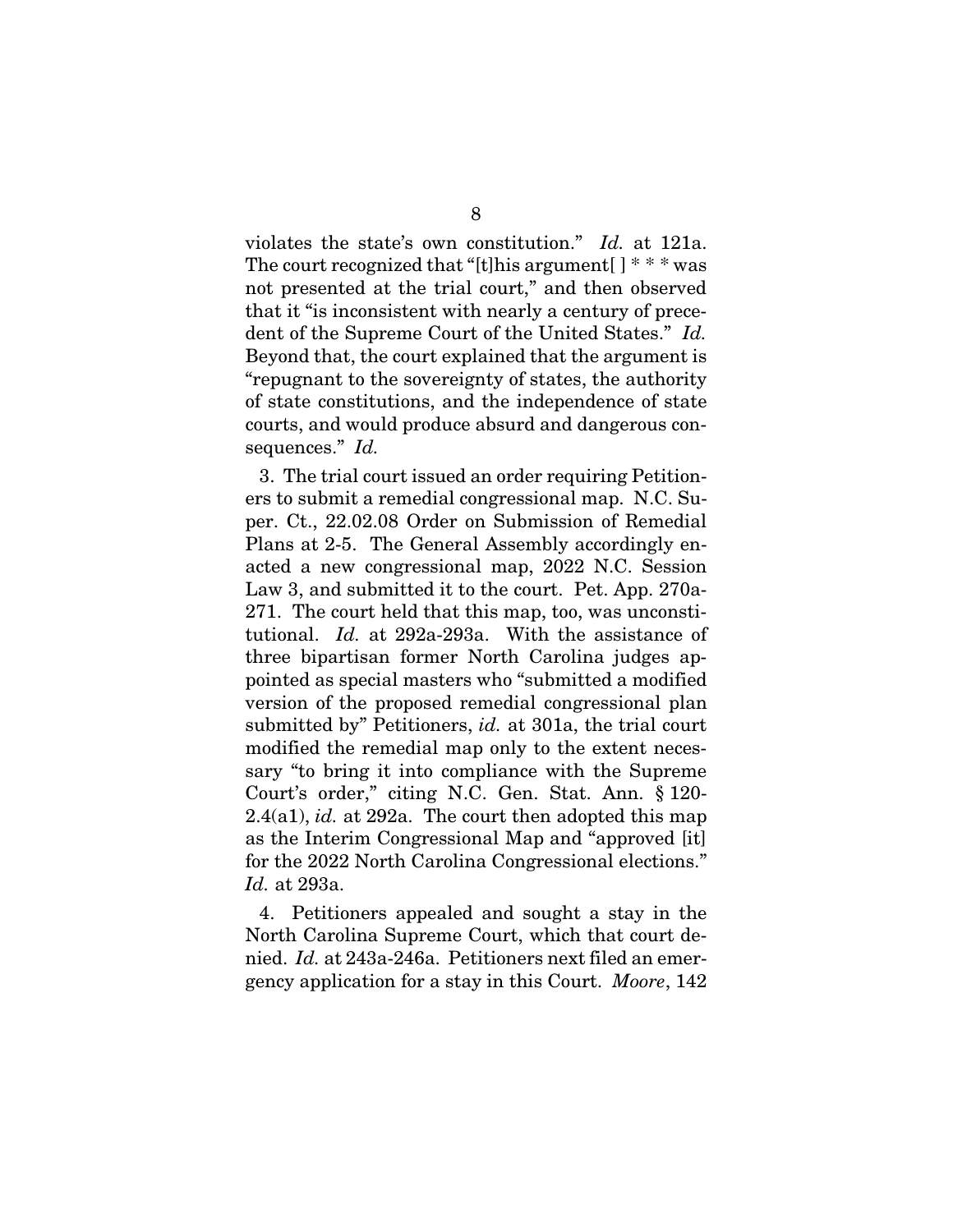S. Ct. at 1089. That, too, was denied. *Id.* Petitioners thereafter filed a petition for certiorari.

The 2022 congressional primary election, using the Interim Congressional Map, occurred on May 17.

Petitioners' merits appeal on the Interim Congressional Map, which involves whether the court's adoption of that map violates the Elections Clause, remains pending in the North Carolina Supreme Court. *Harper* v. *Hall*, No. 413PA21 (N.C. 2022).

### <span id="page-21-0"></span>REASONS FOR DENYING THE PETITION I. PETITIONERS' SPLIT IS ILLUSORY.

Petitioners assert an "increasingly intolerable" split over whether state legislatures must follow state constitutions when regulating federal elections. Pet. 17. Hardly. There is no split. State courts have adjudicated claims similar to the issue decided by the North Carolina courts below for over a century. And, rather than adopt Petitioners' view, these courts have consistently recognized, either explicitly or implicitly, that the U.S. Constitution does not grant a state legislature "any superiority over or independence from" a state constitution. *In re Opinion of the Justices*, 107 A. 705, 706 (Me. 1919).

<span id="page-21-1"></span>1. Petitioners rightly recognize that the North Carolina Supreme Court is one of several courts to find that state constitutions bind state legislatures, even when the subject matter is congressional elections. *See* Pet. 21-22 (citing cases from Florida and Pennsylvania). But Petitioners fail to recognize just how much of an outlier their position is.

Start with redistricting laws. The high courts of Pennsylvania, Florida, Colorado, Illinois, and South Dakota have expressly rejected that the Elections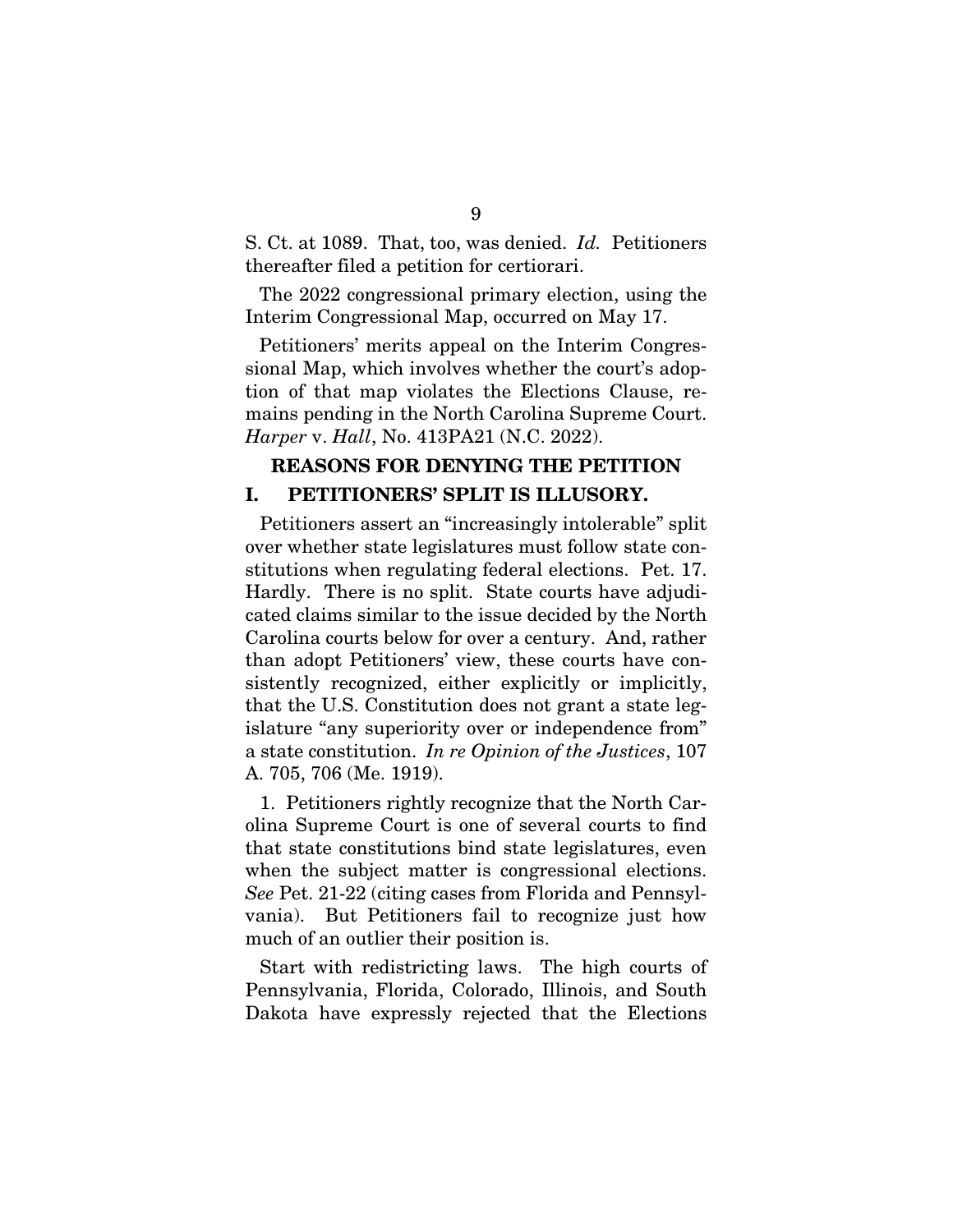<span id="page-22-8"></span><span id="page-22-6"></span><span id="page-22-4"></span><span id="page-22-2"></span>Clause renders a state legislature immune from the state constitution when redistricting. *See League of Women Voters* v. *Pennsylvania*, 178 A.3d 737, 821-824 & n.79 (Pa. 2018); *League of Women Voters* v. *Detzner*, 172 So. 3d 363, 370 n.2 (Fla. 2015); *People ex rel. Salazar* v. *Davidson*, 79 P.3d 1221, 1232, 1235 (Colo. 2003); *Moran* v. *Bowley*, 179 N.E. 526, 531-532 (Ill. 1932); *see also id.* at 534 (De Young, J., dissenting on grounds that Elections Clause precludes application of state constitution); *State* v. *Polley*, 127 N.W. 848, 849, 851 (S.D. 1910). A Kansas trial court recently held the same. *Rivera* v. *Schwab*, No. 2022-CV-000089, slip op. at 154 (Kan. Dist. Ct. Apr. 25, 2022).<sup>2</sup>

<span id="page-22-11"></span><span id="page-22-10"></span><span id="page-22-9"></span><span id="page-22-3"></span><span id="page-22-0"></span>Other state courts have implicitly rejected that the Elections Clause prevents a state court from applying the state constitution to a state legislature's redistricting law, finding such laws invalid under the state constitution without seeing the need to address whether such review was proper. *See, e.g.*, *In re Harkenrider* v. *Hochul*, No. 60, 2022 WL 1236822, at \*1 (N.Y. Apr. 27, 2022); *League of Women Voters* v. *Ohio Redistricting Comm'n*, Nos. 2021-1193, -1198, -1210, 2022 WL 1113988, at \*1 (Ohio Apr. 14, 2022) (per curiam); *Szeliga* v. *Lamone*, No. C-02-CV-21-001816, slip op. at 88-94 (Md. Cir. Ct. Mar. 25, 2022);<sup>3</sup> *Wilkins* v. *Davis*, 139 S.E.2d 849, 853-854 (Va. 1965). Still other courts have reviewed congressional redistricting plans under their state constitutions and upheld them. *See, e.g.*, *Johnson* v. *Missouri*, 366 S.W.3d 11, 22-32 (Mo. 2012); *Parella* v. *Montalbano*, 899 A.2d 1226, 1230-32 (R.I. 2006); *LeRoux* v. *Sec'y of State*, 640

<span id="page-22-12"></span><span id="page-22-7"></span><span id="page-22-5"></span><span id="page-22-1"></span><sup>2</sup> Available at https://bit.ly/3wqVnnK.

<sup>3</sup> Available at https://bit.ly/3NmRuae.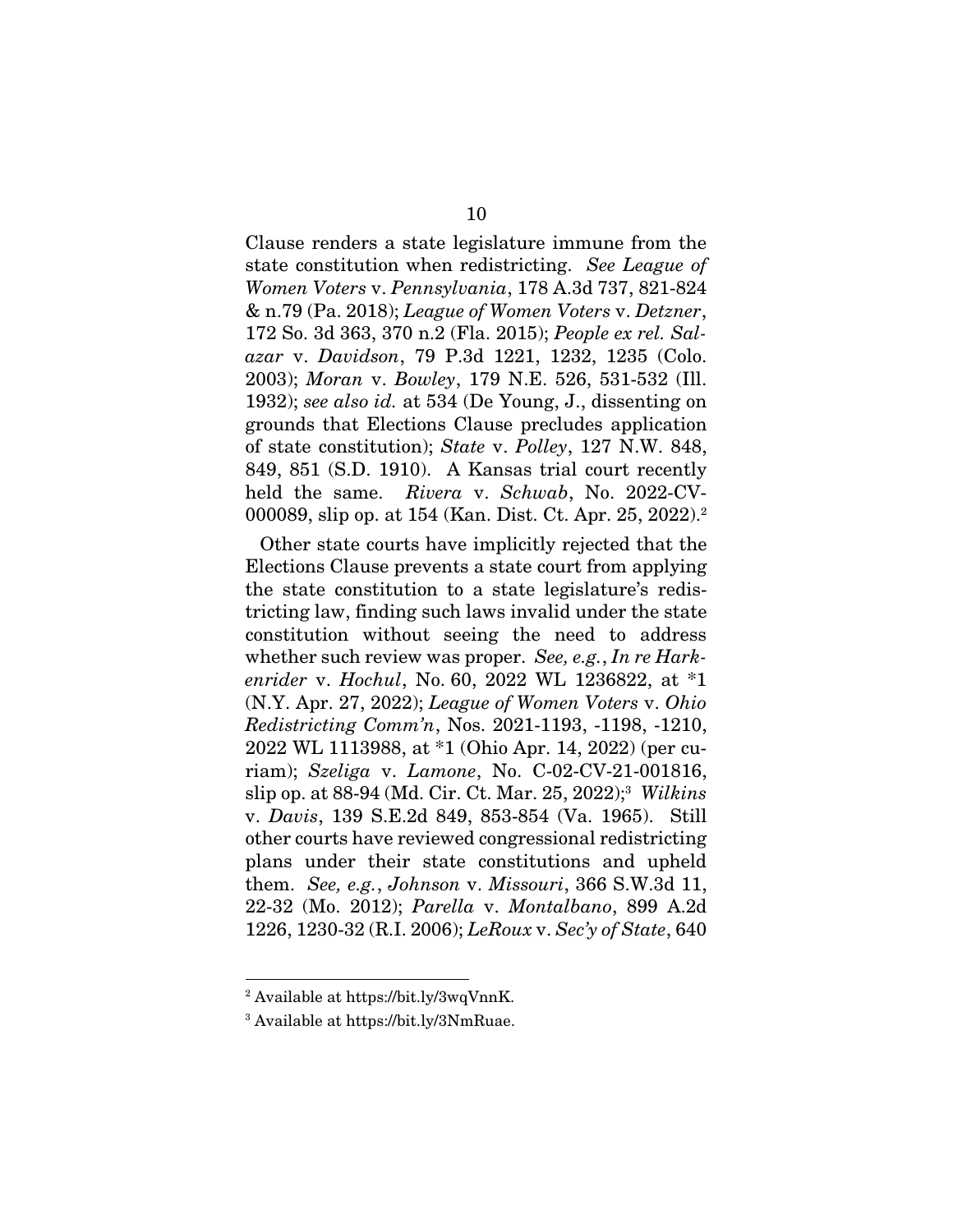<span id="page-23-0"></span>N.W. 2d 849, 856-860 (Mich. 2002) (per curiam); *Application of Forsythe*, 450 A.2d 499, 500 (N.J. 1982) (per curiam). These cases are consistent with the Maine Supreme Court's recognition, over a century ago, that the U.S. Constitution does not grant a state legislature "any superiority over or independence from" a state constitution. *In re Opinion of the Justices*, 107 A. at 706.

<span id="page-23-7"></span><span id="page-23-5"></span>State courts have also evaluated the constitutionality of other state laws regulating federal elections. Over a hundred years ago, the Illinois and Washington supreme courts applied their respective constitutions to decide the validity of state laws requiring filing fees for congressional candidates. *See People ex rel. Breckton* v. *Bd. of Election Com'rs of Chicago*, 77 N.E. 321, 324-325 (Ill. 1906) (law unconstitutional), *overruled in part on other grounds*, *People ex rel. Lindstrand* v. *Emmerson*, 165 N.E. 217 (Ill. 1929); *State ex rel. Zent* v. *Nichols*, 97 P. 728, 730 (Wash. 1908) (law upheld). And the California high court applied the state constitution to a state law implementing congressional primaries. *Spier* v. *Baker*, 52 P. 659, 661-664 (Cal. 1898) (law unconstitutional). Other examples abound.<sup>4</sup>

<span id="page-23-11"></span><span id="page-23-10"></span><span id="page-23-9"></span><span id="page-23-8"></span><span id="page-23-6"></span><span id="page-23-4"></span><span id="page-23-3"></span><span id="page-23-2"></span><span id="page-23-1"></span><sup>4</sup> *See, e.g.*, *Rison* v. *Farr*, 24 Ark. 161, 161-162 (Ark. 1865) (oath unconstitutional); *DeWalt* v. *Bartley*, 24 A. 185, 186 (Pa. 1892) (secret ballot constitutional); *Chase* v. *Lujan*, 149 P.2d 1003, 1005-12 (N.M. 1944) (absentee-voting law unconstitutional); *Brady* v. *New Jersey Redistricting Com'n*, 622 A.2d 843, 848-849 (N.J. 1992) (portion of redistricting law vesting original jurisdiction in only state supreme court unconstitutional); *Weinschenk* v. *State*, 203 S.W. 3d 201, 204 (Mo. 2006) (en banc) (per curiam) (voter-ID law unconstitutional); *Martin* v. *Kohls*, 444 S.W.3d 844, 851-853 (Ark. 2014) (voter-ID law unconstitutional); *Guare*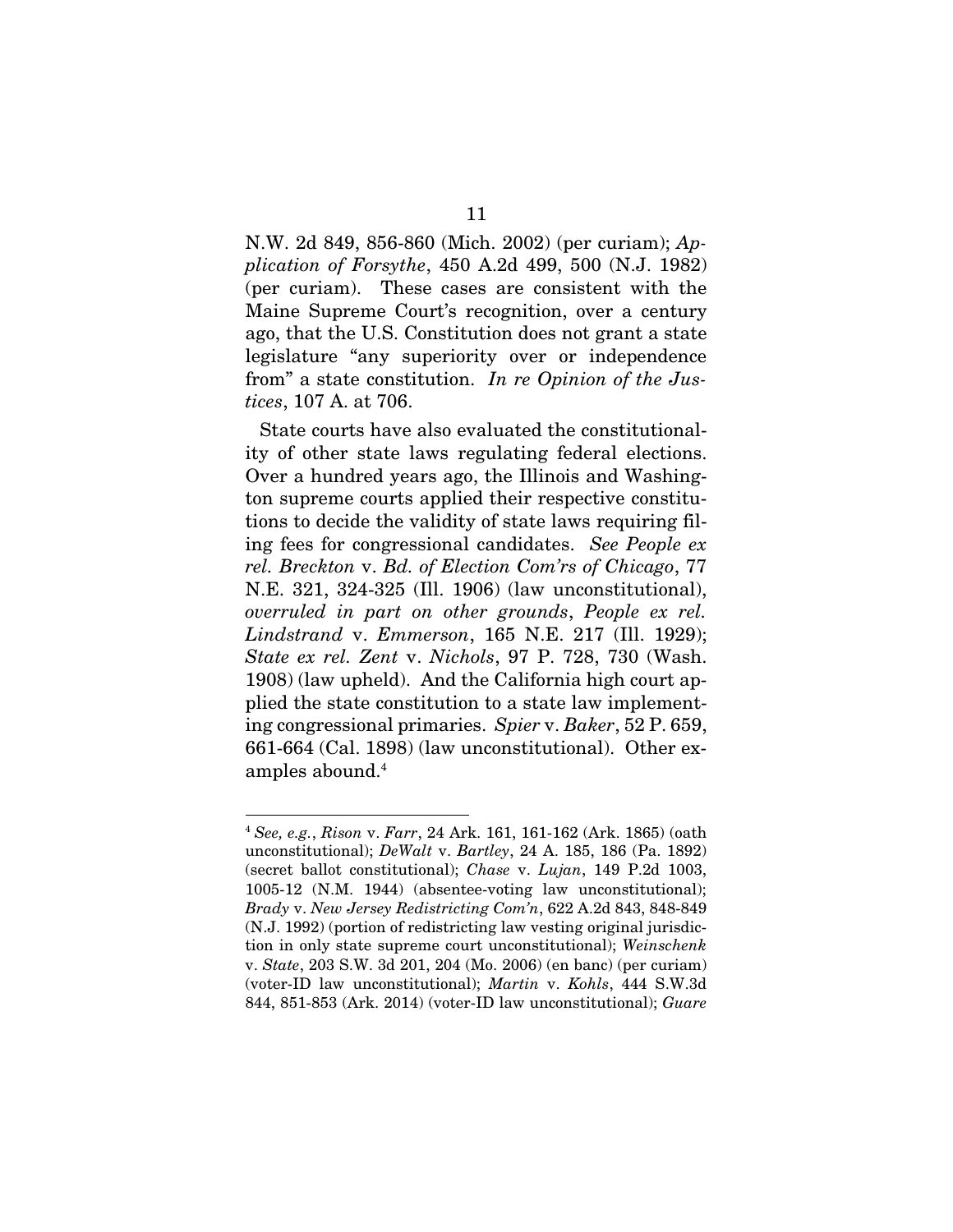2. Ignoring this avalanche of state-court precedent, Petitioners instead claim a "split in authority" on this issue by citing non-binding, irrelevant, or sincedoubted opinions. Pet. 17. Make no mistake: There is no split.

<span id="page-24-0"></span>*Carson* v. *Simon*, 978 F.3d 1051 (8th Cir. 2020) (per curiam), is about state executive-branch officials, not state courts. The Minnesota Secretary of State—acting without any apparent authority—had changed the state-law mail-in ballot deadline for the 2020 general election. *Id.* at 1055-56. The panel held that the challengers were "likely to succeed on the merits" of their claim that this violated the Electors Clause,<sup>5</sup> concluding that "the Secretary has no power to override the [state] legislature." *Id.* at 1059, 1060. *Carson* thus addressed an executive-branch official's authority to alter an elections law, not a state court's authority to review the constitutionality of an elections law. One is not like the other: "It is the duty of the secretary of state to conform to the law[,]" while it is the "duty of the judicial department to say what the law is." *Marbury* v. *Madison*, 5 U.S. 137, 158, 177 (1803). And as a preliminary-injunction case, *Carson* does not reflect the Eighth Circuit's settled view of the law. *See Univ. of Texas* v. *Camenisch*, 451 U.S. 390, 395 (1981) (grant of a preliminary injunction is not binding on merits).

<span id="page-24-4"></span><span id="page-24-2"></span><span id="page-24-1"></span>v. *State*, 117 A.3d 731, 735-741 (N.H. 2015) (per curiam) (voterregistration law unconstitutional); *see also* Michael Weingartner, *Liquidating the Independent State Legislature Theory*, Harv. J.L. & Pub. Pol'y at 42-45 (Apr. 18, 2022) (forthcoming 2023) draft available at https://bit.ly/3LyWSqq (collecting cases).

<span id="page-24-3"></span><sup>&</sup>lt;sup>5</sup> The Electors Clause provides that "[e]ach State shall appoint, in such Manner as the Legislature thereof may direct, a Number of Electors." U.S. Const. art. II, § 1.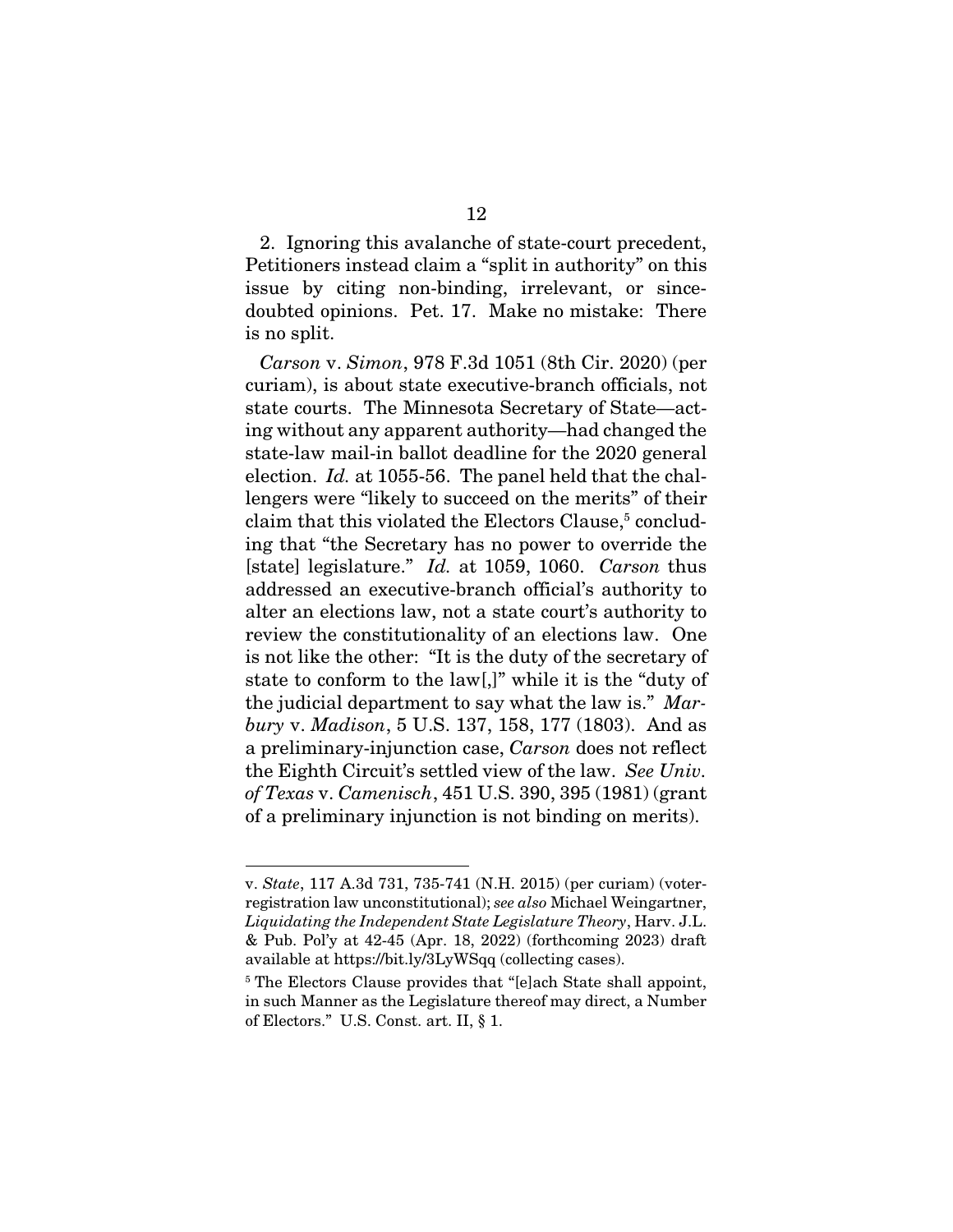<span id="page-25-2"></span><span id="page-25-1"></span>More, Petitioners' preferred line from that case that a legislature's authority in this space "cannot be taken \* \* \* even through their state constitution," *Carson*, 978 F.3d at 1060 (quotation marks omitted) is dicta atop dicta. That line is from an 1874 Senate Report on a failed constitutional amendment quoted in *McPherson* v. *Blacker*, 146 U.S. 1, 35 (1892), a case that had earlier explained that a State's "legislative power" is "limited by the constitution of the state," *id.* at 25. The line is irrelevant as to the Elections Clause, which this Court has recognized contains nothing indicating "that a state legislature may prescribe regulations on the time, place, and manner of holding federal elections in defiance of provisions of the State's constitution." *Arizona State Legislature* v. *Arizona Indep. Redistricting Comm'n* ("*AIRC*"), 576 U.S. 787, 817-818 (2015). <sup>6</sup> Indeed, state constitutions, this Court has explained, "can provide standards and guidance for state courts to apply" to state redistricting laws. *Rucho*, 139 S. Ct. at 2507.

<span id="page-25-4"></span><span id="page-25-3"></span><span id="page-25-0"></span>*State ex rel. Beeson* v. *Marsh*, 34 N.W.2d 279 (Neb. 1948), similarly relied on a misreading of *McPherson* in a case about the Electors Clause. In *Beeson*, the Nebraska Supreme Court reasoned that it was "unnecessary" to decide whether a law regulating the appointment of presidential electors violated the state constitution. *Id.* at 287. The court quoted *McPherson* for support, *id.* at 286-287—and like *Carson*, glided over that case's contradictory language. And whatever *Beeson* had to say about the Electors Clause in

<sup>6</sup> *See also id.* at 841 (Roberts, C.J., dissenting) (agreeing that when a state legislature "prescribes election regulations" under the Elections Clause, it is "required to do so within the ordinary lawmaking process").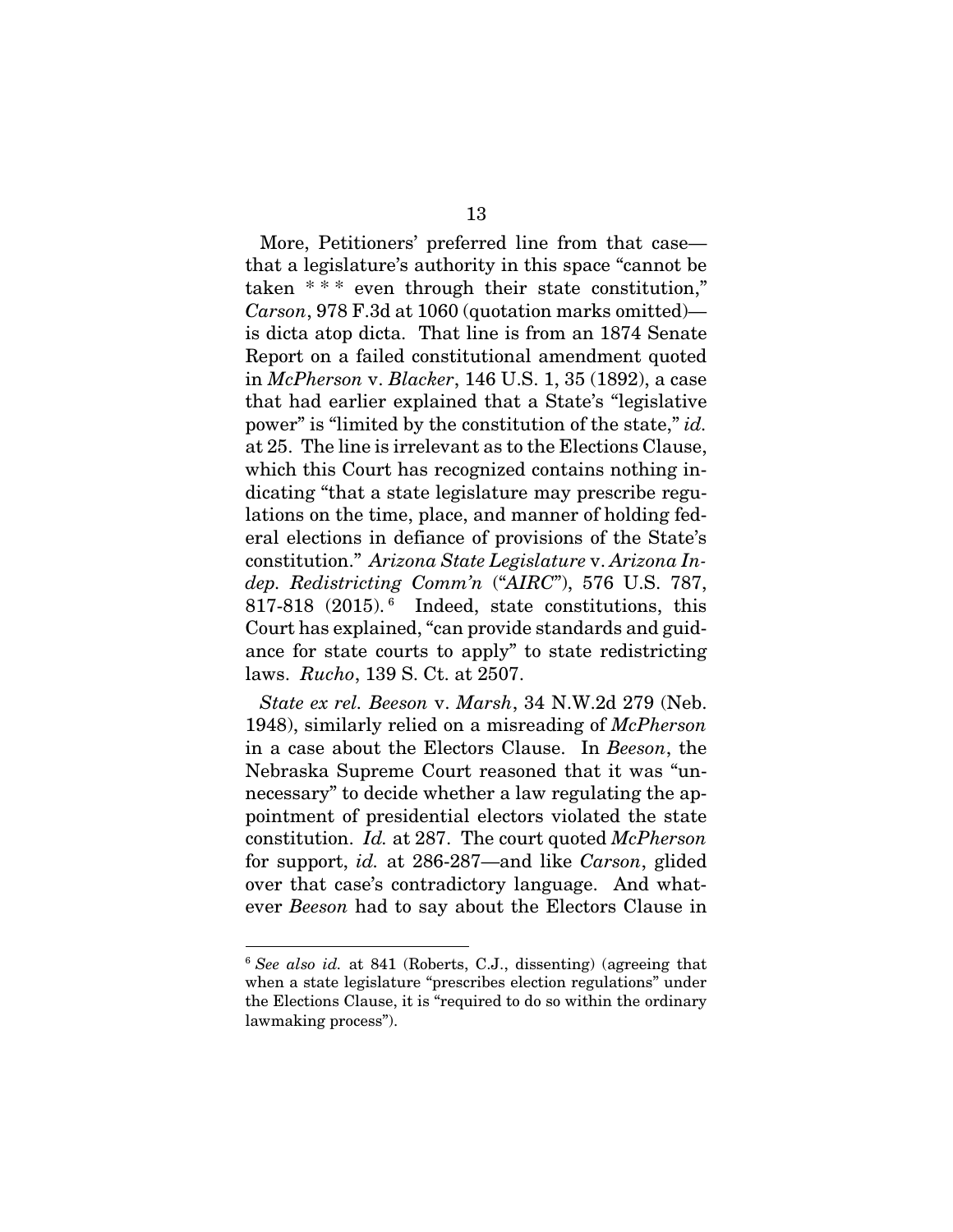1948 is irrelevant as to the Elections Clause after *AIRC* and *Rucho*. Perhaps because it is so wrong, *Beeson* has been cited by a Nebraska court only once in a traffic-law case. *See State* v. *Luttrell*, 68 N.W.2d 332, 337 (Neb. 1955).

<span id="page-26-2"></span><span id="page-26-1"></span>And *In re Plurality Elections*, 8 A. 881 (R.I. 1887), is an advisory opinion containing dicta on the scope of the Elections Clause that was called into doubt by the Rhode Island Supreme Court more than a century ago. The question in *Plurality* was whether the state constitution, which required a majority vote for "all elections held by the people under this constitution," extended to congressional elections, which under Rhode Island law were decided by plurality. *Id.* at 882 (quotation marks omitted). The court advised that the majority-vote requirement likely did not apply to congressional elections because they were not elections "under this constitution." *Id.* (quotation marks omitted). And although the court then suggested in dicta that extending the majority-vote requirement to congressional elections might clash with the Elections Clause, that court later backtracked by calling that speculation into doubt. *See In re Opinion to the Governor*, 103 A. 513, 516 (R.I. 1918) (acknowledging the "contrary view" that a legislature regulating federal elections must act "in conformity" with the state constitution).

<span id="page-26-0"></span>Petitioners also suggest, in "see also" citations, that a few other cases fall on their side of the "split." Pet. 19-20. None help Petitioners: They all predate *AIRC* and *Rucho*, and none hold that the Elections Clause preempts state-court judicial review.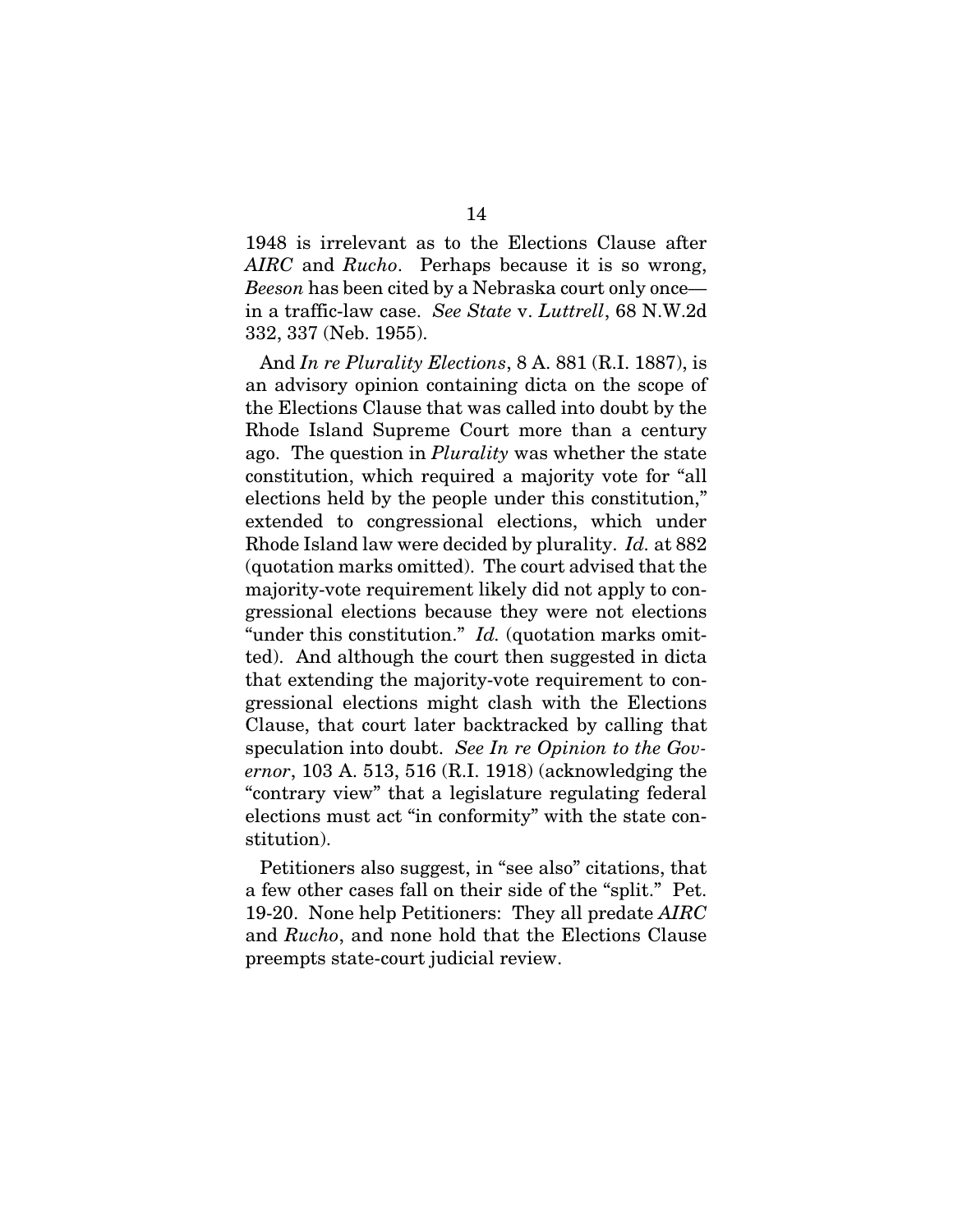<span id="page-27-2"></span>*Parsons* v. *Ryan*, 60 P.2d 910 (Kan. 1936), did not refuse to review an elections law under the state constitution. *Parsons* instead held that because a statelaw deadline was "an orderly way for the selection of candidates for presidential electors," that deadline "cannot be urged as discriminatory, unfair, illegal, or *unconstitutional*." *Id.* at 912 (emphasis added).

<span id="page-27-0"></span>*Commonwealth ex rel. Dummit* v. *O'Connell*, 181 S.W.2d 691 (Ky. App. 1944), did not turn on the Elections Clause. It instead upheld an absentee-voter law despite a state constitutional provision requiring inperson voting based on "one sure foundation": a purported "axiomatic principle that all doubts as the constitutionality of a legislative enactment should be resolved in favor of its constitutionality," especially when an erroneous ruling "could not be remedied" by the state supreme court before an election. *Id.* at 696. The court also pointed to the "sacredness" of the right to vote. *Id.* Confirming that the Elections Clause had nothing to do with it, the court held that the act did not violate the state constitution's free-and-equalelections clause, *id.* at 696-697—a holding that would make no sense if the Elections Clause rendered the state constitution inapplicable.

<span id="page-27-3"></span><span id="page-27-1"></span>And the advisory opinion *In re Opinions of Justices*, 45 N.H. 595 (1864), concerned a state law that did not conflict with the state constitution. The issue there was whether the state constitution's time-and-place restrictions on voting in certain state elections were incorporated as "qualifications" under the federal Constitution's Qualifications Clause, such that an absentee-voting law for federal elections violated the federal Constitution. *See id.* at 601-602; U.S. Const. art. I, § 2. The court ultimately advised that voting in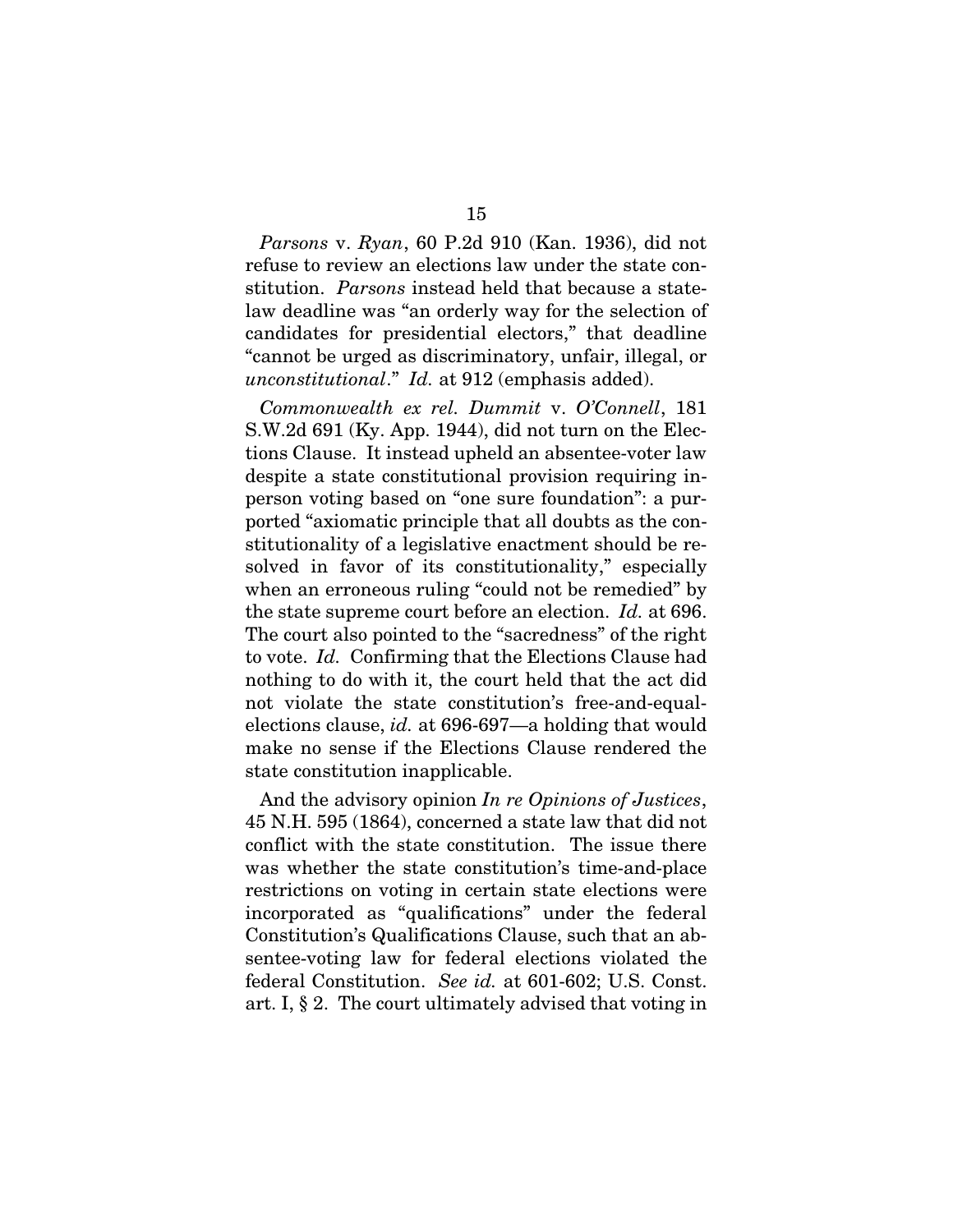a certain place was not a "qualification" under the federal Constitution. *In re Opinions of Justices*, 45 N.H. at 602-605. In any event, this irrelevant "qualifications" discussion has since been called into question. *See In re Opinion of the Justices*, 113 A. 293, 298-299 (N.H. 1921).

<span id="page-28-2"></span><span id="page-28-1"></span>Effectively admitting the paucity of cases on their side of the "split," Petitioners reach for the dissenting opinions of "several federal appellate judges." Pet. 20. But dissents cannot create a split of authority. *Cf. Joseph* v. *United States*, 135 S. Ct. 705, 707 (2014) (Kagan, J., respecting denial of certiorari). And, like *Carson*, these dissents are irrelevant, arising in cases concerning actions taken by state executive-branch officials. *See Wise* v. *Circosta*, 978 F.3d 93, 96 (4th Cir. 2020) (extending deadline for receipt of mail-in ballots); *Hotze* v. *Hudspeth*, 16 F.4th 1121, 1123-24 (5th Cir. 2021) (drive-through voting).

### <span id="page-28-3"></span><span id="page-28-0"></span>II. PETITIONERS' ATEXTUAL, AHISTORICAL, AND INCONSISTENT ATTACK ON THE DECISIONS BELOW IS MERITLESS.

1. The North Carolina Supreme Court's decision in this case follows over two centuries of jurisprudence recognizing that the State's courts have a "responsibility \* \* \* to determine whether challenged legislative acts, although presumed constitutional, encumber the constitutional rights of the people of [the] state." Pet. App. 10a. The Elections Clause does not displace this ancient power of judicial review. *Id.* at 121a-122a. Petitioners' argument that it does, the court went on, "is inconsistent with nearly a century of precedent of the Supreme Court affirmed as recently as 2015." *Id.* at 121a. "It is also repugnant to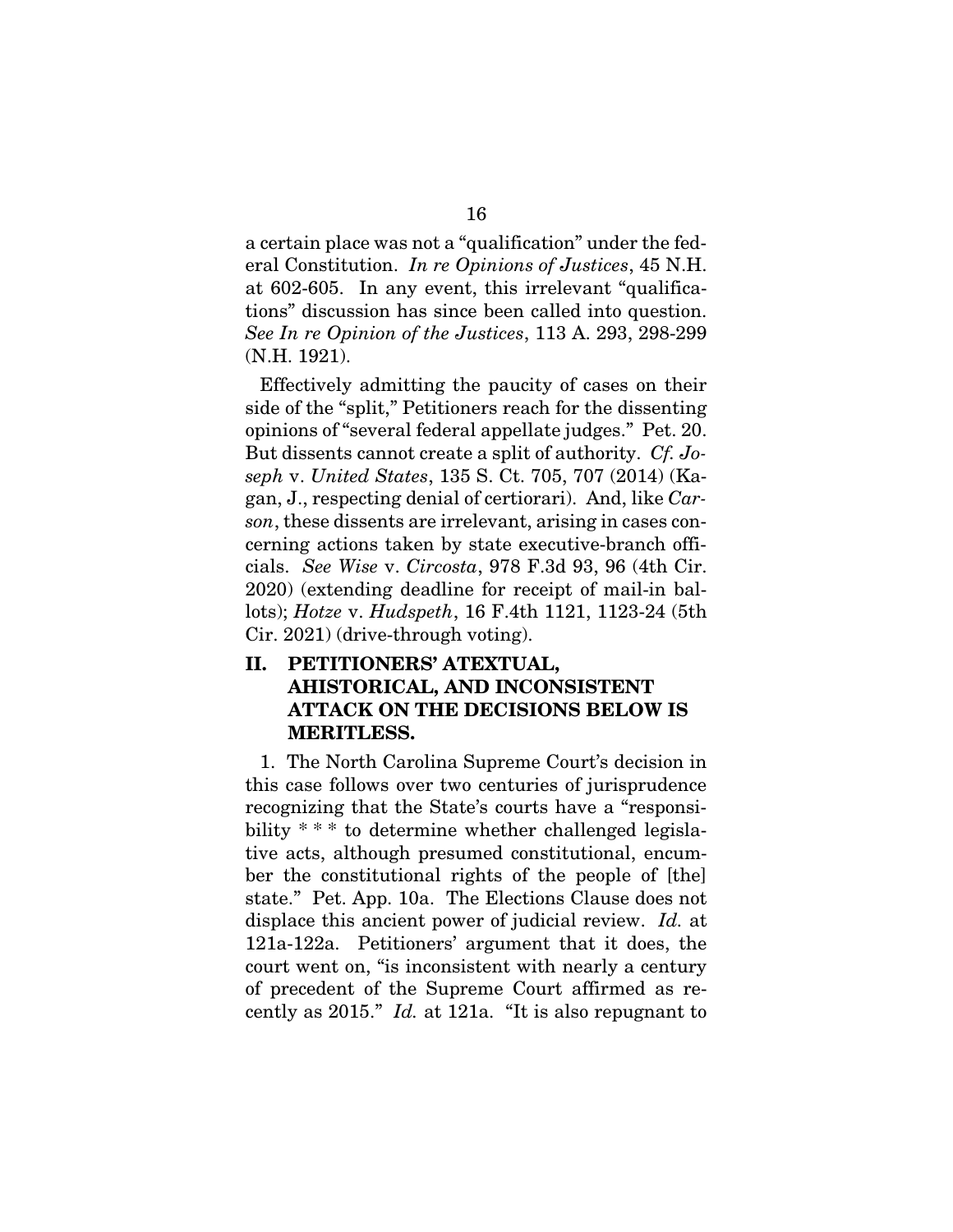the sovereignty of states, the authority of state constitutions, and the independence of state courts, and would produce absurd and dangerous consequences." *Id.* The court's decision, and the trial court's adoption of the amended map, is fully consistent with the Constitution's text, structure, and history; precedent; and a long-established course of practice.

<span id="page-29-2"></span>a. At the time of the Framing, "the public meaning of state 'legislature' was clear and well accepted\* \* \* : A state 'legislature' was \* \* \* an entity created and constrained by its state constitution." Vikram David Amar & Akhil Reed Amar, *Eradicating* Bush*-League Arguments Root and Branch: The Article II Independent-State-Legislature Notion and Related Rubbish*, U. Ill. Coll. L. Research Paper No. 21-02 at 24 (Apr. 6., 2022) (forthcoming) (emphasis omitted).<sup>7</sup> This understanding goes to the core of the Framers' political theory. The American "people are the only legitimate fountain of power" in this country. The Federalist No. 49 at 313 (Madison) (C. Rossiter ed., 1961); N.C. Const. of 1776, Decl. of Rights, art. I ("all political power is vested in and derived from the people only"). And just as the federal Constitution is derived from the People, *McCulloch* v. *Maryland*, 17 U.S. 316, 403- 404 (1819), so too at the time of the Framing were state constitutions "universally understood as creations of the American People themselves," Amar & Amar, *supra*, at 24; *see also, e.g.*, N.C. Const. of 1776, pmbl. (constitution was framed "under the authority of the people"). Just as the federal Constitution was considered—and still is—the "paramount law" of the

<span id="page-29-1"></span><span id="page-29-0"></span><sup>7</sup> Draft available at https://bit.ly/3JZTsM9.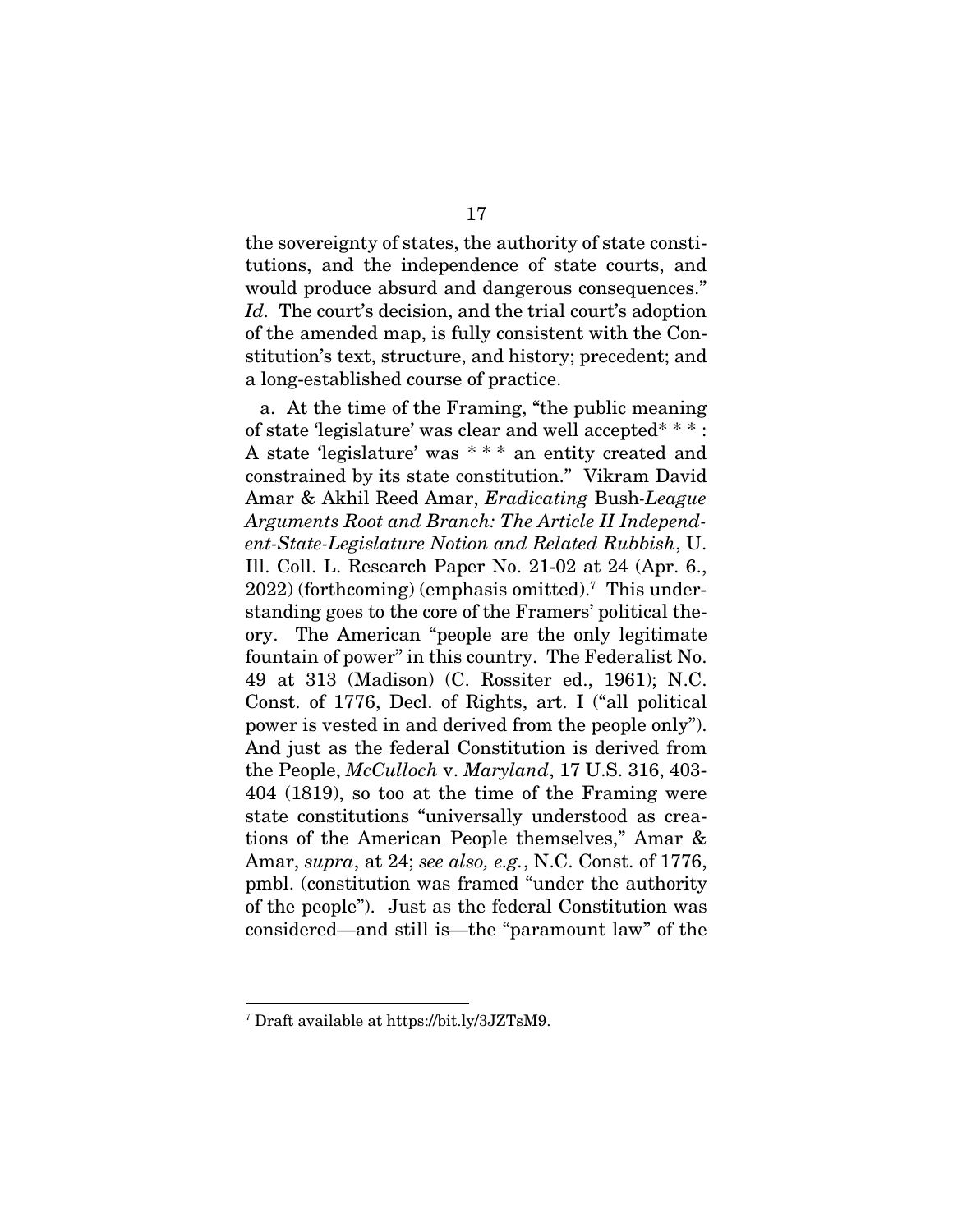<span id="page-30-1"></span>federal Union, *Marbury*, 5 U.S. at 178, state constitutions were considered—and still are—"the fundamental law of the land" of each State, *Bayard*, 1 N.C. at 7.

<span id="page-30-2"></span><span id="page-30-0"></span>Legislatures, in contrast, are "Creatures of the Constitution" that "owe their existence to the Constitution." *VanHorne's Lessee* v. *Dorrance*, 2 Dall. 304, 308 (C.C.D. Pa. 1795) (Patterson, J., riding circuit). They are thus structurally inferior to their constitution and accordingly bound by it. *Cf. Marbury*, 5 U.S. at 178. The Constitution reflects this hierarchy; the Supremacy Clause ranks state constitutions as higher law than state statutes. *See* U.S. Const. art. VI, cl. 2; Amar & Amar, *supra*, at 25 (the Supremacy Clause "enumerate[s] five types of law \* \* \* from highest law to lowest law").

<span id="page-30-5"></span><span id="page-30-4"></span><span id="page-30-3"></span>Early practice confirms that the Framers considered state legislatures structurally bound by state constitutions. At least five state constitutions predating the Framing, including North Carolina's, expressly permitted voters to "instruct" their state representatives and bind them on those issues. *See* Amar & Amar, *supra*, at 27-28. And despite the Articles of Confederation providing that delegates to Congress "shall be annually appointed in such manner as the legislature of each state shall direct," Articles of Confederation, art. V, "[m]ost of the state constitutions adopted between Independence and the adoption of the United States Constitution purported to regulate the selection of delegates to Congress." Hayward H. Smith, *Revisiting the History of the Independent State Legislature Doctrine*, 53 St. Mary's L. J. 101, 135 (Apr. 29,  $2022$ ) (forthcoming). $8$ 

<span id="page-30-6"></span><sup>8</sup> Draft available at https://bit.ly/3slBc9K.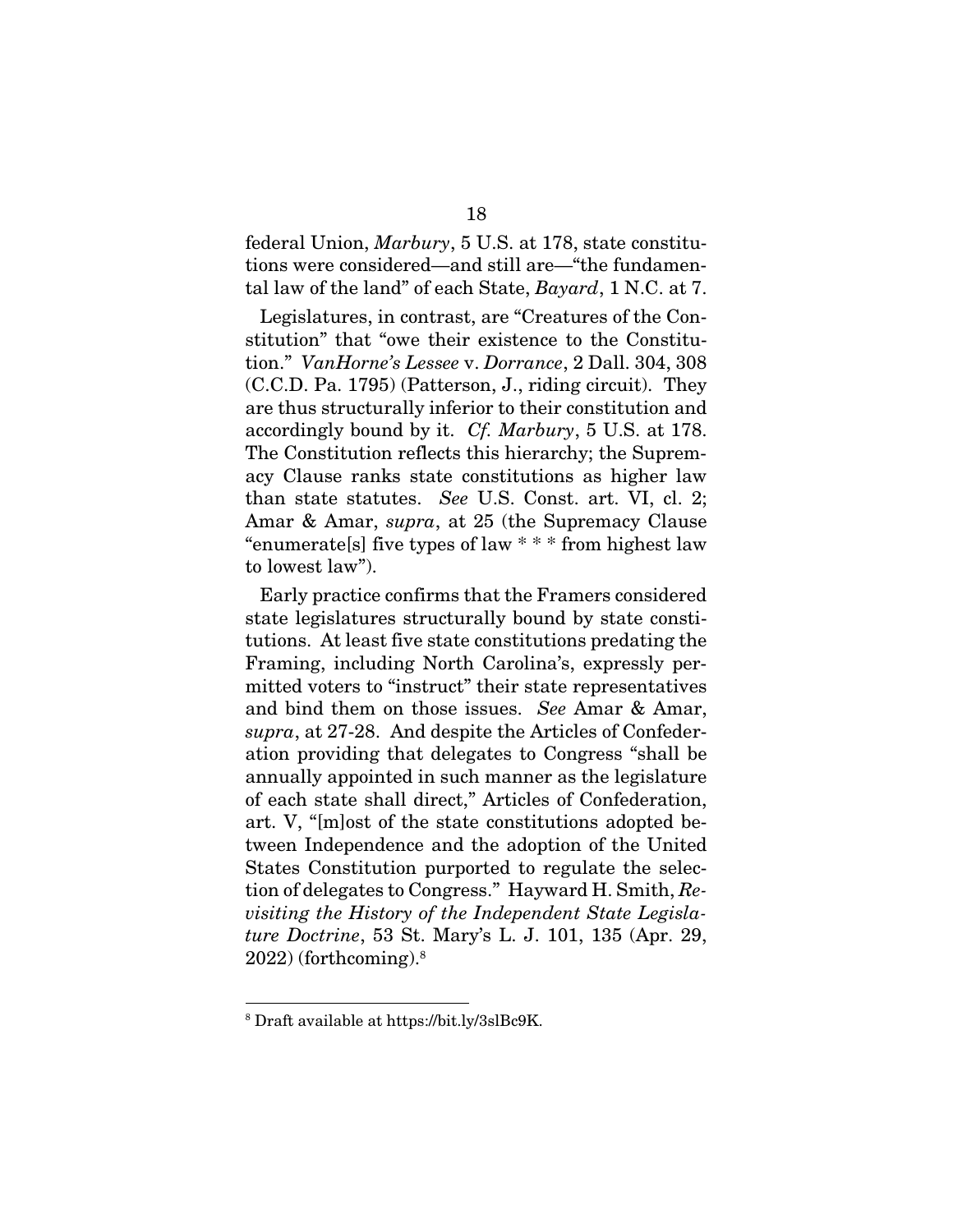In short, constitutional restrictions on state legislatures were "well known" at the time of the Framing. *Smiley* v. *Holm*, 285 U.S. 355, 368 (1932). "That the state Legislature might be subject to" their state constitution when legislating under the Elections Clause "was no more incongruous with the grant of legislative authority to regulate congressional elections than the fact that Congress in making its regulations under the same provision would be subject to" the federal Constitution. *Id.* "The latter consequence was not expressed, but there is no question that it was necessarily implied, as the Congress was to act by law." *Id.* at 369. So just as the Framers would not have expected Congress to defy other parts of the Constitution when exercising its residual power under the Elections Clause (such as by banning those of a certain religion from running for office, *see* U.S. Const. art. VI, cl. 3), so too would the Framers not have expected state legislatures to defy *their* constitutions when exercising their identical authority under the same clause.

<span id="page-31-1"></span><span id="page-31-0"></span>Several state constitutions adopted shortly after the Framing eliminate any doubt that the original public understanding of a "Legislature" was an entity that had to act in accordance with the state constitution's structural restraints, even when the legislature passed elections laws. These state constitutions contained structural constraints concerning that very subject. Delaware's 1792 constitution, for example, required congressional representatives to be elected in the same manner as state ones. *See* Del. Const. of 1792, art. VIII, § 2.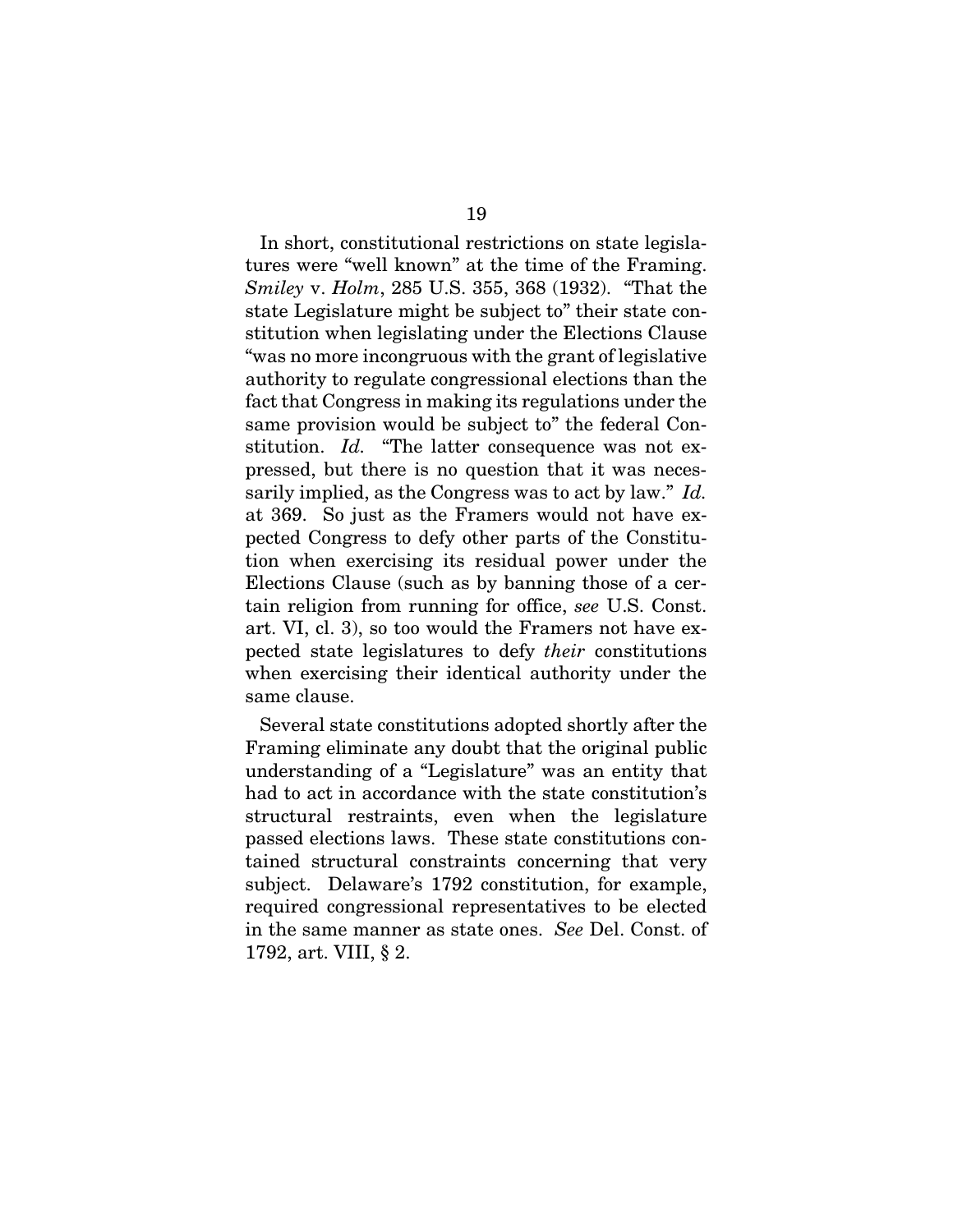<span id="page-32-4"></span><span id="page-32-2"></span><span id="page-32-1"></span>Georgia's 1789 constitution, Pennsylvania's 1790 constitution, Kentucky's 1792 constitution, Tennessee's 1796 constitution, and Ohio's 1803 constitution likewise regulated the manner of federal elections they required that "[a]ll elections" be "by ballot" rather than viva voce. *See* Ga. Const. of 1789, art. IV, § 2; Pa. Const. of 1790, art. III, § 2; Ky. Const. of 1792, art. III, § 2; Tenn. Const. of 1796, art. III, § 3; Ohio Const. of 1803, art. IV, § 2. This directive was significant; "the choice between elections 'by ballot' or 'viva voce' was an important issue at the time" that was "actively contested." Smith, *supra*, at 146.

<span id="page-32-6"></span><span id="page-32-5"></span><span id="page-32-3"></span>And Virginia's 1830 constitution apportioned Virginia's congressional seats by "adding to the whole number of free persons, \* \* \* three-fifths of all other persons." Va. Const. of 1830, art. III, § 6. One delegate invoked the Elections Clause when arguing against this clause: "[I]t was 'unnecessary and improper, to regulate by the State Constitution, any of the powers or duties devolved on the Legislature by the Constitution of the United States.'" Smith, *supra*, at 142 (citation omitted). James Madison and Chief Justice John Marshall rejected that argument and voted in favor of the clause. *Id.*

<span id="page-32-8"></span><span id="page-32-7"></span><span id="page-32-0"></span>The original understanding of "Legislature" thus contemplated a governing body defined and bounded by state constitutional limits. These limits are appropriately enforceable in state courts. *See Bayard*, 1 N.C. at 7; Pet. App. 82a-83a. This, too, was a concept familiar to the Framers. *See, e.g.*, Saikrishna B. Prakash & John C. Yoo, *The Origins of Judicial Review*, 70 U. Chi. L. Rev. 887, 933-935 (2003) (the Framers had "an understanding that the state judiciaries had asserted, and were properly endowed with, the power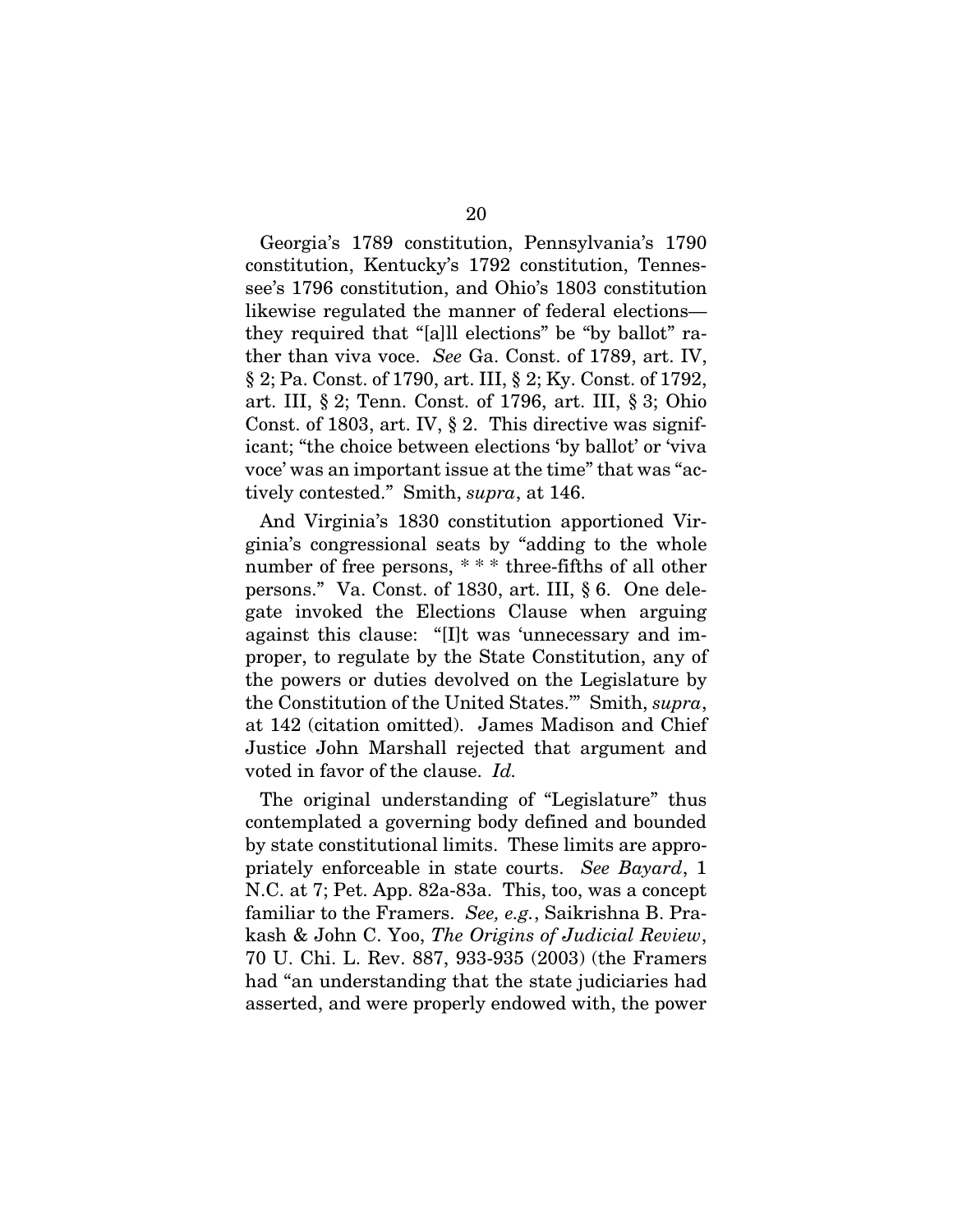<span id="page-33-1"></span>to refuse to enforce unconstitutional statutes"). Indeed, the North Carolina Supreme Court first recognized its constitutional authority of judicial review two years before that State ratified the U.S. Constitution. *Compare Bayard*, 1 N.C. 5 (decided on November 1, 1787), *with* Yale L. Sch., The Avalon Project, *Ratification of the Constitution by the State of North Carolina; November 21, 1789* (last visited May 20, 2022).<sup>9</sup>

<span id="page-33-4"></span><span id="page-33-3"></span><span id="page-33-2"></span>b. Precedent confirms this original understanding. In *Ohio ex rel. Davis* v. *Hildebrant*, 241 U.S. 565 (1916), this Court explained that the Elections Clause's "Legislature" is "the legislative power" of a State, which contains "the state Constitution and laws." *Id.* at 568. This Court built upon that statement in *Smiley*, holding that when a state legislature is exercising this legislative power, it is "making law[ ]" and must act "in accordance with the method which the state has prescribed for legislative enactments." *Smiley*, 285 U.S. at 367. This includes the state constitution. *Id.* at 367-369.

<span id="page-33-0"></span>*AIRC* drove the point home: "Nothing in th[e Elections] Clause instructs, nor has this Court ever held, that a state legislature may prescribe regulations on the time, place, and manner of holding federal elections in defiance of provisions of the State's constitution." 576 U.S. at 817-818; *see id.* at 841 (Roberts, C.J., dissenting) (agreeing that when a state legislature "prescribes election regulations" under the Elections Clause, it is "required to do so within the ordinary lawmaking process"). Redistricting laws are thus subject to referenda authorized by the state constitution (*Hildebrant*); can be vetoed by a governor

<sup>9</sup> Available at https://bit.ly/3kplciF.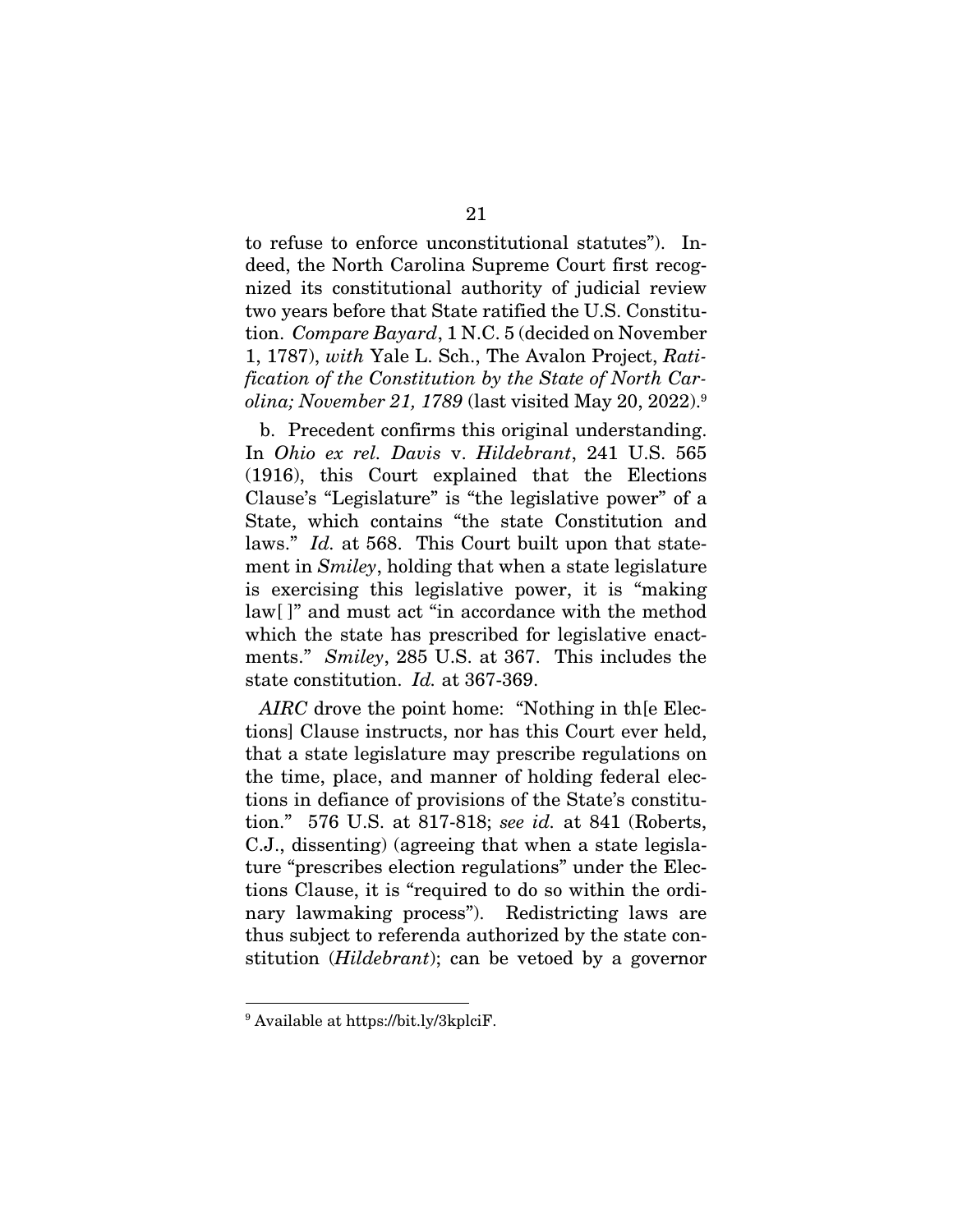provided that constitutional power (*Smiley*); and can be enacted by an independent commission so authorized by a state constitution (*AIRC*).

<span id="page-34-1"></span>This Court then expressly confirmed in *Rucho* (to Respondent Common Cause, no less) that state courts may review state laws governing federal elections to determine compliance with a state's constitution. It held that "partisan gerrymandering claims present political questions beyond the reach of the federal courts." *Rucho*, 139 S. Ct. at 2506-07. But this Court did "not condone excessive partisan gerrymandering" nor "condemn complaints about districting to echo into a void." *Id.* at 2507. "The States, for example, are actively addressing the issue on a number of fronts." *Id.* And "[p]rovisions in \* \* \* *state constitutions* can provide standards and guidance for *state courts* to apply" in redistricting cases. *Id.* (emphases added); *see also id.* (pointing to case where "the Supreme Court of Florida struck down that State's congressional districting plan as a violation of the" state constitution).

<span id="page-34-0"></span>This Court has also recognized the "possibility and legitimacy of state *judicial* redistricting." *Growe* v. *Emison*, 507 U.S. 25, 34 (1993). *Growe* concerned whether a federal court could enjoin a state-court order redistricting the State after the parties stipulated that the original maps violated the U.S. and state constitutions. *Id.* at 27-31. Justice Scalia, writing for a unanimous Court, explained that the Elections Clause "leaves with the State primary responsibility for apportionment of their federal congressional \* \* \* districts," and that the State can exercise this responsibility "through its legislature or other body." *Id.* at 34 (quotation marks omitted). This "other body" can be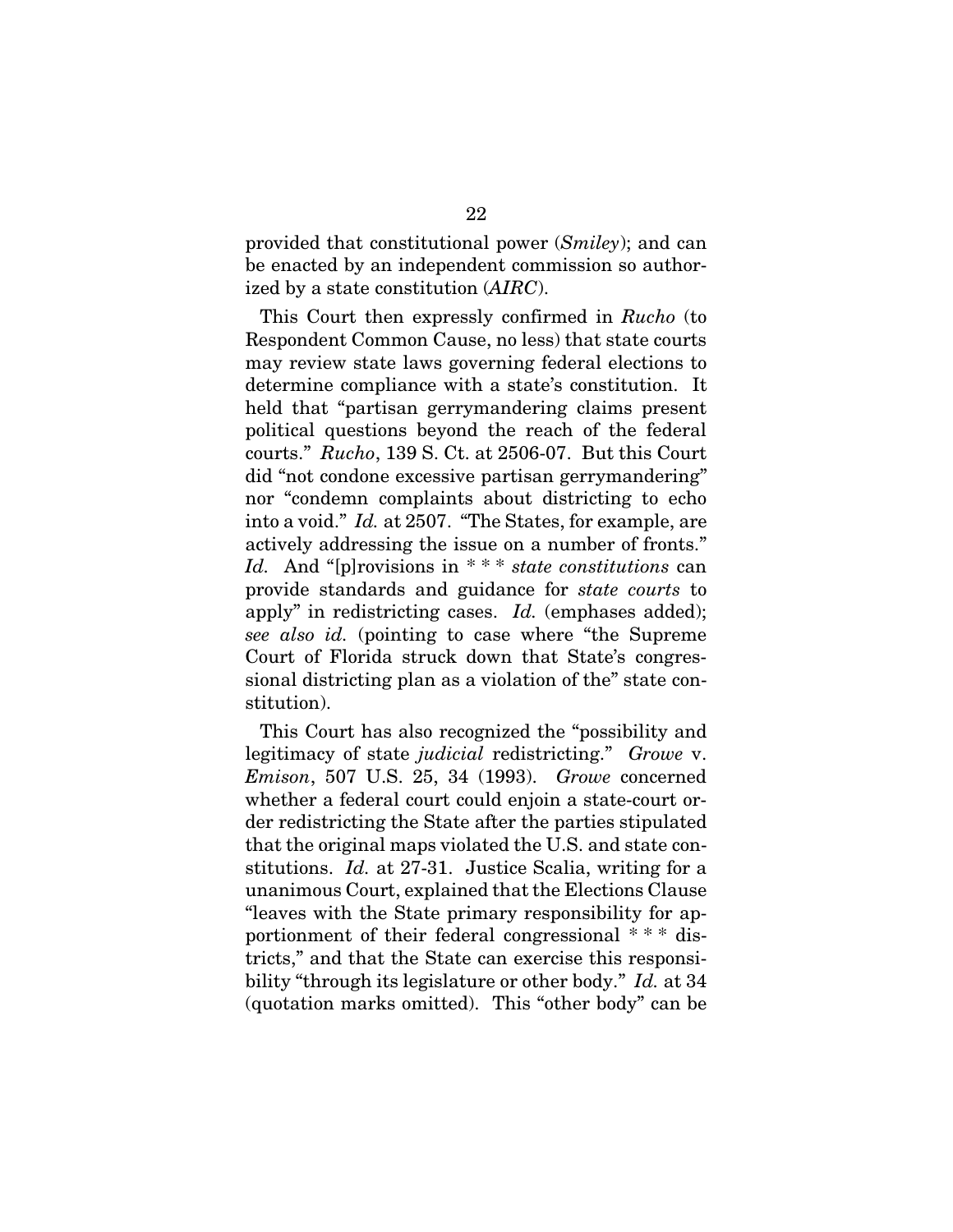a state court. *Id.* Federal courts accordingly cannot obstruct such a judicial redistricting process. *Id.*

<span id="page-35-12"></span><span id="page-35-0"></span>c. Moreover, "[l]ong settled and established practice" "put[s] at rest" the meaning of the Elections Clause. *Houston Cmty. Coll. Sys.* v. *Wilson*, 142 S. Ct. 1253, 1259, 1260 (2022) (quotation marks omitted). "[S]tate constitutions have regulated both the procedure and substance of federal elections" since the Framing. Weingartner, *supra*, at 37-38. And "state courts [have] consistently reviewed laws regulating federal elections, including laws related to congressional redistricting, voter registration, absentee voting, secret ballots, and voting machines." *Id.* at 43; *see also id.* at 43-44 (collecting cases); *supra* pp. 9-12 & n.4. State legislatures, until recently, did not "rail[ ] against state constitutions"; they have instead "long accepted that they remain subject to state constitutional constraints when they enact laws under the \* \* \* Elections Clause[ ]." Weingartner, *supra*, at 46. In fact, several state legislatures, including North Carolina's, have implemented statutory schemes specifically governing state-court judicial review of redistricting laws.<sup>10</sup> They have also authorized state courts to remedy unconstitutional congressional maps or draw them in the first instance in certain circumstances.<sup>11</sup> North Carolina is among these States, as well. *See* N.C. Gen. Stat. Ann. § 120-2.4.

<span id="page-35-11"></span><span id="page-35-8"></span><span id="page-35-6"></span><span id="page-35-5"></span><span id="page-35-4"></span><span id="page-35-3"></span><span id="page-35-2"></span><sup>10</sup> *See* N.C. Gen. Stat. Ann. § 1-267.1(a); Ala. Code § 29-1-2.5(a); Me. Rev. Stat. Ann. tit. 21-A, § 1206(3); Mich. Comp. Laws Ann. § 3.72; Or. Rev. Stat. § 188.125(2); Wash. Rev. Code Ann. § 44.05.130.

<span id="page-35-10"></span><span id="page-35-9"></span><span id="page-35-7"></span><span id="page-35-1"></span><sup>11</sup> *See* Me. Rev. Stat. Ann. tit. 21-A, § 1206(2); Mich. Comp. Laws Ann. § 3.72; Or. Rev. Stat. §§ 188.125(8)(a), 11(b); Va. Code Ann. § 30-399(A); Wash. Rev. Code Ann. § 44.05.100.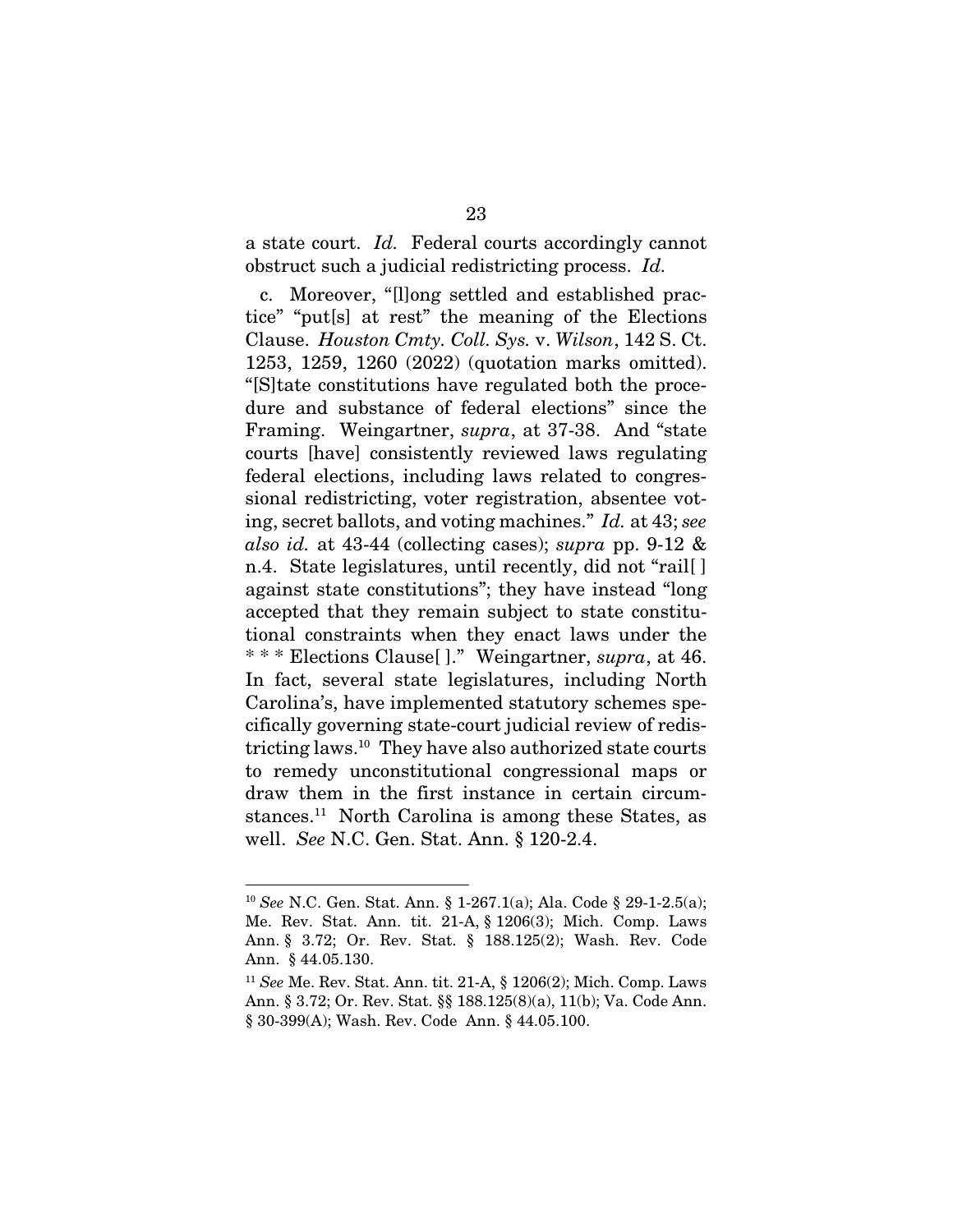The North Carolina Supreme Court's decision hewed to this history. The court exercised its constitutional power of judicial review—a power contemplated by the Framers—to strike down a state law passed by the legislature that violated rights of individuals guaranteed by the state constitution—fundamental law the Framers understood to bind state legislatures. And by ensuring that the legislature's redistricting law abided by the state constitution, the state courts acted consistently with "nearly a century of" this Court's precedent, as well as the long-settled practice of state courts. Pet. App. 121a.

2. Petitioners' broadsides against the state courts' decisions miss their mark.

a. Petitioners first argue that the text says "the Legislature," which, according to Petitioners, is a specific type of representative body whose actions are immune to state-court judicial review when passing elections laws because "the Legislature" necessarily excludes the judiciary. *See* Pet. 27-28; *see also Amicus* Br. of the National Republican Redistricting Trust ("NRRT Am. Br.") 6-7 (similar). Putting aside that this Court has already rejected a similarly crabbed understanding of "the Legislature," *see AIRC*, 576 U.S. at 813- 814, whether the judiciary is part of the legislature is not the question. The question is whether North Carolina's legislature may violate rights guaranteed to North Carolinians by the State's constitution when acting under the Elections Clause. Petitioners' laserlike focus on the word "Legislature" has nothing to say about that.

<span id="page-36-0"></span>Petitioners divine from dictionary definitions and *Federalist* quotations that when the Elections Clause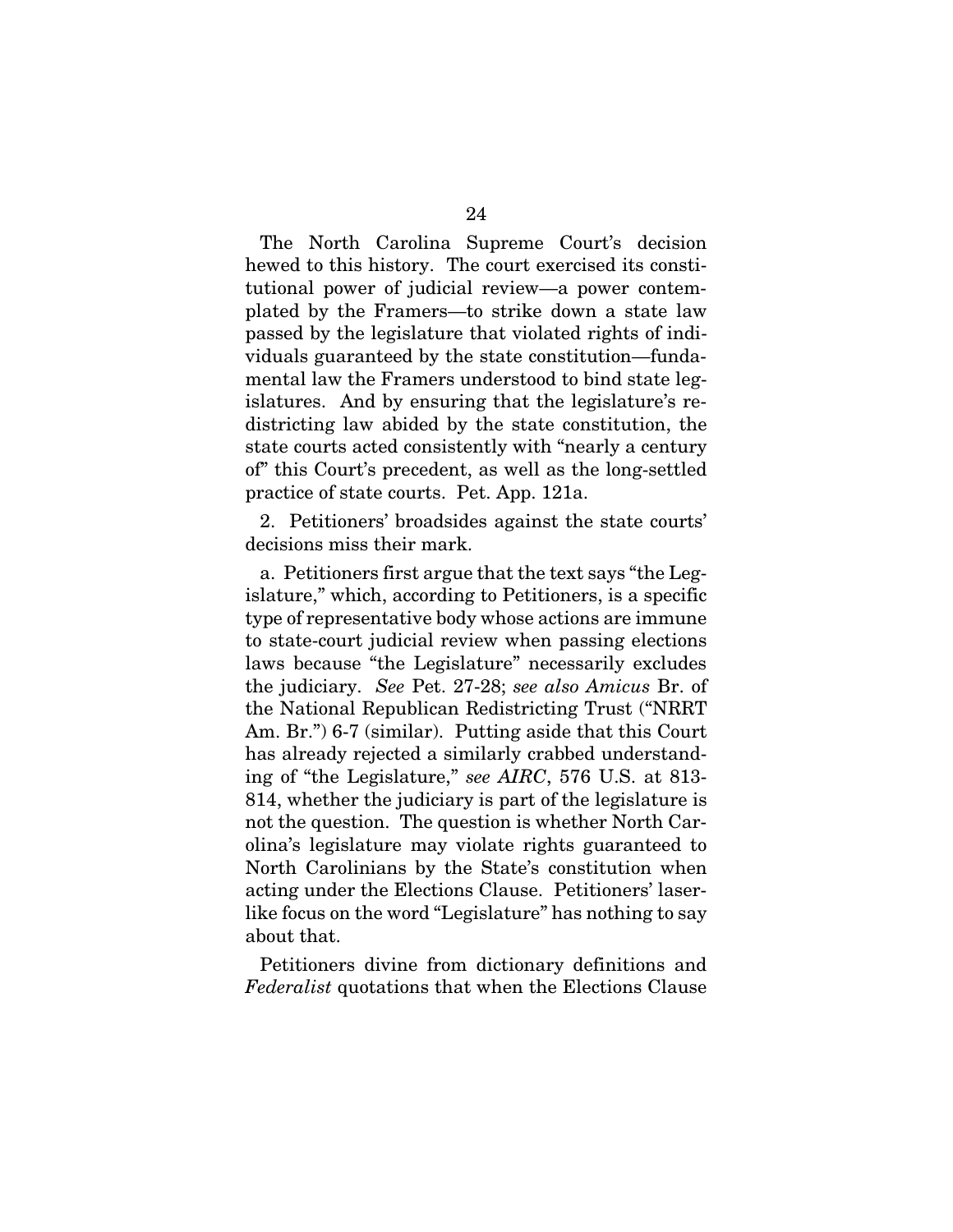<span id="page-37-1"></span><span id="page-37-0"></span>says "the Legislature," it actually means *only* the legislative branch of the state government—exempt from the state constitution that created it and that sets the limits of its authority. *See* Pet. 27-31. That argument is entirely unsupported. The Framers knew how to give unreviewable authority to a specific body. For example, they gave the Senate the "*sole* power to try all Impeachments," U.S. Const. art. I, § 3 (emphasis added); the Senate's authority to "determine procedures for trying an impeached official" is accordingly "unreviewable by the courts," *Nixon* v. *United States*, 506 U.S. 224, 232 (1993). The Framers' decision not to use a word like "sole" in the Elections Clause—a word of "considerable significance," *id.* at 230—is especially pronounced given that "the Legislature" was understood to be a body constrained by the state constitution, as ultimately interpreted by state courts, *see supra* pp. 17-21. If the Framers had wanted to create the exceptional situation where one sliver of state law was immune from state-court judicial review, they would have said so.<sup>12</sup>

Or they surely would have at least debated it. But Petitioners "do not offer evidence of a single word in the history of the Constitutional Convention," *Nixon*, 506 U.S. at 233, suggesting that the Framers even

<span id="page-37-2"></span><sup>&</sup>lt;sup>12</sup> NRRT suggests that the clause "Each House shall be the Judge" of the Elections, Returns and Qualifications of its own Members," U.S. Const. art. I, § 5, cl. 1, supports its view. *See* NRRT Am. Br. 8-9 n.4. That is wrong. A "separate provision specif[ies] the only qualifications \* \* \* for House membership." *Nixon*, 506 U.S. at 237. So while "[t]he decision as to whether a Member satisfied these qualifications *was* placed with the House, \* \* \* the decision as to what these qualifications consisted of was not." *Id.* There is no separate provision specifying the "Times, Places and Manner" of congressional elections.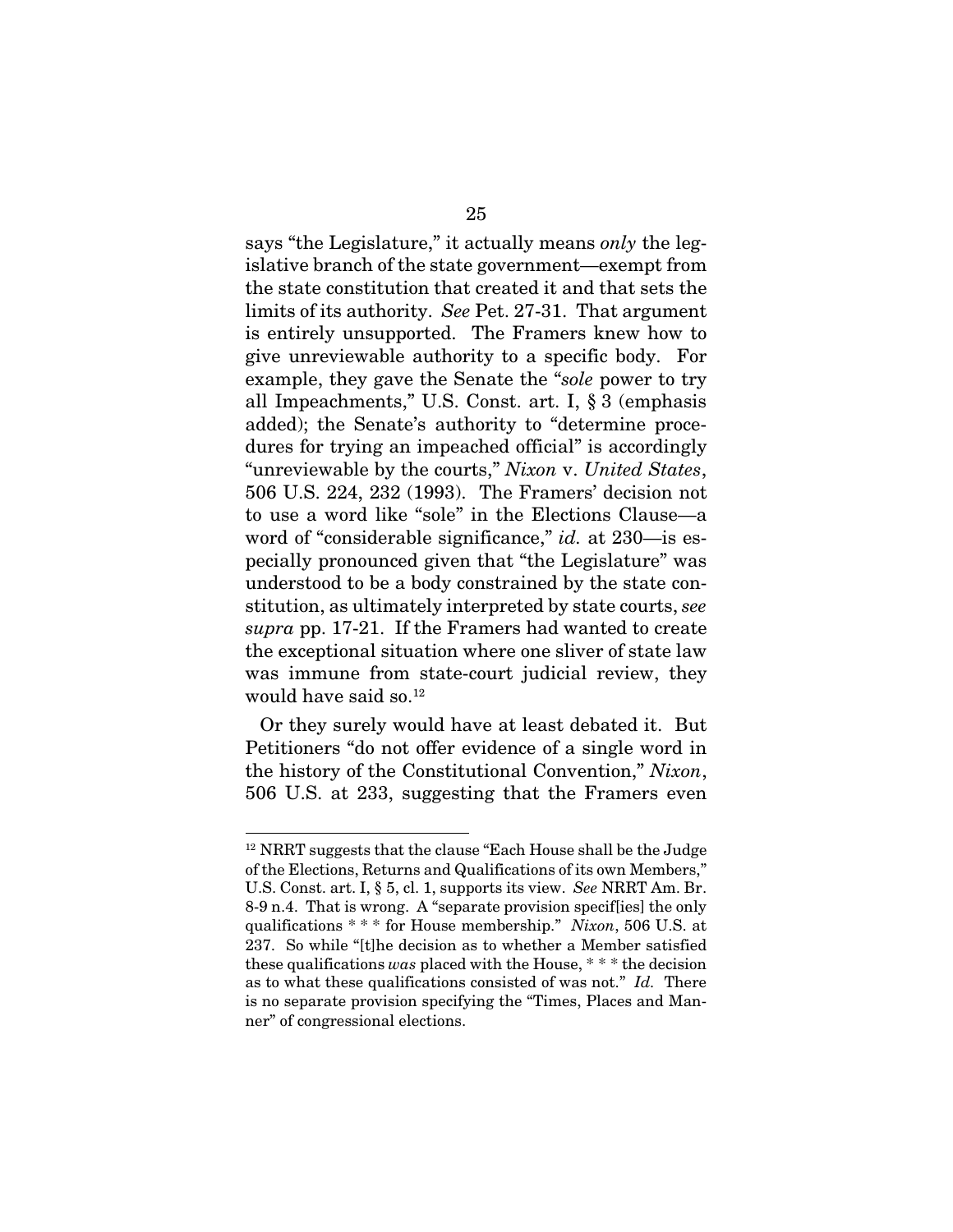<span id="page-38-1"></span><span id="page-38-0"></span>contemplated exempting state laws regulating congressional elections from state-court judicial review. "This silence is quite meaningful in light of" the actual debate over the Elections Clause, *id.*, which "centered on" whether state legislatures should be restrained by Congress or not, *AIRC*, 576 U.S. at 836 (Roberts, C.J., dissenting); *see also* Eliza Sweren-Becker & Michael Waldman, *The Meaning, History, and Importance of the Elections Clause*, 96 Wash. L. Rev. 997, 1009-15 (2021). The Anti-Federalists "supported vesting election regulation power solely in state legislatures" because they are closer to the People. *AIRC*, 576 U.S. at 836 (Roberts, C.J., dissenting). The Federalists, conversely, feared unchecked state legislatures would "manipulat[e] \* \* \* electoral rules \* \* \* to entrench themselves." *Id.* at 815. The Federalists carried the day. That this restraint-focused debate "do[es] not mention state constitutions specifically," Weingartner, *supra* at 34-35, indicates that lifting these wellknown restraints on state legislatures was not on the table.<sup>13</sup>

<span id="page-38-2"></span>Petitioners contend that background principles of constitutionalism and judicial review do not apply in this context because "[r]egulating elections to federal office is not an inherent state power" and was instead created by the Constitution and delegated to state legislatures. Pet. 30. This contention is a big "so what." Petitioners offer no reason whatsoever why the Framers would have viewed delegated power as involving a separate interpretive framework. That is because

<sup>&</sup>lt;sup>13</sup> This history also refutes NRRT's claim that the Framers made "a deliberate choice" to exclude state courts from "the electionregulation-prescription process." NRRT Am. Br. 9.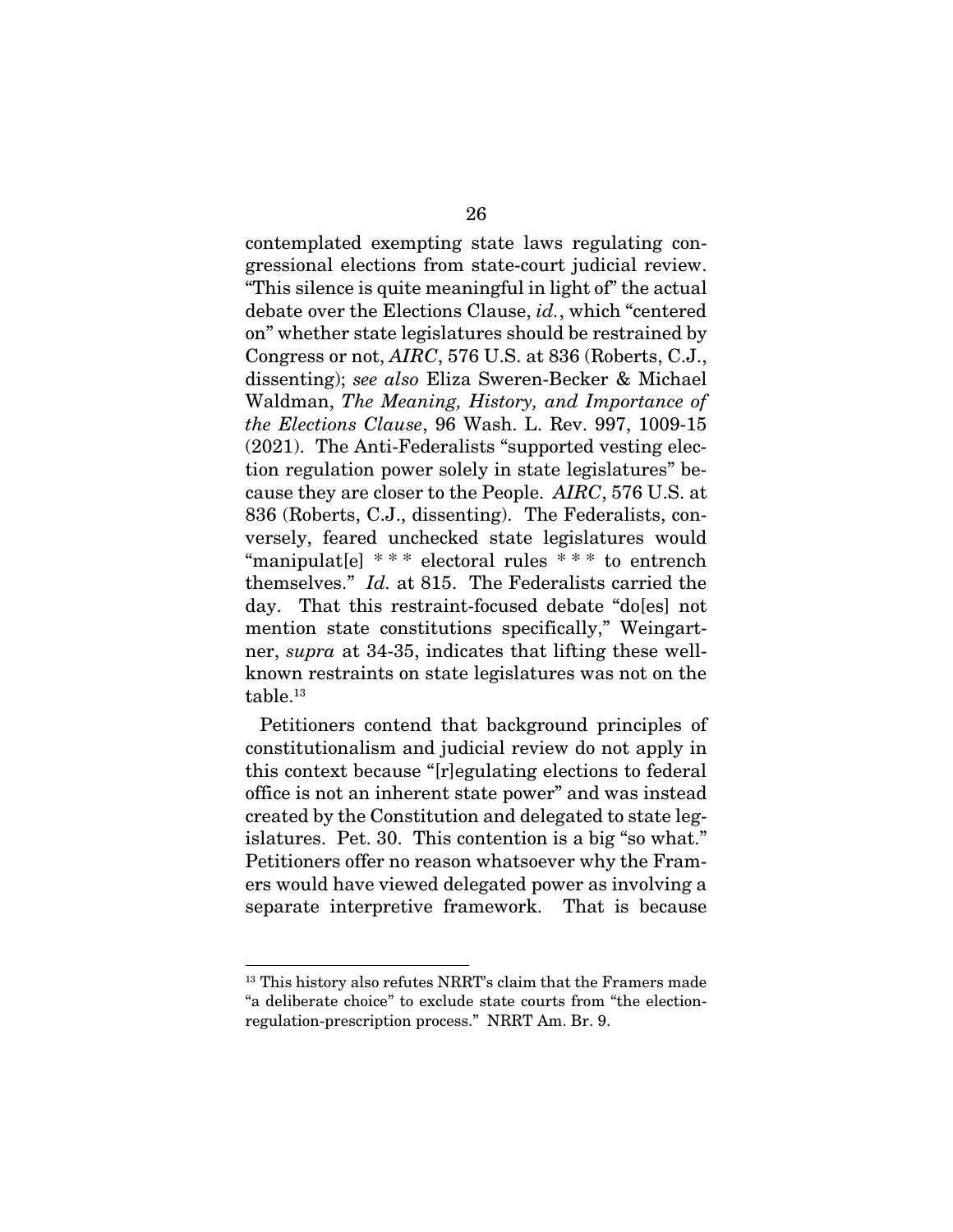there is none. Regardless, this Court has already rejected that the Elections Clause's supposed delegation of power preempts the application of state constitutions to state laws passed under that power. *Compare* Appellant's Br., *AIRC*, 2014 WL 6845686, 12-13, 30 (Dec. 2, 2014) (making delegation argument), *with AIRC*, 576 U.S. at 817-818 ("Nothing in th[e Elections] Clause instructs" that a state legislature can act "in defiance of provisions of the State's constitution.").

<span id="page-39-0"></span>b. Petitioners also argue that barring state courts from reviewing state laws related to congressional elections "vindicate[s]" the structural nature of the Elections Clause, which "ensure[s]" that the bodies closest to the People "have primacy in regulating elections." Pet. 16-17; *see also* NRRT Am. Br. 8-9 (similar). Not so. State-court judicial review based on state constitutional principles is entirely consistent with legislative primacy over elections. State-court judicial review in fact *better* vindicates the Elections Clause's structural protection of liberty. That clause protects liberty by empowering Congress to check state legislatures as a matter of federal law. *See AIRC*, 576 U.S. at 814-815 ("The dominant purpose of the Elections Clause \* \* \* was to empower Congress to override state election rules."); *see also supra* pp. 25-26. Statecourt judicial review vindicates that structural protection by ensuring that state legislatures are likewise checked by their State's fundamental law. *See, e.g.*, Pet. App. 10a (judicial review is necessary "to keep the General Assembly from taking away the state constitutional rights of the people").

c. Petitioners next assert that this Court's precedent "is in accord" with its preferred reading of the Elec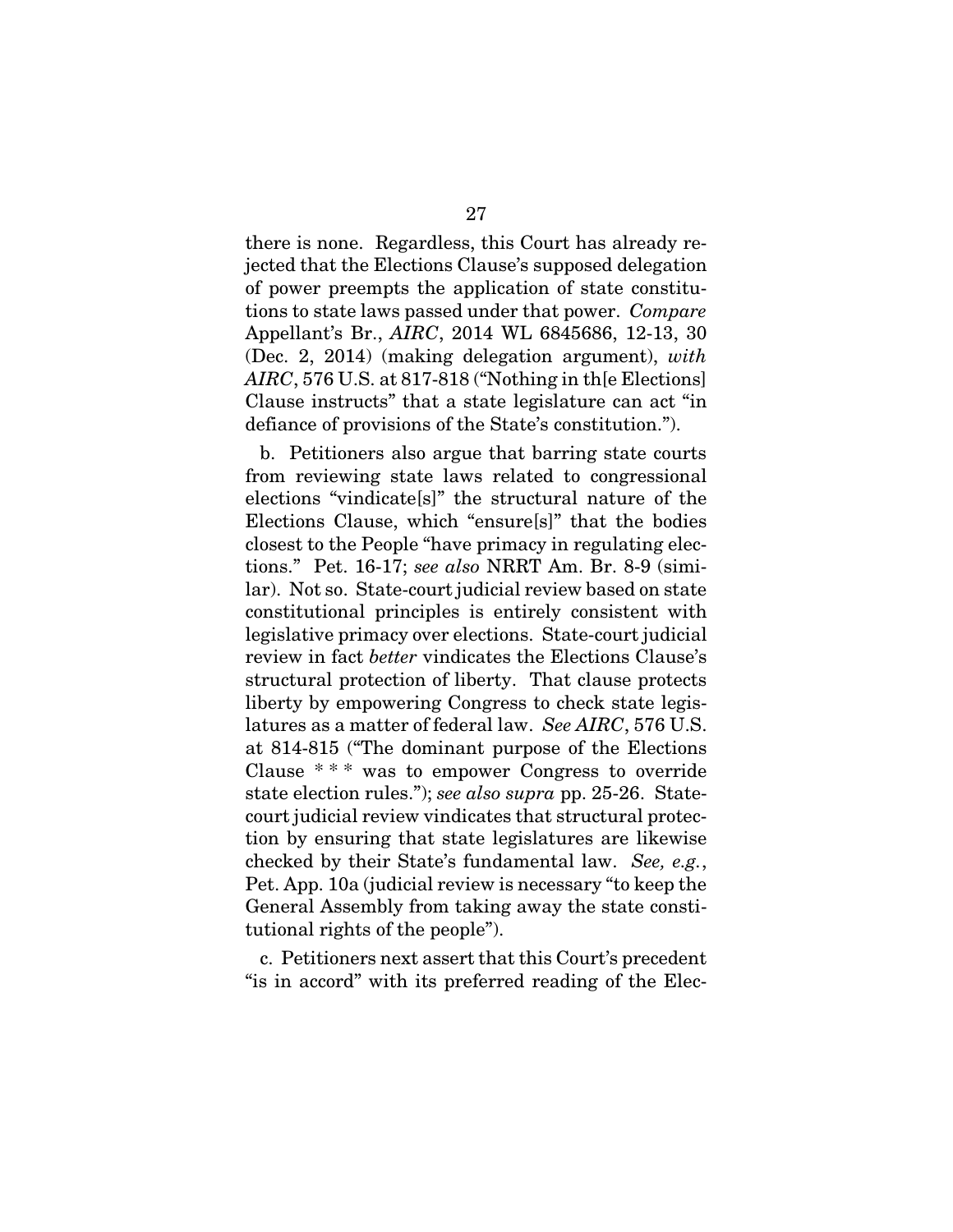<span id="page-40-0"></span>tions Clause. Pet. 30. Petitioners' own quotations belie that claim. If "redistricting is a legislative function, to be performed in accordance with the State's prescriptions for lawmaking," *id.* (quoting *AIRC*, 576 U.S. at 808), then that law must pass muster under the state constitution, *see, e.g.*, Pet. App. 78a (state laws are subject to state "constitutional limitations"); N.C. Gen. Stat. Ann. § 1-267.1(c). The same is true if redistricting "must be in accordance with the method the state has prescribed for legislative enactments." Pet. 31 (quoting *Smiley*, 285 U.S. at 367).

<span id="page-40-2"></span><span id="page-40-1"></span>Petitioners try to cabin *Smiley*, arguing that it holds only that state legislatures are bound by state constitutional *procedures* applying to "the making of state laws." *Id.* at 34 (quoting *Smiley*, 285 U.S. at 368). *Smiley* is not so limited. *See supra* pp. 21-22. And even if it were, *Smiley* would still support the decisions below. Judicial review, just as much as a governor's veto, was a "well known" "check in the legislative process" at the time of the Framing and "cannot be regarded as repugnant to the grant of legislative authority." *Smiley*, 285 U.S. at 368. So just as a governor's veto is part of a State's "lawmaking power," *id.* at 369, so too is state-court judicial review.

All but conceding that their theory is inconsistent with this Court's precedent, Petitioners recognize that ruling for them might require overruling "some portion of" *AIRC*. Pet. 30 n.4. The only thing wrong with that statement is the hedging. Petitioners' Elections Clause theory is flatly inconsistent with that case's holding. *See AIRC*, 576 U.S. at 817-818.

*McPherson* (Pet. 31) is no help to Petitioners, either. The question there was whether a state law requiring that presidential electors be appointed in district-by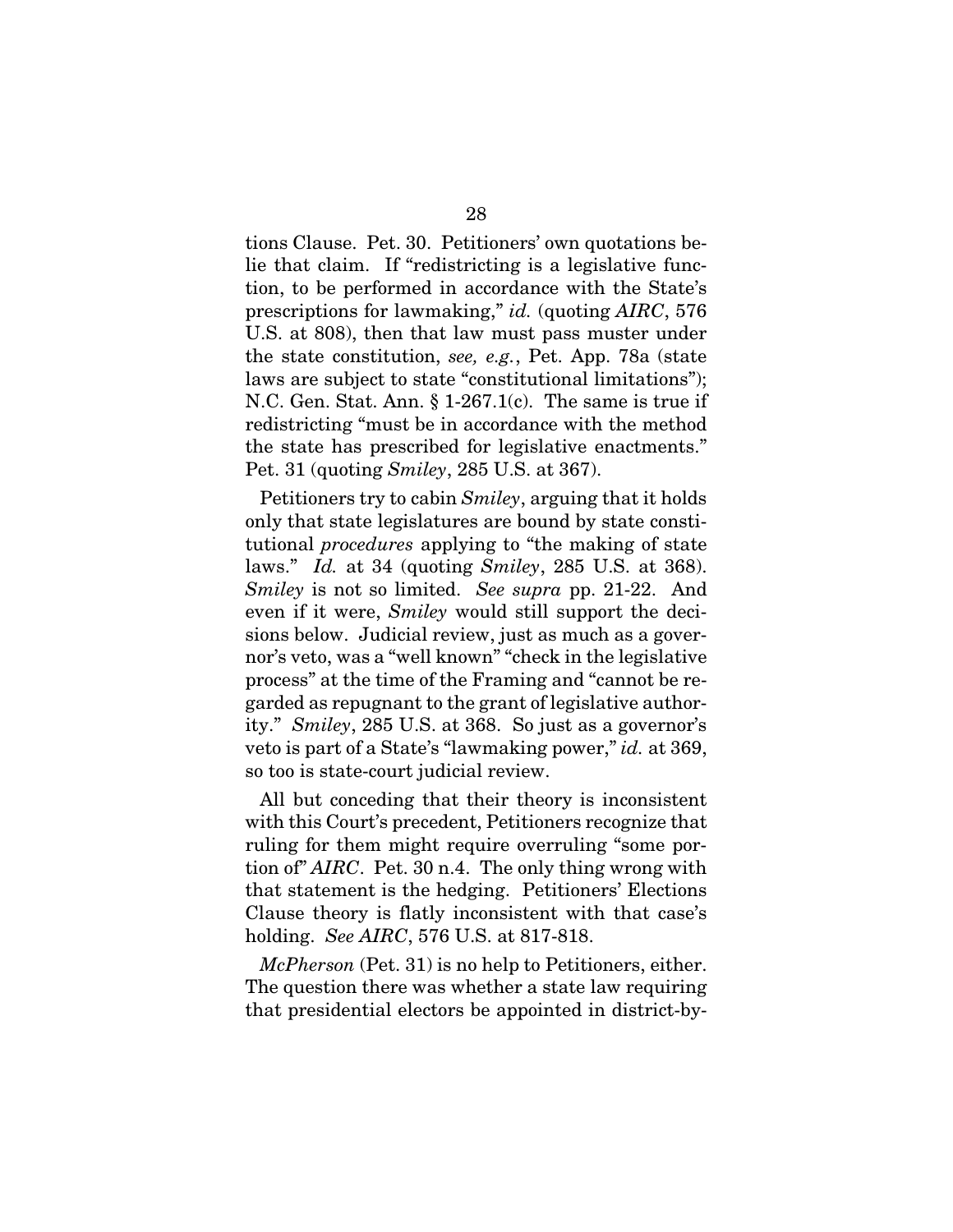<span id="page-41-0"></span>district, as opposed to statewide, elections violated the Electors Clause. 146 U.S. at 24. The question thus was not whether the state constitution applied to a state law; it was instead the classic question of whether a state law violated the federal Constitution. And the dicta in that case suggesting that "the state legislatures' power to prescribe regulations for federal electors 'cannot be taken,'" Pet. 31 (quoting *McPherson*, 146 U.S. at 35), is lifted wholesale from an 1874 Senate Report on a failed constitutional amendment, 146 U.S. at 34-35. That dicta also clashes with the case's earlier statements that "[w]hat is forbidden or required to be done by a state is forbidden or required of the legislative power under *state constitutions* as they exist" and that "[t]he legislative power is the supreme authority, except as limited by the *constitution of the state*." *Id.* at 25 (emphasis added).

d. So much for text, structure, history, and precedent. But Petitioners' theory is not even internally coherent. The way Petitioners see it, although state courts are unable to review elections laws under their state constitutions, *federal* courts could review such laws under the *federal* Constitution. Pet. 35; *see also* NRRT Am. Br. 15 (similar). But six pages earlier, Petitioners told this Court that "[t]he Constitution \* \* \* grants the state 'Legislature' primacy in setting rules for federal elections, subject to check *only by Congress*." Pet. 29 (emphasis added). Petitioners' hyperliteral interpretation of the Elections Clause precludes all judicial review, not just state-court review. Petitioners' decision to walk back from the cliff—with no textual or historical reason to do so—only highlights how bizarre their interpretation is.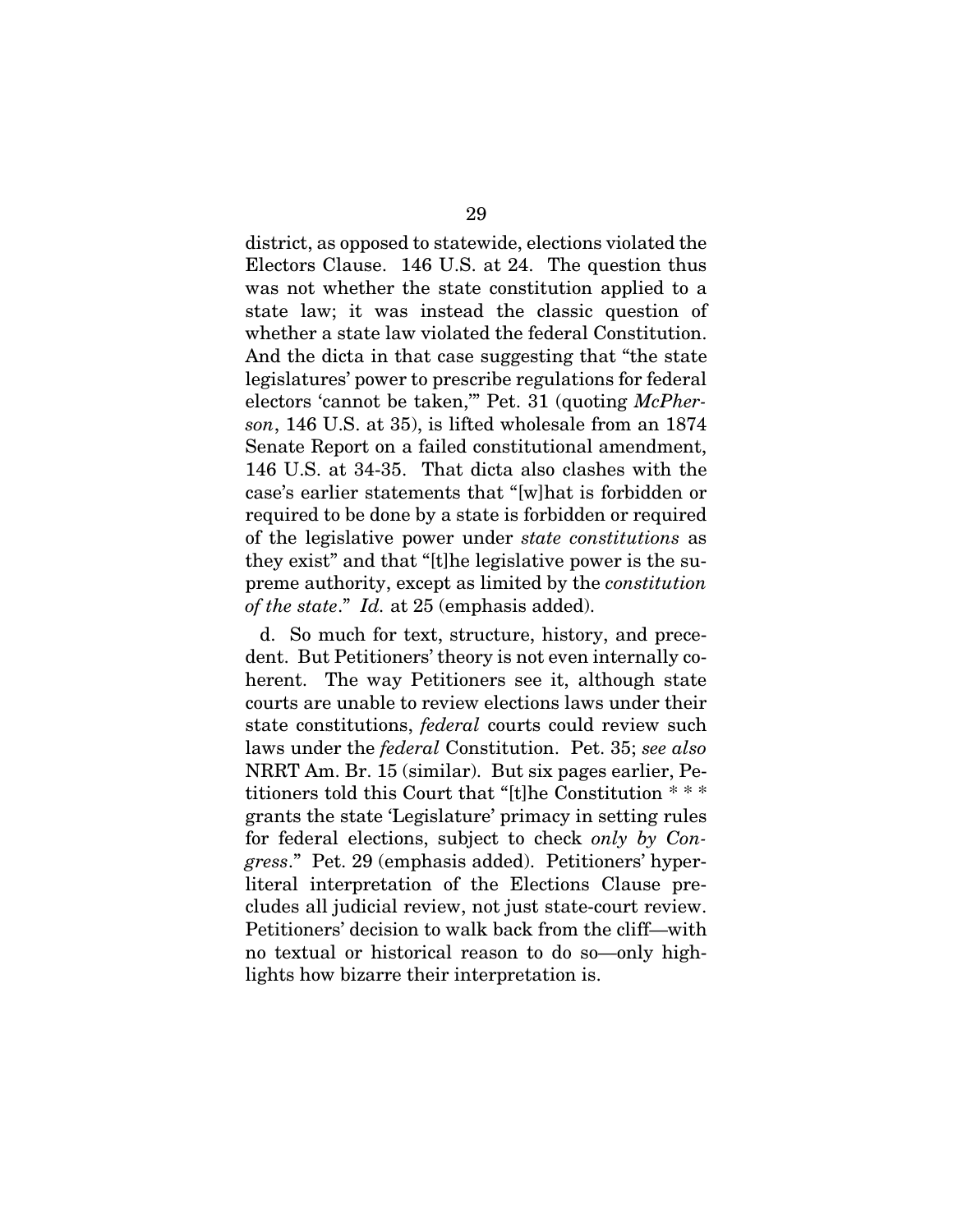<span id="page-42-1"></span>e. Petitioners' final arguments betray that this case is really about state law. Petitioners grouse that the North Carolina constitutional provisions applied by the North Carolina Supreme Court are insufficiently specific. *See* Pet. 35-36; *see also* NRRT Am. Br. 18-19. But "state constitutions can provide standards and guidance for state courts to apply." *Rucho*, 139 S. Ct. at 2507. And the North Carolina Supreme Court has the final say on the North Carolina Constitution. *See* Pet. App. 79a ("This Court is the ultimate interpreter of our State Constitution." (quotation marks omitted)). Here, the North Carolina Supreme Court held that partisan gerrymandering is prohibited under four different clauses of the state constitution. *Id.* at 129a. That is the end of the matter.

<span id="page-42-2"></span>Petitioners finally complain that, after invalidating a North Carolina statute under the North Carolina Constitution, the North Carolina courts erred by "creating, and imposing by fiat, a new congressional map." Pet. 37 (emphasis omitted). But that, too, was authorized by North Carolina law. *See* Pet. App. 292a (citing N.C. Gen. Stat. Ann. § 120-2.4(a1)). Consistent with that state law, the court's interim map "differs from" Petitioners' proposed remedial map only "to the extent necessary to remedy the defects identified by the Court." Pet. App. 289a (citing N.C. Gen. Stat. Ann. § 120-2.4(a1)). State laws authorizing courts to remedy unconstitutional congressional maps have long been a feature of state polity. *See supra* p. 23. They have also been blessed by this Court. *See Growe*, 507 U.S. at 33-34.

<span id="page-42-0"></span>\* \* \*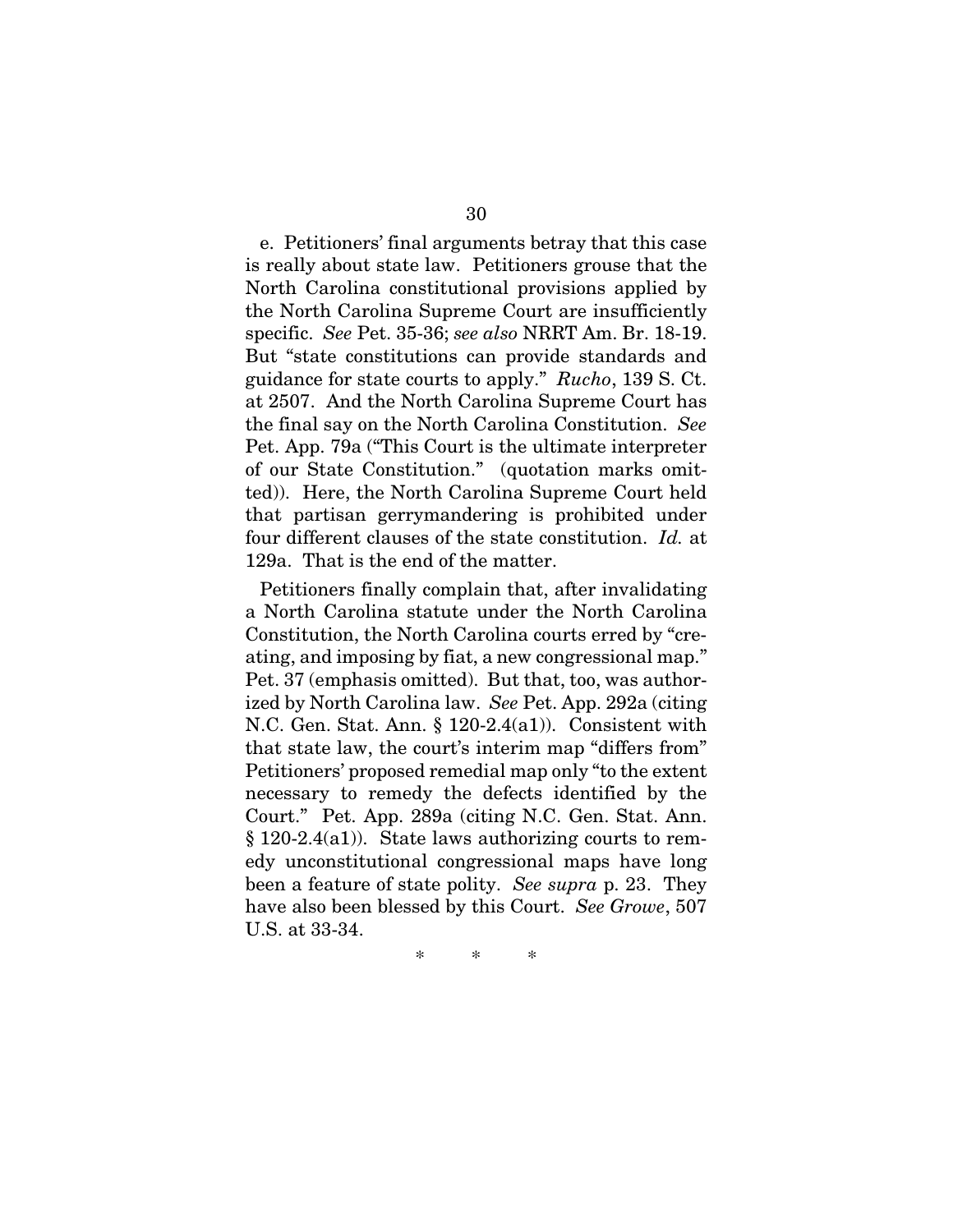State courts can review state laws for compliance with the state constitution, even when those laws relate to federal elections. Finding otherwise would cancel "the state constitutional rights of the citizens," Pet. App. 78a (quotations marks omitted), as they relate to federal elections. It would degrade "the sovereignty of states," *id.* at 121a, flip federalism on its head, and inject "chaos" into the electoral process. Carolyn Shapiro, *The Independent State Legislature Claim, Textualism, and State Law*, 90 U. Chi. L. Rev. \_\_ at 5  $(Mar. 24, 2022)$  (forthcoming 2023).<sup>14</sup> It would also require overruling settled precedent. The petition should be denied.

#### <span id="page-43-1"></span>III. THIS IS A POOR VEHICLE TO DECIDE THIS ISSUE.

<span id="page-43-0"></span>Regardless, this Court should deny the petition because it presents a uniquely poor vehicle to decide the question presented. To the extent this Court is waiting for "an appropriate case" to decide this issue, *Moore*, 142 S. Ct. at 1089 (Kavanaugh, J., concurring in the denial of application for stay), this case is not it. This is so for three reasons, in addition to those raised by other Respondents.

1. Petitioners' Elections Clause argument is not outcome determinative to this case. Even if state legislatures are not inherently bound by state constitutions when redistricting (and they are), the legislature here voluntarily imposed state-court constitutional review on its redistricting process. By legislative enactment, the North Carolina General Assembly specified that its acts to "redistrict[ ] \* \* \* congressional districts" could "violate[ ] the North Carolina Constitution,"

<sup>14</sup> Draft available at https://bit.ly/3OMpuOP.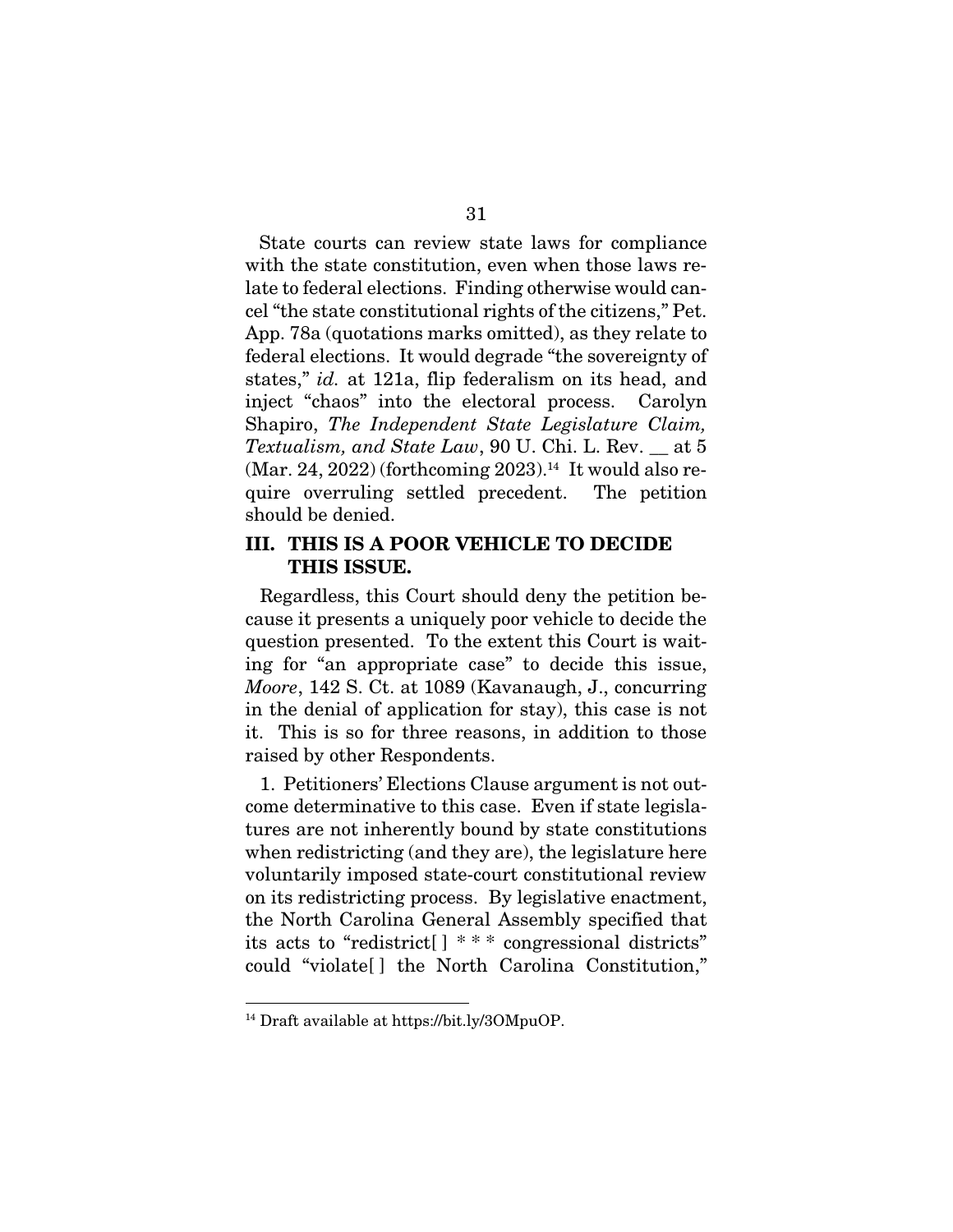<span id="page-44-4"></span><span id="page-44-3"></span>N.C. Gen. Stat. Ann. § 1-267.1(a), (c), and has accordingly created an intricate system of state-court judicial review to resolve such claims, *see supra* pp. 4-5. This case proceeded through this statutory scheme. *See supra* pp. 5-9. And because Petitioners have not challenged these statutes, this case's outcome will be unaffected by this Court's resolution of the Elections Clause issue. This Court should accordingly deny the petition. *See Gamache* v. *California*, 562 U.S. 1083, 1083 (2010) (Sotomayor, J., respecting the denial of certiorari because state court's federal-law error was not outcome determinative); *Klehr* v. *A.O. Smith Corp.*, 521 U.S. 179, 192-193 (1997) (declining to resolve federal question where doing so would not affect the case's outcome).

<span id="page-44-2"></span><span id="page-44-1"></span><span id="page-44-0"></span>Petitioners do not even mention (much less grapple with) these statutes. They instead halfheartedly assert that the North Carolina Constitution prevents this arrangement. *See* Pet. 32-33. But if Petitioners are right that the Elections Clause disables state constitutions when legislatures enact redistricting laws, then the North Carolina Constitution has no bearing on the statutory scheme. Petitioners cannot have their cake and eat it, too: Either the state constitution applies to redistricting laws or it does not. And whether the state constitution precludes the state legislature from creating a state statutory scheme of judicial review for state statutes is the purest question of state law there is—and a question on which the North Carolina Supreme Court has the final say. *See, e.g.*, *Green* v. *Neal's Lessee*, 31 U.S. (6 Pet.) 291, 298 (1832) (federal courts must defer to state-court interpretations of state law). It is thus not a question presented by the petition.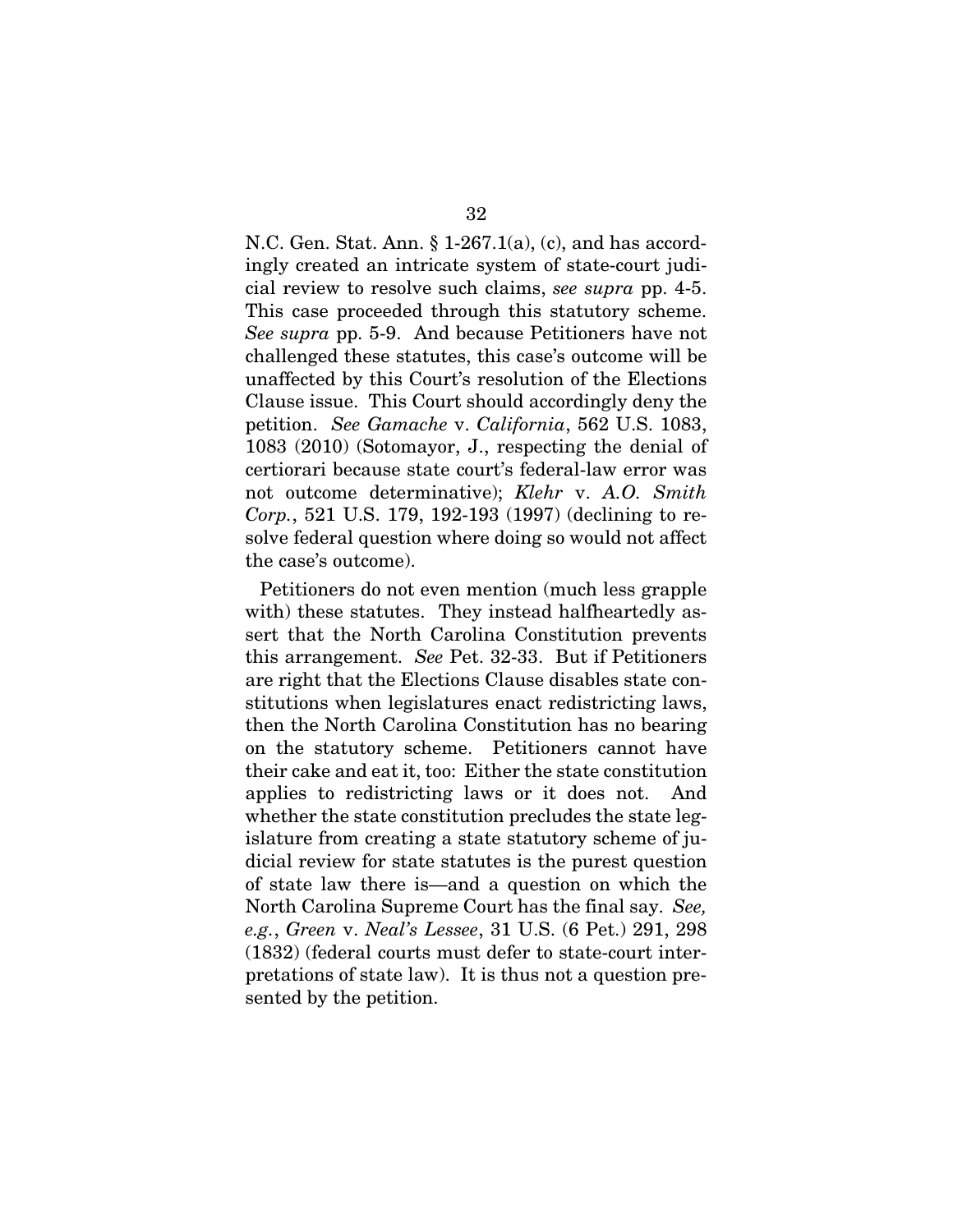<span id="page-45-2"></span>2. This case is a poor vehicle to decide the question presented for a second reason: This case will be moot by the time this Court issues an opinion. As specified by state law, the challenged map is an "[i]nterim" map that is good for the 2022 congressional elections only. *See* Pet. App. 293a; N.C. Gen. Stat. Ann. § 120-2.4(a1). "[I]t is too late for the federal courts to order that the district lines be changed for the 2022 primary and general elections." *Moore*, 142 S. Ct. at 1089 (Kavanaugh, J., concurring). Consistent with state law, the General Assembly will adopt a new congressional map before the 2024 election. N.C Gen. Stat. Ann. § 120-2.4(a1). This Court's potential resolution of the legality of the 2022 interim map—"next Term after full briefing and oral argument," *Moore*, 142 S. Ct. at 1089 (Kavanaugh, J., concurring)—will thus not have any "direct consequences on the parties involved," *Genesis Healthcare Corp.* v. *Symczyk*, 569 U.S. 66, 71 (2013). Any opinion would instead be "advising what the law would be upon a hypothetical state of facts." *Lewis* v. *Continental Bank Corp.*, 494 U.S. 472, 477 (1990) (quotation marks omitted).

<span id="page-45-3"></span><span id="page-45-1"></span><span id="page-45-0"></span>It may well be true that the Elections Clause issue will "keep arising until the Court definitively resolves it." *Moore*, 142 S. Ct. at 1089 (Kavanaugh, J., concurring). But that cuts in favor of denying the petition, not granting it. There is nothing fundamental to state elections laws that makes them "in \* \* \* duration too short to be fully litigated prior to cessation or expiration\* \* \* ." *Spencer* v. *Kemna*, 523 U.S. 1, 17 (1998) (quotation marks omitted). Should this Court wish to "carefully consider and decide the issue \* \* \* after full briefing and oral argument," *Moore*, 142 S. Ct. at 1089 (Kavanaugh, J., concurring), it should do so in a *live* case, not this one.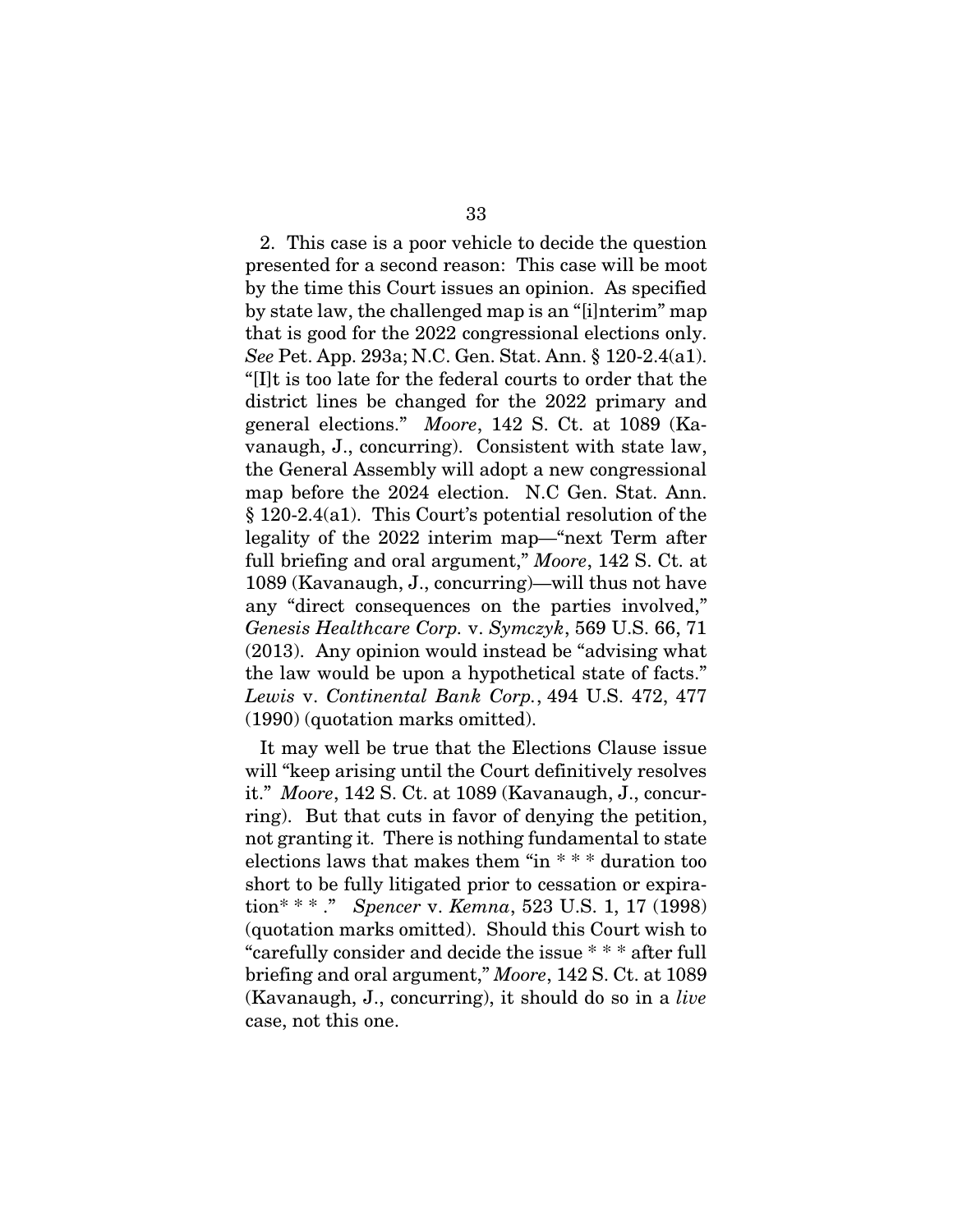<span id="page-46-2"></span>3. Finally, Petitioners waived their Elections Clause argument by failing to advance it in the trial court. This Court can consider a federal question on review from a state supreme court only when the petitioner "present[ed]" that claim "in the state courts" "at the time and in the manner required by the state law." *Webb* v. *Webb*, 451 U.S. 493, 501 (1981). For a party to preserve an issue for appeal in North Carolina, it must present that issue "to the trial court" through "a timely request, objection, or motion" and "stat[e] the specific grounds for the ruling the party desired." N.C. R. App. P. 10(a)(1); *see also State* v. *Bell*, 603 S.E.2d 93, 112 (N.C. 2004) ("[A]n error, even one of constitutional magnitude, that defendant does not bring to the trial court's attention is waived and will not be considered on appeal." (quotation marks omitted)). Petitioners did not do that. *See* Pet. App. 121a (Petitioners' Elections Clause argument "was not presented at the trial court"). Their Elections Clause argument is accordingly waived under North Carolina law.

<span id="page-46-3"></span><span id="page-46-1"></span><span id="page-46-0"></span>Petitioners assert that they preserved the issue because they mentioned it in a brief opposing a preliminary injunction before trial. *See* Pet. 7. But to preserve an issue in North Carolina, a party must raise that issue "at trial," not merely before. *See State* v. *Grooms*, 540 S.E.2d 713, 723 (N.C. 2000) (holding that an argument advanced in a "pretrial motion" but not "during trial" is waived).

Petitioners also contend that because the North Carolina Supreme Court "passed upon" the Elections Clause issue, that issue "was preserved below and is squarely presented for this Court's review." Pet. 25. To the contrary. The North Carolina Supreme Court's